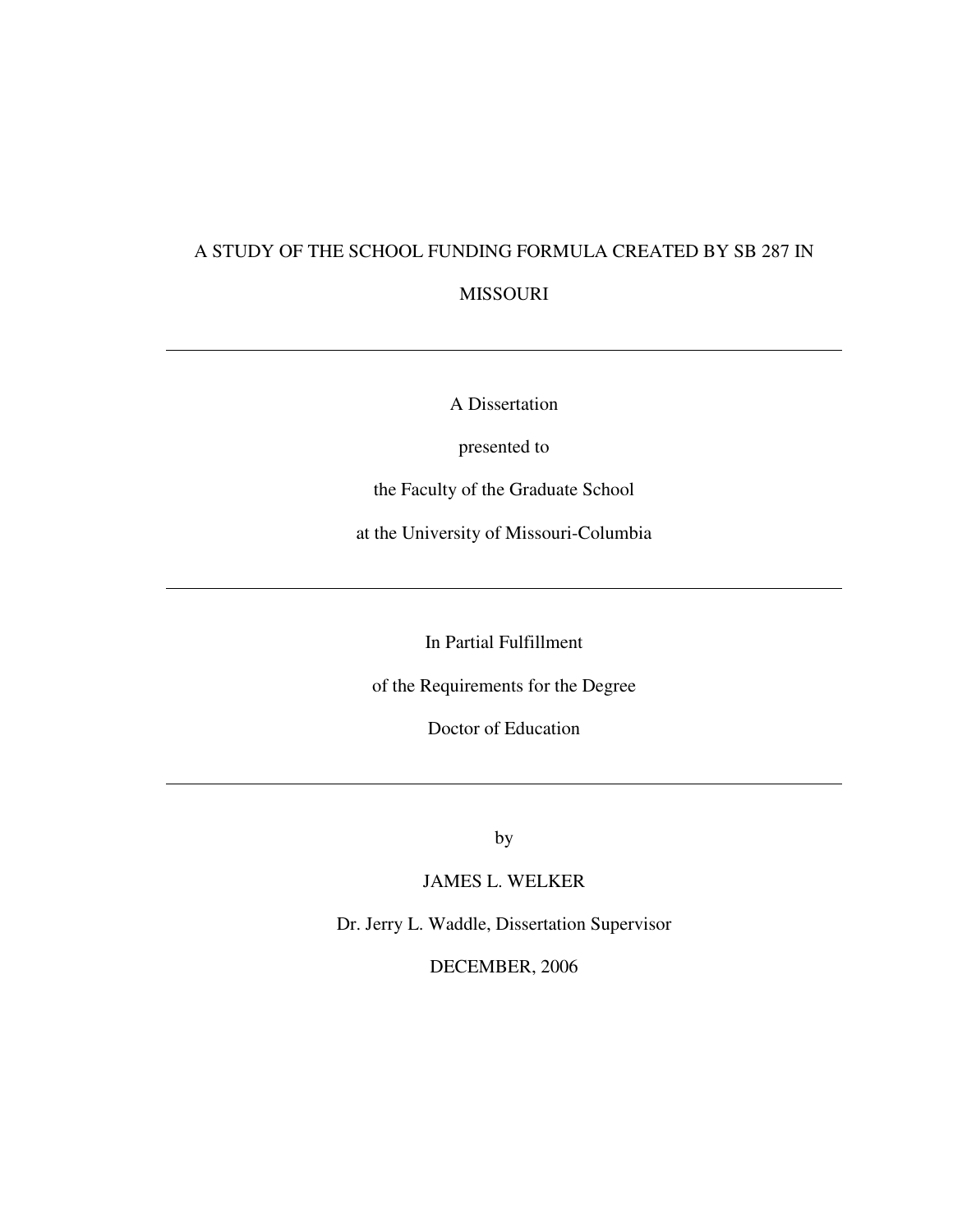© Copyright by James L. Welker, 2006 All Rights Reserved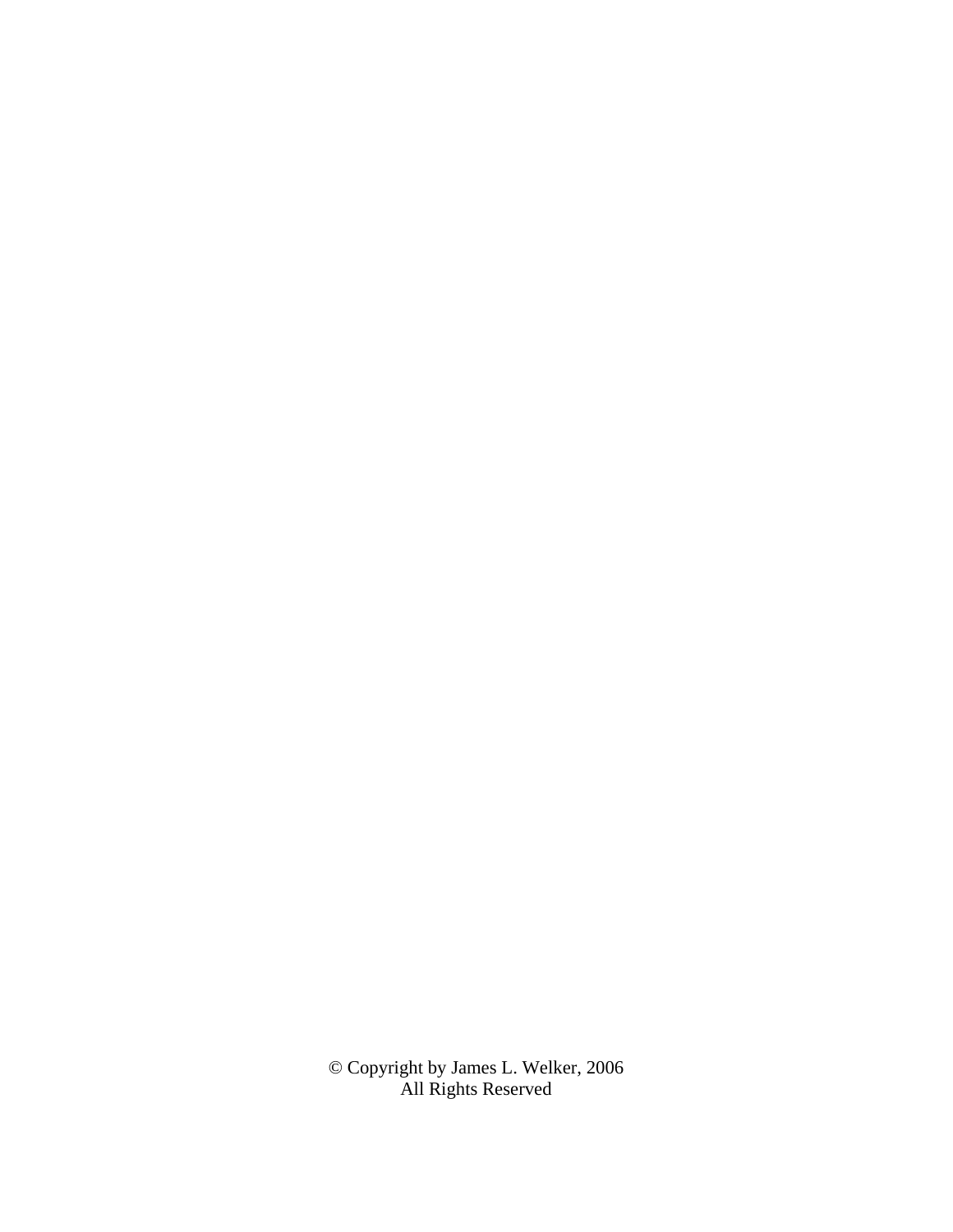The undersigned, appointed by the dean of the Graduate School, have examined the dissertation entitled:

# A STUDY OF THE SCHOOL FUNDING FORMULA CREATED BY SB 287 IN

# MISSOURI

Presented by JAMES L. WELKER

A candidate for the degree of DOCTOR OF EDUCATION

And hereby certify that, in their opinion, it is worthy of acceptance.

Dr. Jerry L. Waddle, Major Advisor Educational Administration & Counseling

\_\_\_\_\_\_\_\_\_\_\_\_\_\_\_\_\_\_\_\_\_\_\_\_\_\_\_\_\_\_\_\_\_\_

Dr. Ruth Ann Roberts Educational Administration & Counseling

\_\_\_\_\_\_\_\_\_\_\_\_\_\_\_\_\_\_\_\_\_\_\_\_\_\_\_\_\_\_\_\_\_\_

Dr. Lisa A. Bertrand Educational Administration & Counseling

\_\_\_\_\_\_\_\_\_\_\_\_\_\_\_\_\_\_\_\_\_\_\_\_\_\_\_\_\_\_\_\_\_\_

Dr. Margaret Dalton Educational Administration & Counseling

\_\_\_\_\_\_\_\_\_\_\_\_\_\_\_\_\_\_\_\_\_\_\_\_\_\_\_\_\_\_\_\_\_\_

Dr. Paul Watkins Educational Administration & Counseling

\_\_\_\_\_\_\_\_\_\_\_\_\_\_\_\_\_\_\_\_\_\_\_\_\_\_\_\_\_\_\_\_\_\_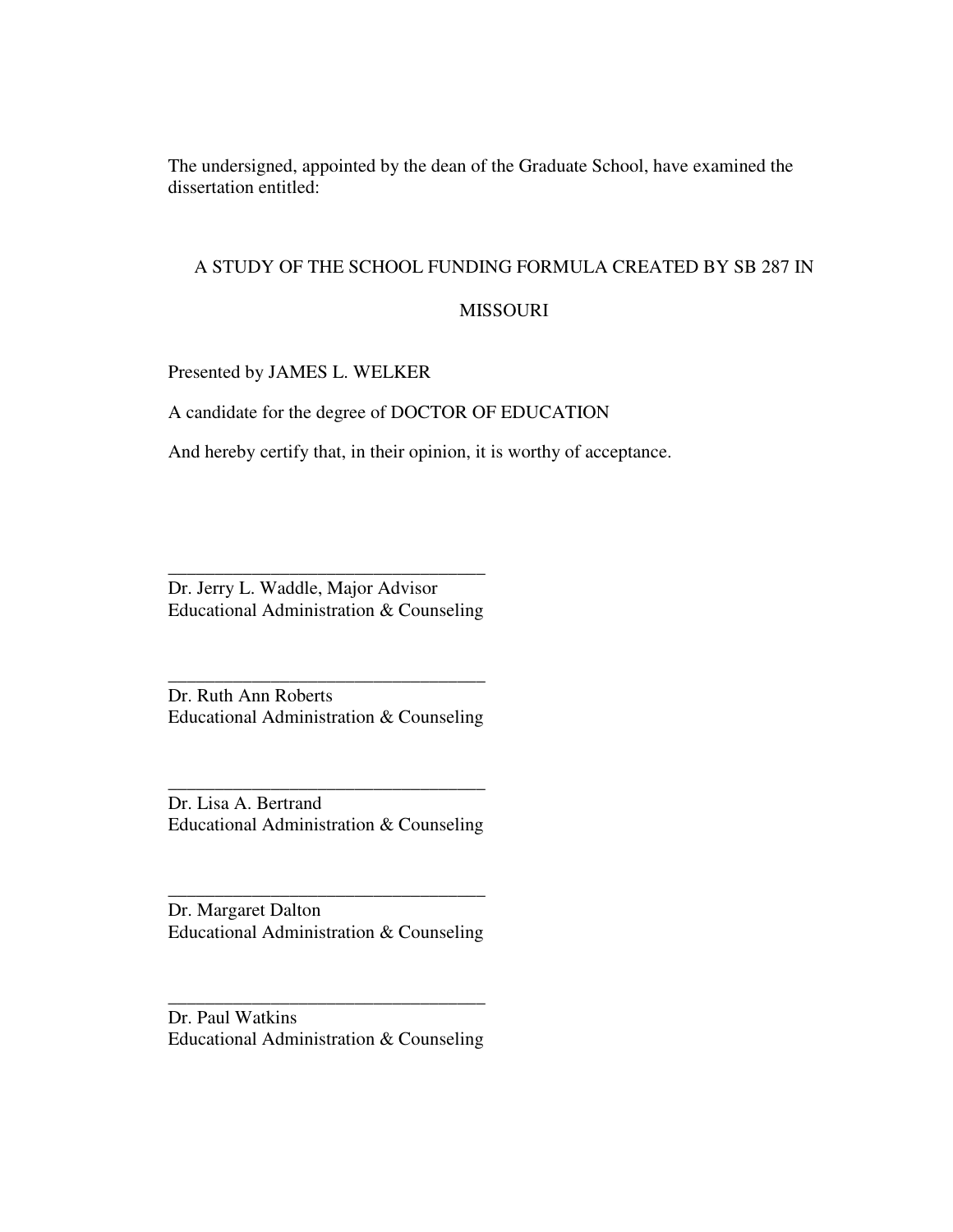# DEDICATION

The writer dedicates this work to his parents, Stella Marie Welker, beloved deceased mother and Wilbert E. Welker, beloved father. Mom always wanted a doctor in the family and was a strong motivating force in the completion of this dissertation. Dad has always, and still does, teach the value of hard work and how to treat others with care and compassion.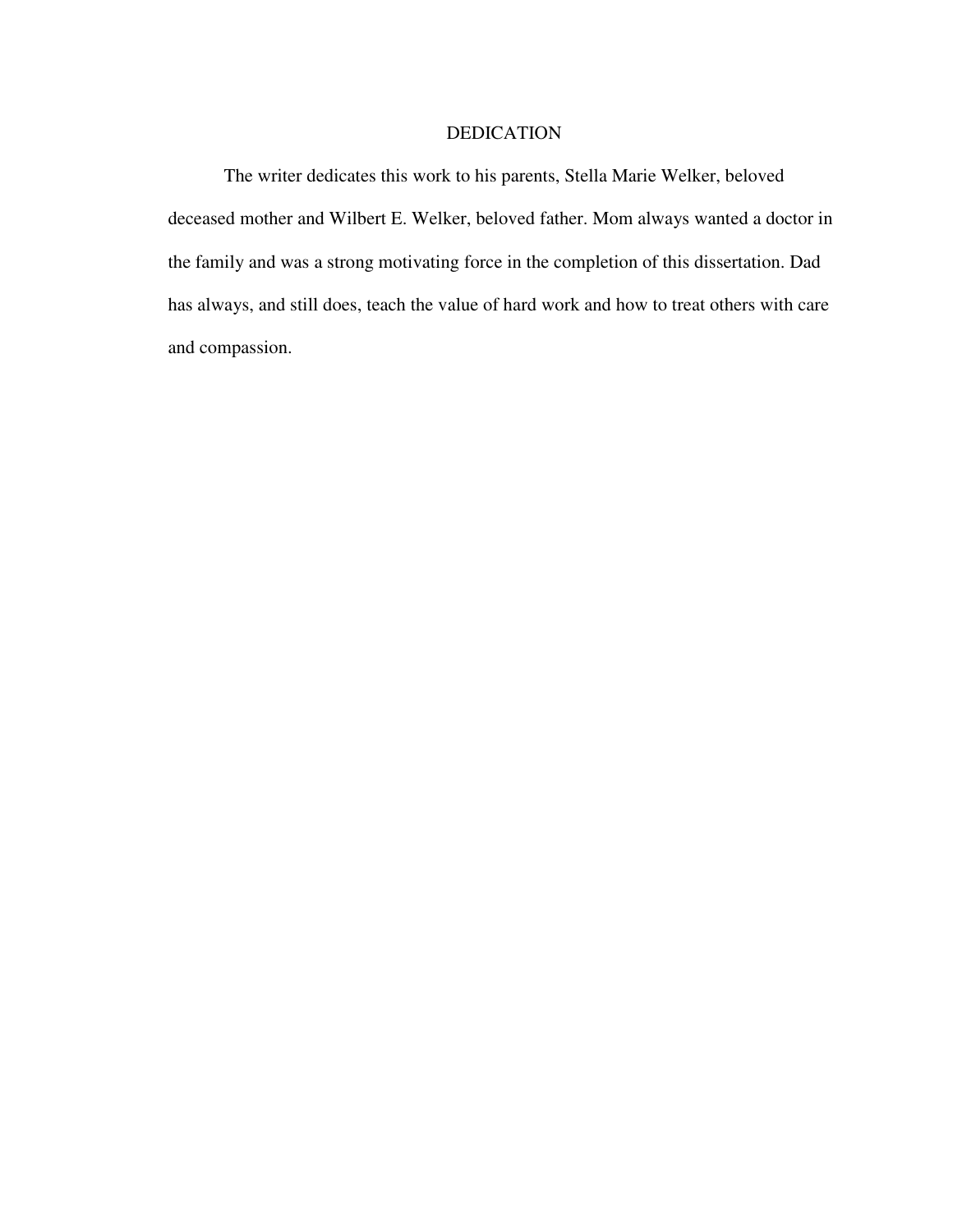© Copyright by James L. Welker 2006 All Rights Reserved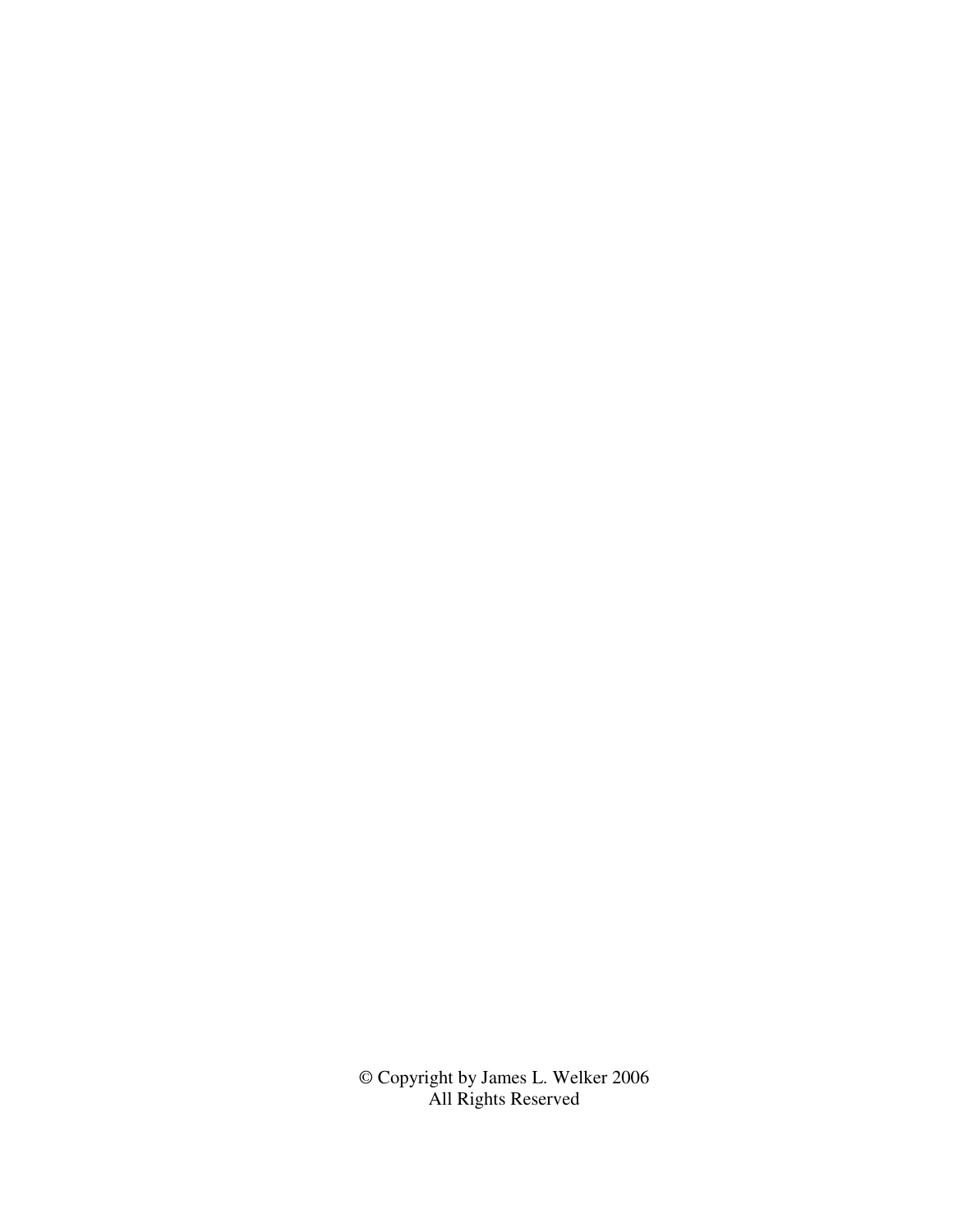## ACKNOWLEDGEMENTS

To my advisor, Jerry Waddle, and my committee members Ruth Ann Roberts, Lisa Bertrand, Margaret Dalton, and Paul Watkins for their support, wisdom and advice in planning, writing and editing.

To my wife, Terri and children, Matthew, Justin and Emily. Their love, patience, and support provided invaluable motivation throughout this process.

To the members of my cohort, Linda Keena, Kim Madigan, Kathy Hotop-Raines, Linda Shirrell, Rob Huff, Don Moore, Dwayne Morgan, and Andy Comstock. As we journeyed together we became colleagues, supporters and friends.

In appreciation to the staff at the Missouri Department of Elementary and Secondary Education for providing data and input.

To the staff of Jackson R-2 Schools. The professional manner which they continually demonstrate provided inspiration and encouragement.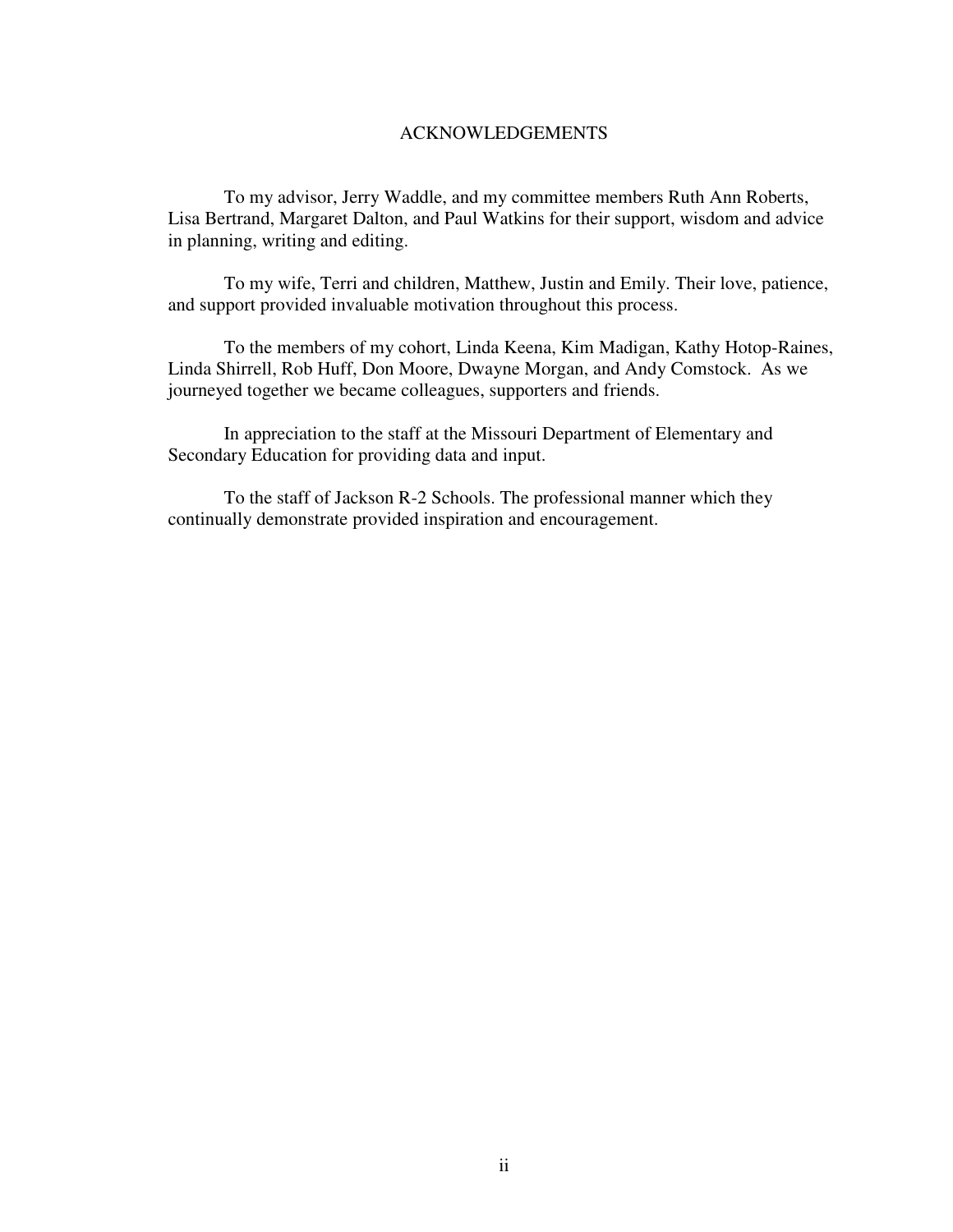| Chapter |                                                                                                                                                                                                                         |  |
|---------|-------------------------------------------------------------------------------------------------------------------------------------------------------------------------------------------------------------------------|--|
|         |                                                                                                                                                                                                                         |  |
|         | Background<br>Conceptual Underpinnings of the Study<br><b>Statement of the Problem</b><br>Purpose of the Study<br><b>Research Questions</b><br>Research Hypothesis<br>Limitations<br>Definition of Key Terms<br>Summary |  |
|         | Introduction<br>Funding Resources and Accountability<br><b>State Funding</b><br>Legislation and Litigation<br>Equity<br>Adequacy<br>Summary                                                                             |  |
|         | Introduction<br>Problem and Purposes Overview<br><b>Research Questions</b><br><b>Research Hypothesis</b><br>Problem and Sample<br>Data Collection and Instrumentation<br>Data Analysis<br>Summary                       |  |

# TABLE OF CONTENTS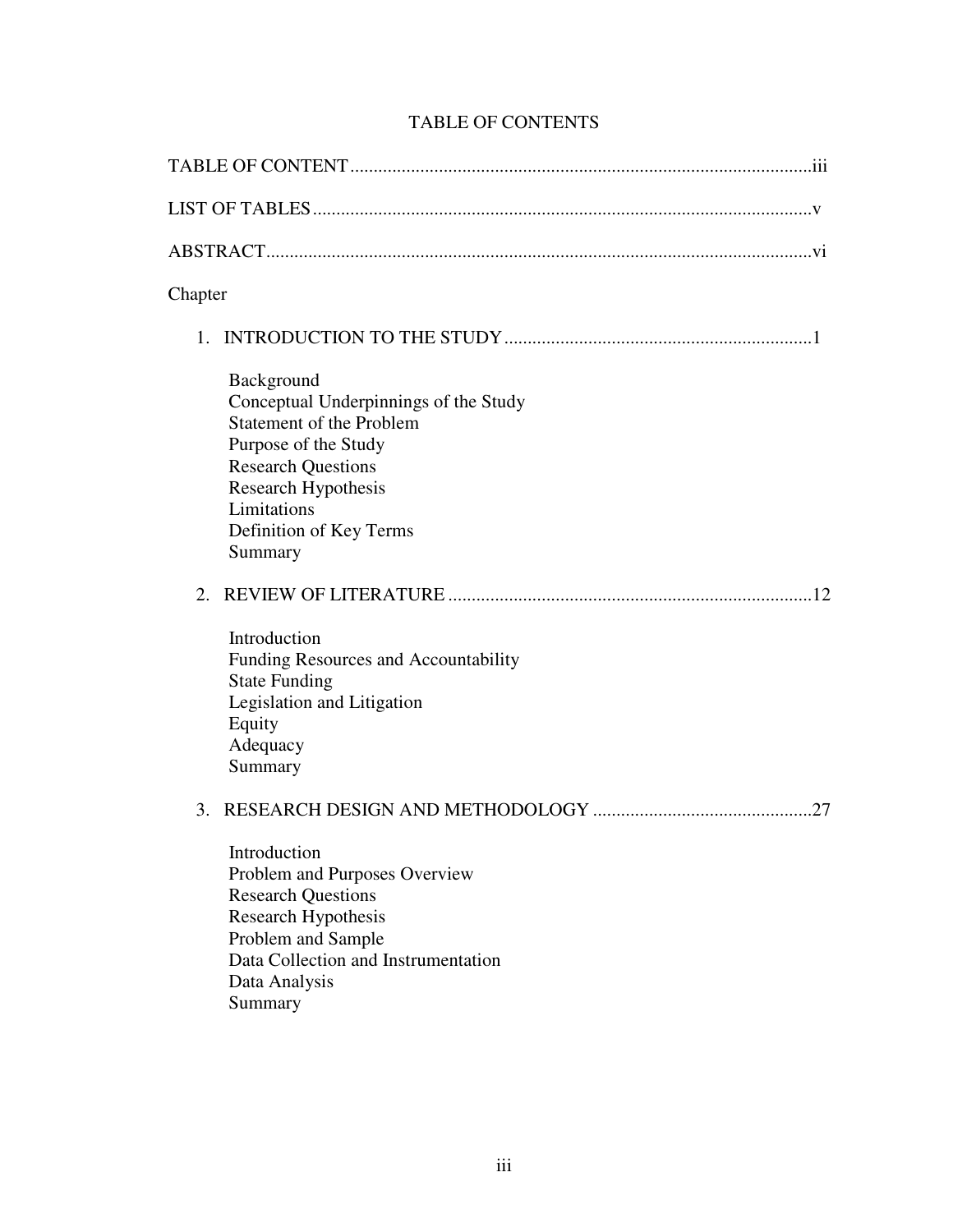|    | Introduction<br>Organization of Data Analysis<br>Descriptive Characteristics of Schools in the Sample<br><b>Research Questions</b><br><b>Research Hypotheses</b><br>Analysis of Data<br>Summary |
|----|-------------------------------------------------------------------------------------------------------------------------------------------------------------------------------------------------|
| 5. |                                                                                                                                                                                                 |
|    | Introduction<br>Summary of the Study<br>Findings<br>Conclusions<br>Implications<br><b>Future Research</b><br>Summary                                                                            |
|    |                                                                                                                                                                                                 |
|    |                                                                                                                                                                                                 |
|    | .68                                                                                                                                                                                             |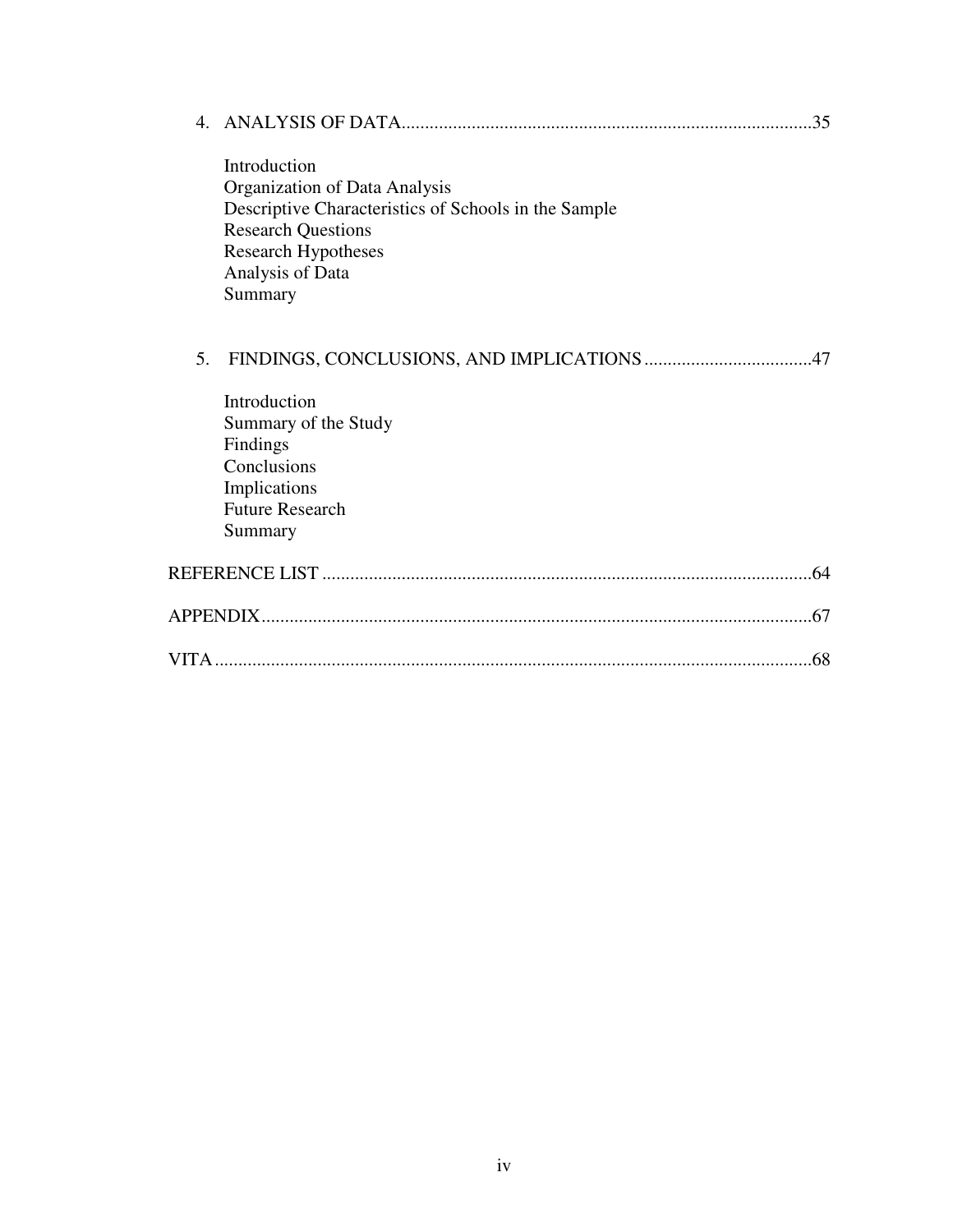# LIST OF TABLES

| Table |                                                                           | Page |
|-------|---------------------------------------------------------------------------|------|
| 4.1   |                                                                           |      |
| 4.2   | Correlation between Current Expenditures per ADA and Total Score on the   |      |
| 4.3   | Correlations between Current Expenditures pre ADA and Factors used in the |      |
| 4.4   |                                                                           |      |
|       |                                                                           |      |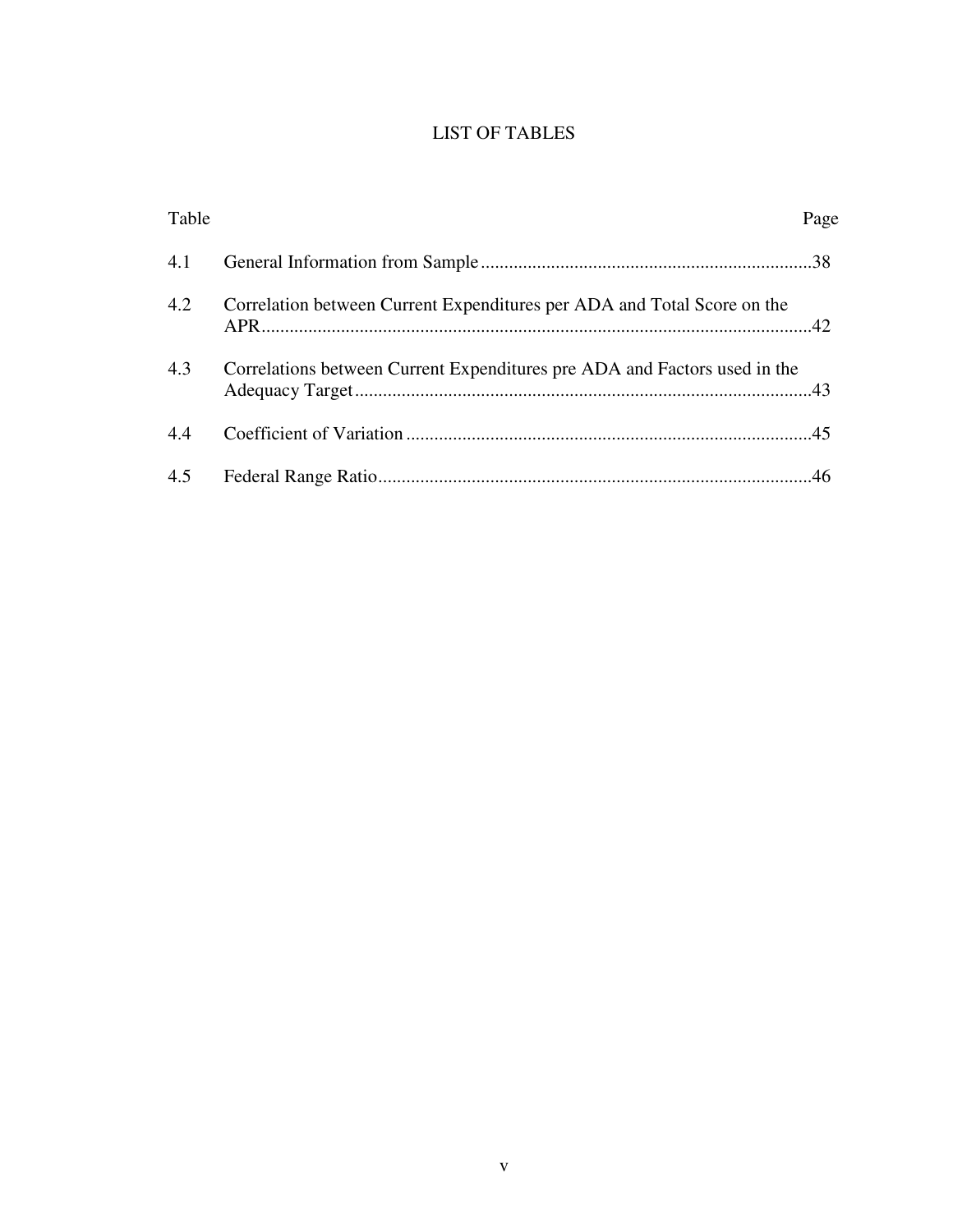# A STUDY OF THE SCHOOL FUNDING FORMULA CREATED BY SB 287 IN MISSOURI

James L. Welker

Dr. Jerry L. Waddle, Dissertation Advisor

# ABSTRACT

The distribution of funds to local school districts creates a challenge for the state of Missouri. This challenge involves the determination of an amount that is adequate and a method of distributing the funds equitably. In 2005, the Missouri legislature devised a plan to address the adequate and equitable distribution of funds to schools through SB 287. This bill utilized the successful schools model to determine an adequate amount of funding per student. This model assumes that there is a relationship between certain measures of school performance and the amount expended per student. In SB 287, data from schools that scored a perfect score on the Annual Performance Report (APR) was used to develop an adequacy target. In addition, adjustments were made for higher than average numbers of free and reduced, special education, and limited English proficient students resulting in a weighted average daily attendance (ADA). Adjustments were also made for variations in the cost of living across the state. Next, local effort was calculated using the assumption that all school districts had an operating levy of \$3.43. The result was deducted from the adequacy target multiplied by the weighted ADA. The bill then distributed the funds based on the weighted ADA in each school district.

The purpose of this study was to investigate the methods of determining adequacy and equity through SB 287. The study examined the assumptions used in the calculation

vi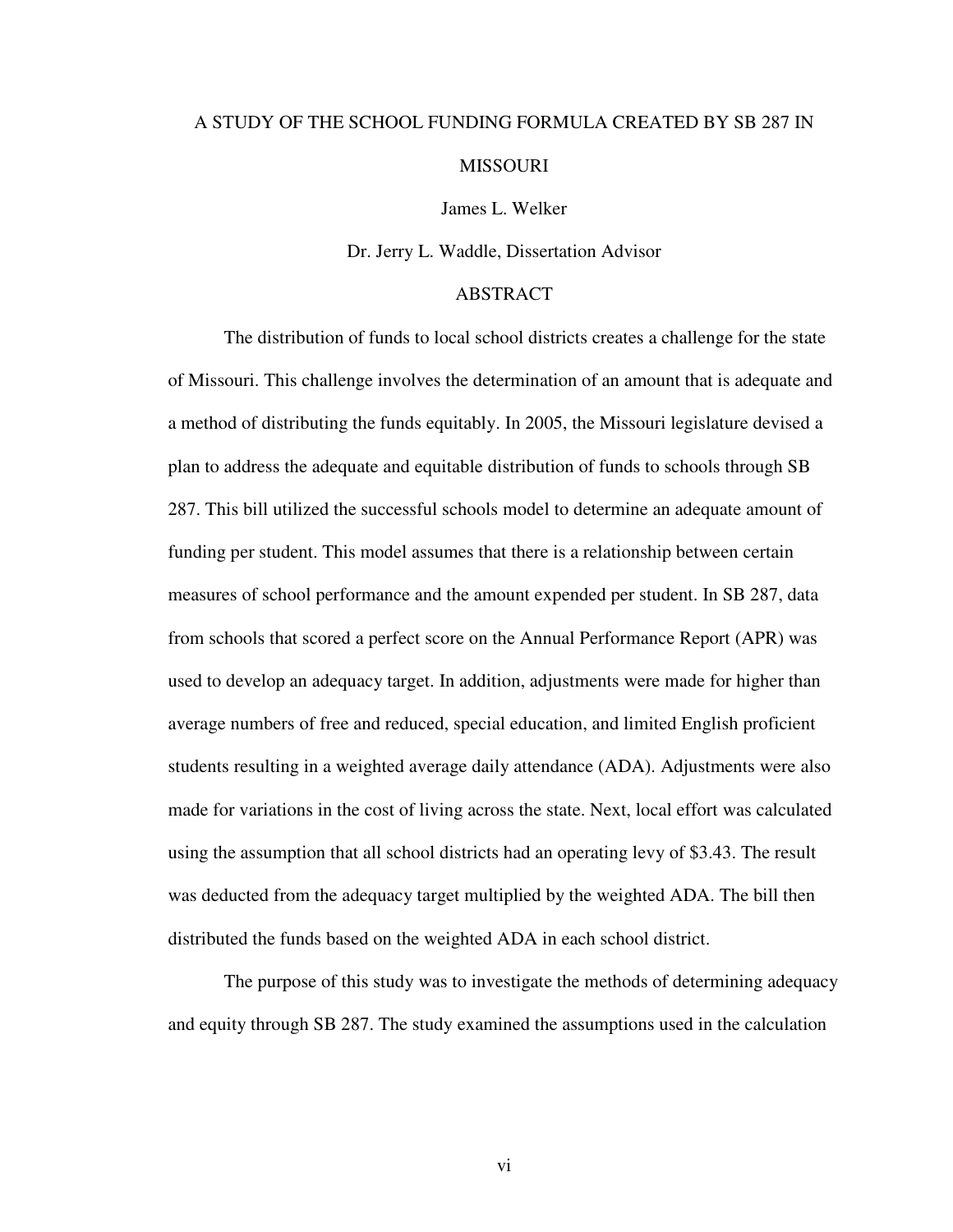of adequacy and the extent to which the formula is successful in improving equity over the former formula that was developed by SB 380 in 1993.

The researcher collected data from the Missouri Department of Elementary and Secondary Education. This data was used in correlation analysis to determine relationships between variables used to calculate the adequacy target. Specifically, correlations were performed between expenditure per pupil and APR scores, expenditure per pupil and percent free and reduced, expenditure per pupil and percent special education, and expenditure per pupil and percent limited English proficient. In addition, revenues per ADA under SB 380 were compared to revenues per ADA under SB 287 by calculating the coefficient of variation and the federal range ratio.

Results of the study indicated that there was no positive correlation between expenditure per pupil and school performance as measured by the Annual Performance Report. This seemed to indicate that the successful schools method used in SB 287 to determine adequacy was invalid because it is based on the assumption that these variables are related. The study indicated a small correlation between expenditure per ADA and the percent economically disadvantaged and between expenditure per ADA and the percent in special education. The percent in limited English proficient and expenditure per ADA did not show a significant correlation. In addition, the results of the study indicated that the method of distributing funds decreased the variation in the amount per ADA. As a result, SB 287 seems to improve equity over the SB 380 formula, although perfect equity would not be possible unless certain components of the formula are removed.

vii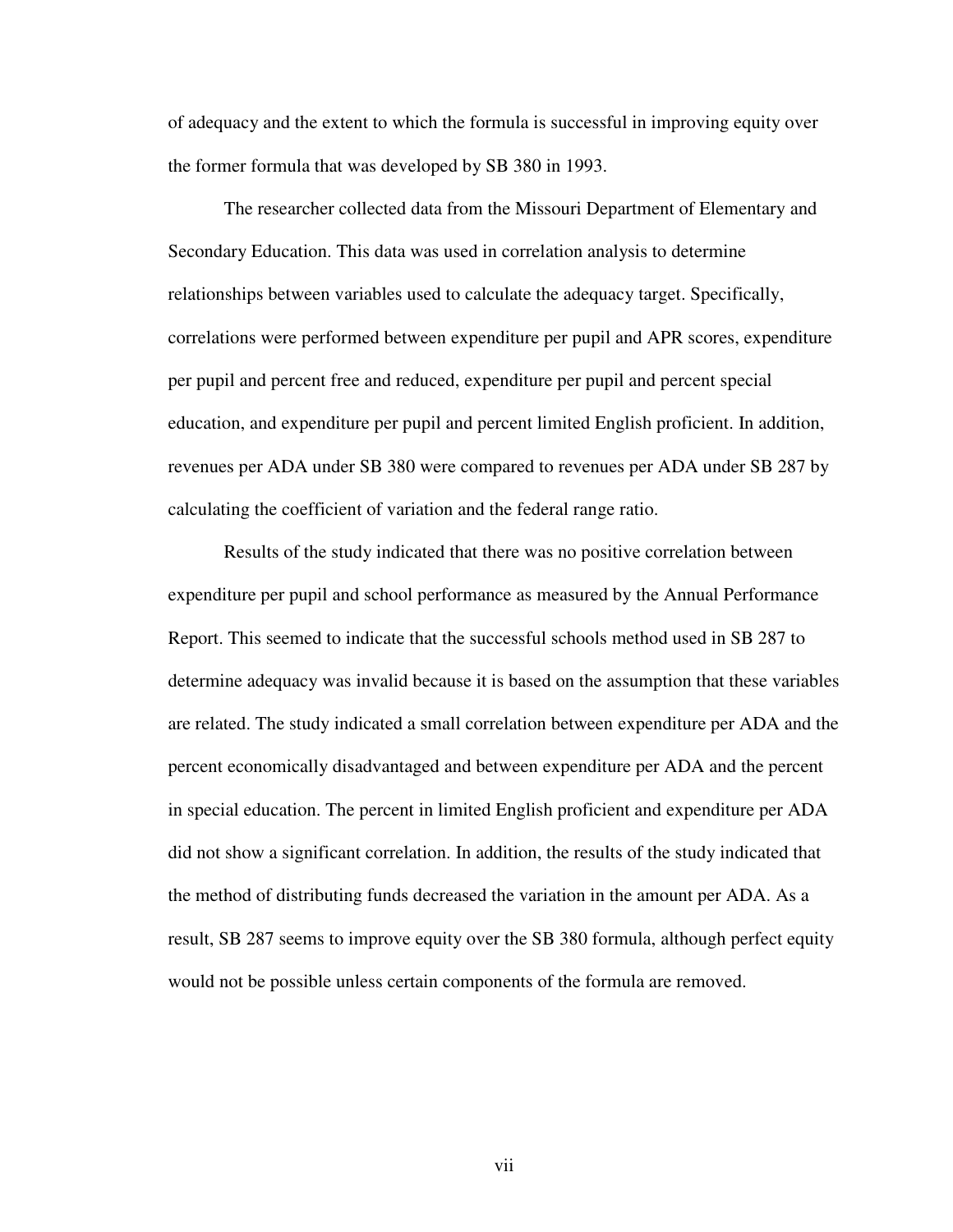## CHAPTER 1

# INTRODUCTION TO THE STUDY

## *Background*

It has long been recognized that the responsibility to provide for the educational needs of youth rests with the state. Article IX, Section 1(a) of the Missouri Constitution states:

A general diffusion of knowledge and intelligence being essential to the preservation of the rights and liberties of the people, the general assembly shall establish and maintain free public schools for the gratuitous instruction of all persons in this state within ages not in excess of twenty-one years as prescribed by law (State of Missouri, 2005).

Senate Bill 380 (SB 380), commonly referred to as the "Outstanding Schools Act"

was passed in 1993 (Missouri Department of Elementary and Secondary Education,

1993). This legislation was enacted in response to a lawsuit initiated by numerous school districts collectively referred to as the Committee for Educational Equality (*Committee for Educational Equality v. Missouri*, 1993). The lawsuit claimed that the formula for distributing funds to schools created an inequity in funding. Senate Bill 380 (SB 380) included a new funding formula which was touted as a solution to providing equitable funding. The SB 380 formula, referred to as the foundation formula, distributed funds to school districts based on the number of pupils enrolled and then adjusted for the local wealth in the district. School districts with high assessed valuations received proportionately less state funding. In addition, those districts with operating levies above \$2.75 were rewarded for local effort by receiving more funding. This benefit was capped at a levy of \$4.60. Those districts that would have received less through the SB 38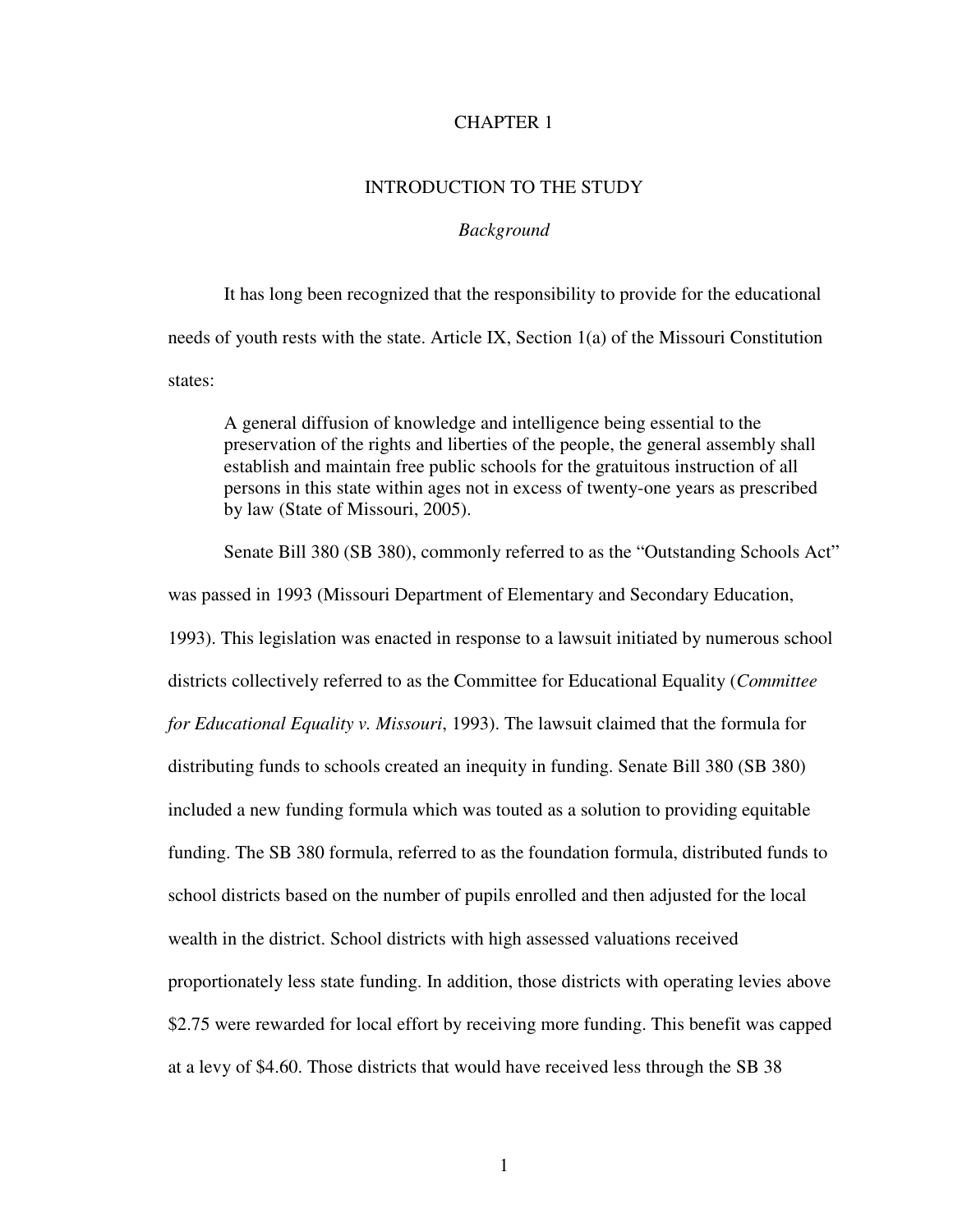formula than what they received under the old formula were classified as "hold harmless". These schools were guaranteed to receive no less than what they received under the previous formula. Under the SB 380 formula, funding for education continued to increase through the 2002-03 school year. However, as a result of a recession, the elimination or reduction of certain state taxes, and increased competition for state funds, funding for education actually decreased in 2003-04. In response, schools were faced with cutting staff and programs. At the same time increased standards were being implemented through the federal No Child Left Behind legislation, further increasing the need for additional resources for schools (No Child Left Behind Act, 2001). As a result, many school districts faced severe financial shortages.

The Committee for Educational Equality was re-established in 2004 to challenge the equity and adequacy of state funding for schools. Over 250 school districts eventually joined the group which filed a lawsuit against the state of Missouri (*Committee for Educational Equality v. Missouri*, 2004). The lawsuit again challenged the equitable distribution of funds, and in addition, stated that the level of funding provided to schools from the state was inadequate. The difference between the 1993 lawsuit and the 2004 lawsuit was the issue of adequacy. The 2004 lawsuit addressed the question of how much funding is needed per pupil to provide an adequate education.

In the 2005 legislative session, the Missouri Legislature approved a new formula (Appendix A), Senate Bill 287 (SB 287), to distribute funds to schools (Missouri Department of Elementary and Secondary Education, 2006). This formula was described as being based on student needs in contrast to the old formula which was tax rate driven. The SB 287 formula created an adequacy target based on schools that scored 100 on their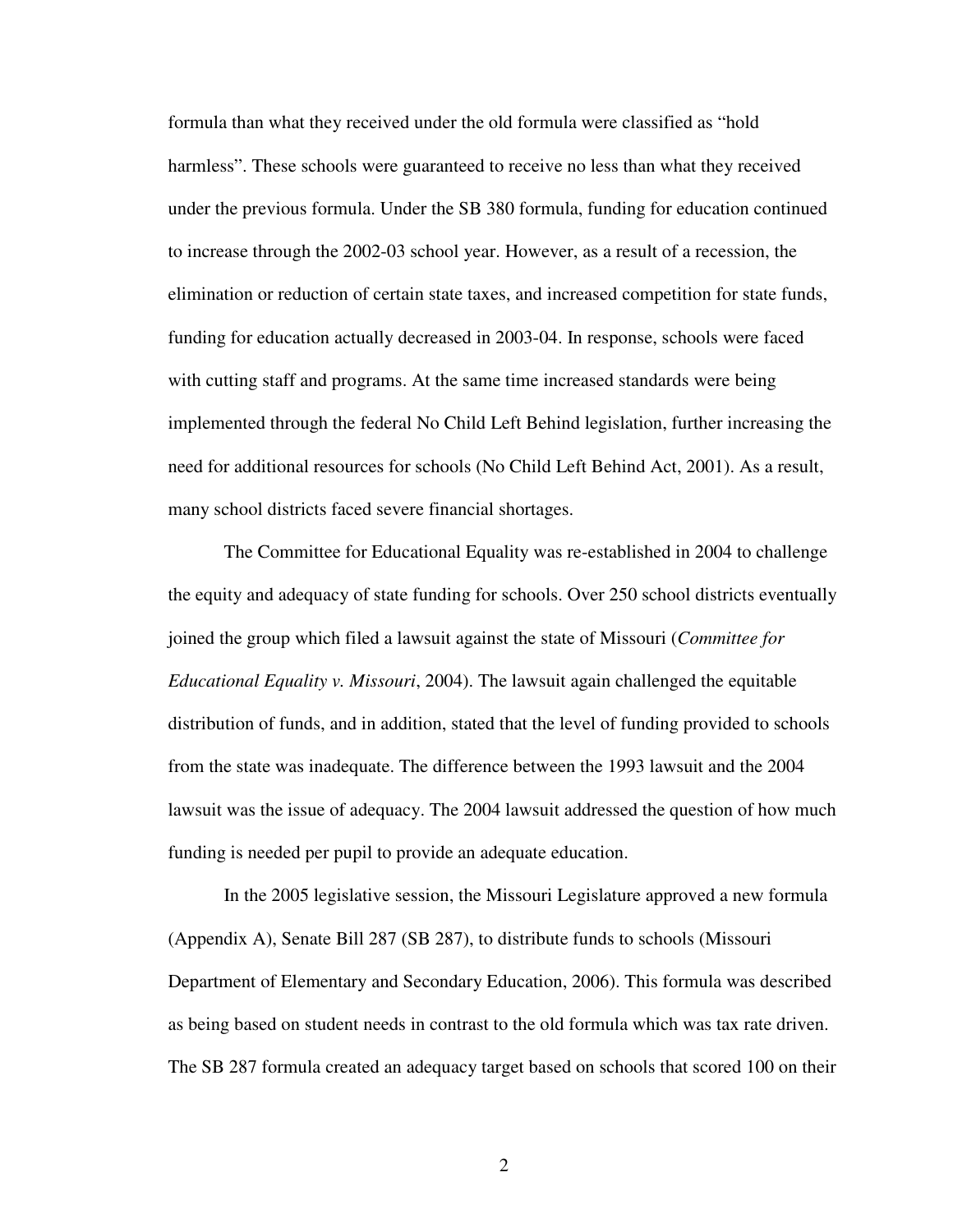Annual Performance Report (APR). This report is prepared by the Missouri Department of Elementary and Secondary Education and summarizes each district's performance on the following: Missouri Assessment Performance tests, ACT scores, advanced courses, vocational courses, college placement, vocational placement, dropout rate, and attendance rate. Scores may range from 0 to 100 and are used to determine accreditation status for each school district. For a K-12 district, a score of 66 to 100 is required to receive the status of "accreditation", 46 to 65 is needed for "provisional accreditation" and if a score falls below 45 the result is an "unaccredited" status (Missouri Department of Elementary and Secondary Education, 2006). Using performance measures as a method of defining adequacy is based on the concept that successful schools should be used as a guide for determining an adequate expenditure per pupil. As a result, it is referred to as the successful schools model (Augenblick and Myers). Adjustments to the adequacy target were provided for higher than average numbers of the following: students who qualified for free or reduced lunch (low socio-economic families), limited English proficient students and special education students.

#### *Conceptual Underpinnings of the Study*

The concept of adequacy addresses how much is needed to educate a child. There appears to be considerable disagreement about what is considered adequate. Depending on the method used, there may be wide variations in the amount required. As previously mentioned, the formula created by the Missouri Legislature in 2005 (SB 287) developed an adequacy target that was based on the expenditures per pupil from schools that scored 100 on their Annual Performance Report. It was assumed by the legislators that these schools were successful and thus whatever they spent per pupil should be used as the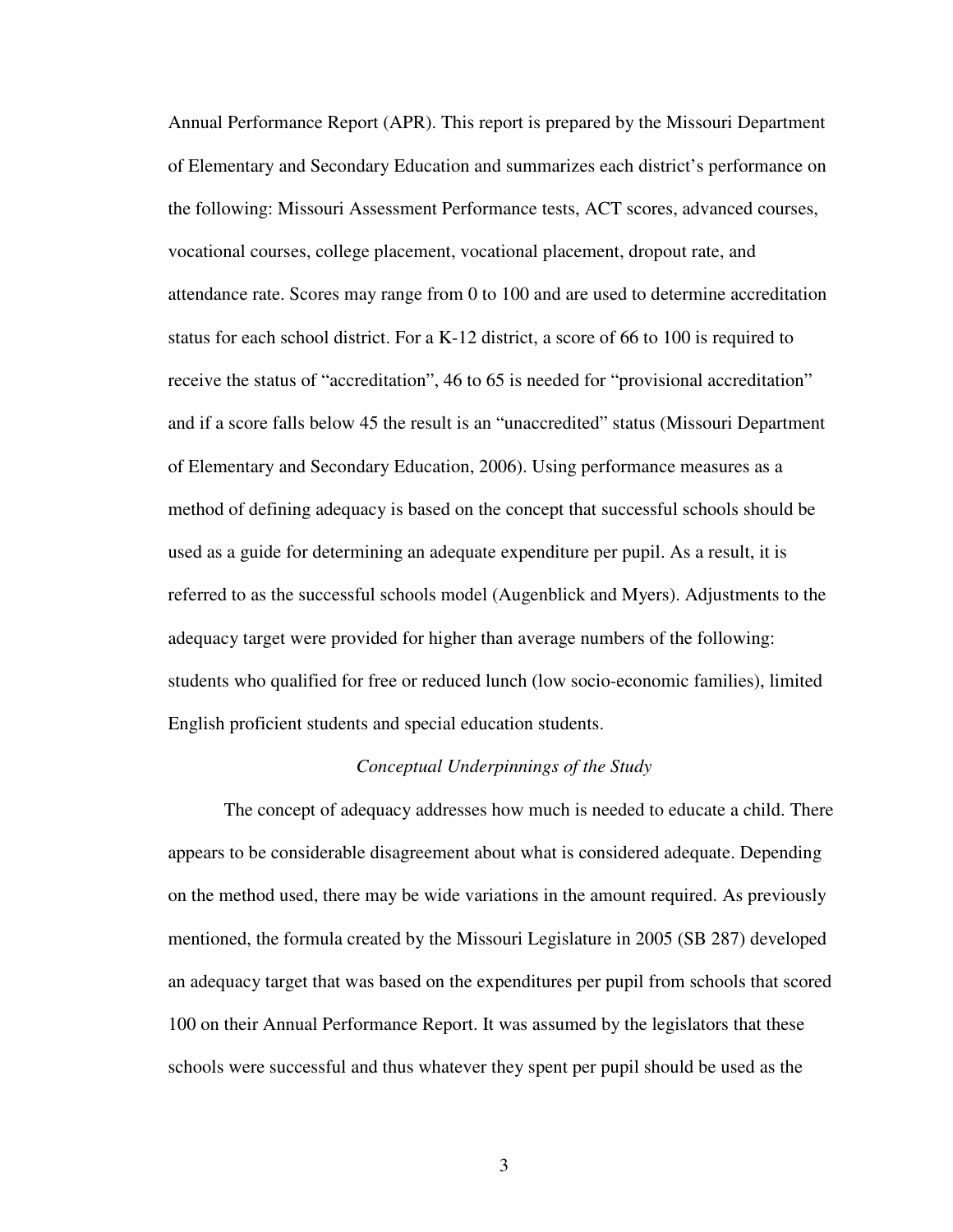target. This assumption may, or may not be true. The relationship between per pupil expenditure and school performance (APR) was not tested to establish a statistical relationship. It is possible that the amount spent per student is a product of factors other than or in addition to school performance. The formula created by SB 287 also built in adjustments for schools that had a higher percentage of economically disadvantaged, special education, and limited English proficiency students than the average of the schools scoring 100 on the Annual Performance Report. These adjustments are based on the assumption that there are higher costs associated with educating students who are economically disadvantaged, require special education services, and are limited English proficient. If a school district has a higher percentage of students in these categories than the average of the successful schools, the district would receive additional funding based on a multiplier factor. The schools with a higher percentage of economically disadvantaged students would receive an additional funding weight of .25 for each student above the average percentage. Schools with a higher percentage of special education students would receive an additional weight of .75 for each student above the average and schools with a higher percentage of Limited English Proficient students would receive an additional weight of .60 for each student above the average. In order to address this possibility, it is necessary to look at the relationship between cost per pupil and school performance.

Based on the 2003-04 school year, the expenditures per eligible pupil in Missouri ranged from \$4,614.60 to \$13,538.83. Although sometimes intended as an indictment of the spending practices of schools, the question remains, why is there such a difference in the amount that is spent per pupil among school districts in the state? The formula created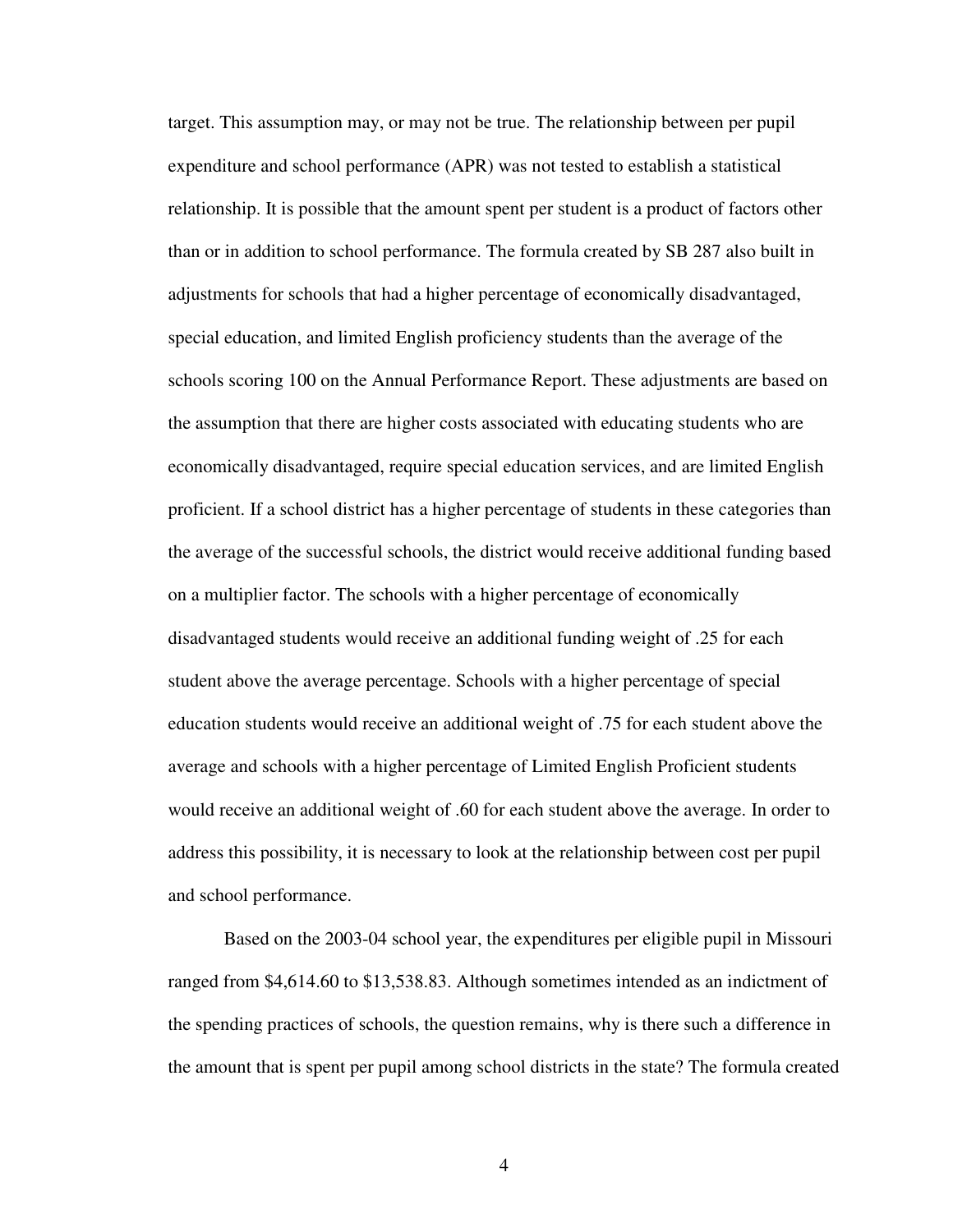by SB 287 uses expenditure per pupil as a basis for determining the target amount for what is adequate. This study will investigate the use of expenditure per pupil to determine adequacy.

The concept of equity is also critical to this study. The challenge is to determine what is meant by equitable funding and then determine if it has changed from SB 380 to SB 287. Equity is a measure of the extent that each student across the state has the same support from financial resources (state and local). The concept of equity provides for each student's needs regardless of which school district they reside. In order to measure any change in equity, the new formula (SB 287) will be compared to the old formula (SB 380).

# *Statement of the Problem*

The mandate for the state to maintain free public schools results in the problem of how to provide adequate funding and distribute funds equitably. One challenge is to determine what is adequate. If expenditure per pupil is to be used as a guide to determine funding, additional information has to be known about the relationship between expenditure per pupil and school performance. After determining what is adequate, the next logical challenge is how to distribute funding equitably to all schools. Should equity be based on equal funding per penny of tax rate, as with SB 380, or should it be based on equal funding per student, regardless of the tax rate as with SB 287. Senate Bill 287 was developed to improve equity and adequacy of funding to Missouri schools over the previous formula (SB 380). However, the question remains, will SB 287 be effective in improving the equitable and adequate funding of schools in Missouri and are the factors used in the formula based on valid assumptions.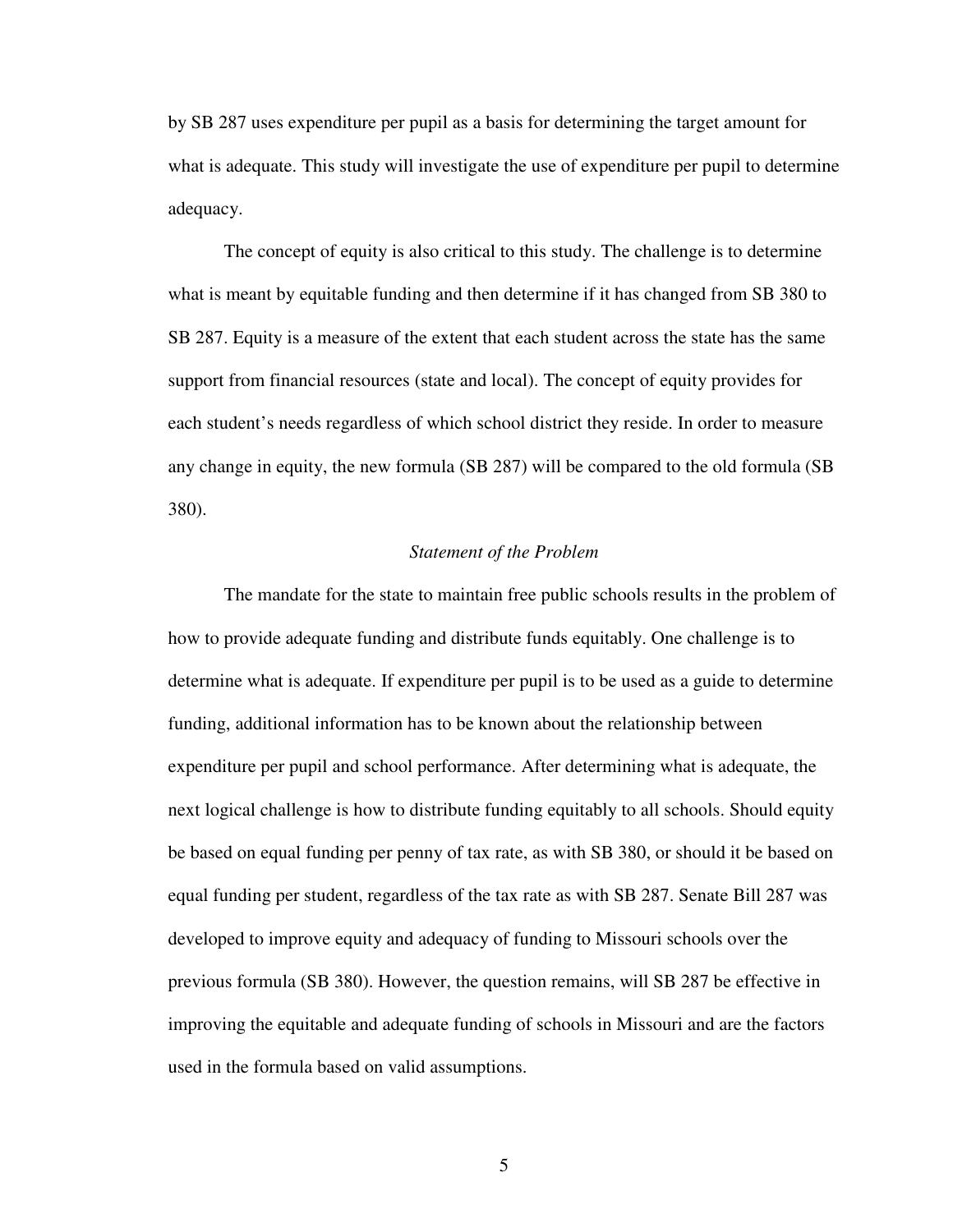#### *Purpose of the Study*

The main focus of the study is on the formula created by SB 287 and its impact on the equitable and adequate distribution of funds to Missouri schools. The purpose of this study is to investigate the validity of the assumptions used in the development of the foundation formula (SB 287). Since expenditure per pupil in schools scoring 100 on the APR is used as a key factor in the formula, this study will first focus on the correlation between expenditure per pupil and school performance as indicated by the annual performance report generated by the Missouri Department of Elementary and Secondary Education. Next the study will test the relationship between expenditure per pupil and the cost of educating students who are economically disadvantaged, special education, and limited English proficiency. Finally, this study will investigate the extent that the new foundation formula created by SB 287 will affect equity in funding school districts in Missouri as compared to the previous formula created by SB 380.

#### *Research Questions*

In order to evaluate the funding formula created by SB 287, the following questions will need to be studied:

- 1. What is the correlation between expenditure per pupil and school performance as measured by the district annual performance report?
- 2. What is the correlation between expenditure per pupil and the percentage of students who are identified as economically disadvantaged?
- 3. What is the correlation between expenditure per pupil and the percentage of students who receive special education services?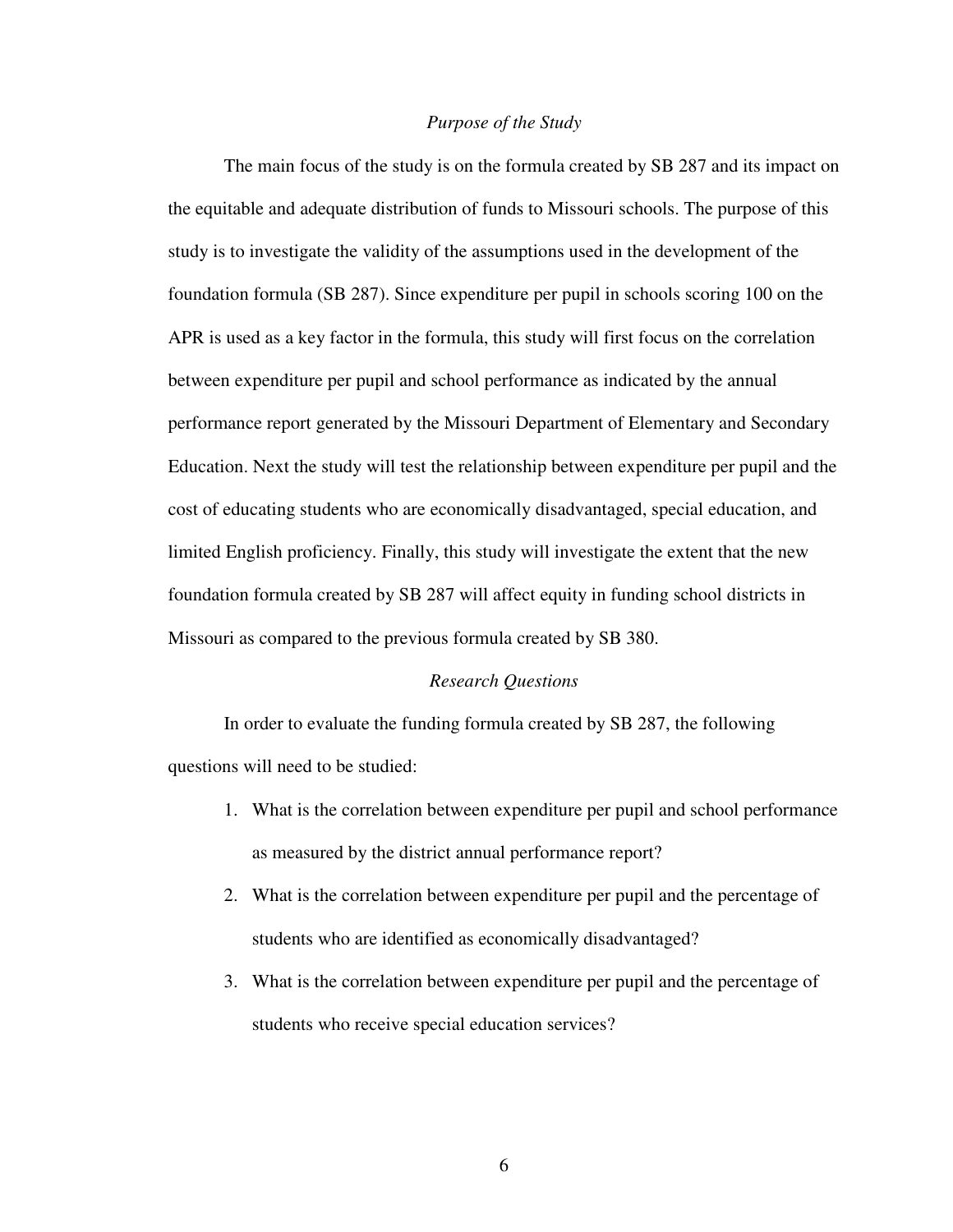- 4. What is the correlation between expenditure per pupil and the percentage of students who are identified as limited English proficient?
- 5. Does the new foundation formula created by SB 287 affect the equitable distribution of funding to Missouri schools as compared to the old foundation formula created by SB 380?

# *Research Hypotheses*

This study will utilize data collected by the Missouri Department of Elementary and Secondary Education to test the following hypotheses:

Hypothesis 1: There is no statistical correlation between expenditure per pupil and school performance.

Hypothesis 2: There is no statistical correlation between expenditure per pupil and the percentage of students who are identified as economically disadvantaged.

Hypothesis 3: There is no statistical correlation between expenditure per pupil and the percentage of students who receive special education services.

Hypothesis 4: There is no statistical correlation between expenditure per pupil and the percentage of students who are identified as limited English proficient.

Hypothesis 5: The new foundation formula created by SB 287 has no affect on the equitable distribution of funds to Missouri schools as compared to the old formula created by SB 380.

#### *Limitations*

The number of factors that may affect cost per pupil and school performance make it difficult to show relationships. In addition, the data available on school performance is limited to the Annual Performance Report (APR) compiled by The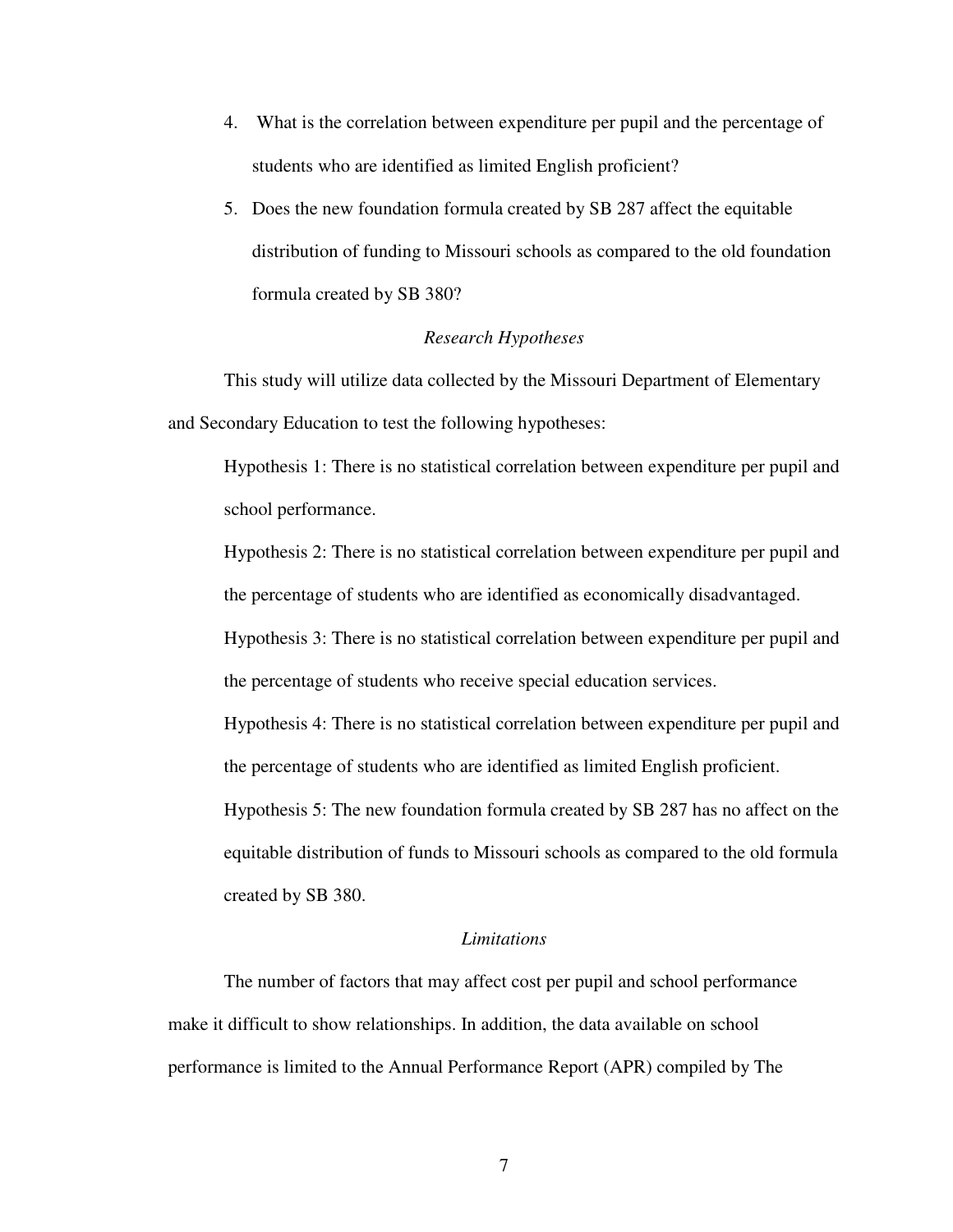Missouri Department of Elementary and Secondary Education. The APR may not be an accurate measure of how the school is really performing. By focusing the study only on certain factors, results are intended only to show relationships and not to rule out other factors.

The new formula (SB 287) will not be fully implemented for 7 years. This will make comparisons of the old and new formulas difficult because estimates will have to be used for the new formula. These estimates are based on assumptions. One main assumption is that the formula will not be changed before it is fully implemented. Another assumption is that the Missouri Legislature will fully fund the new formula by the 2012-2013 school year. For the purposes of this study, the data used to evaluate the new formula (SB 287) will be based on the assumption that it will be fully implemented in the 2006-2007 school year. It will also be assumed that other revenues and average daily attendance will remain constant at the 2005-2006 levels.

#### *Definition of Key Terms*

The following definitions are listed to provide a better understanding of the content of the study. These definitions are described in the context as they relate to the study.

*Adequacy*. The amount of resources necessary to provide an education.

*Annual Performance Report (APR).* A report prepared by the Missouri

Department of Elementary and Secondary Education which summarizes each district's performance on the following: Missouri Assessment Performance tests, ACT scores, advanced courses, vocational courses, college placement, vocational placement, dropout rate, and attendance rate. Scores may range from 0 to 100.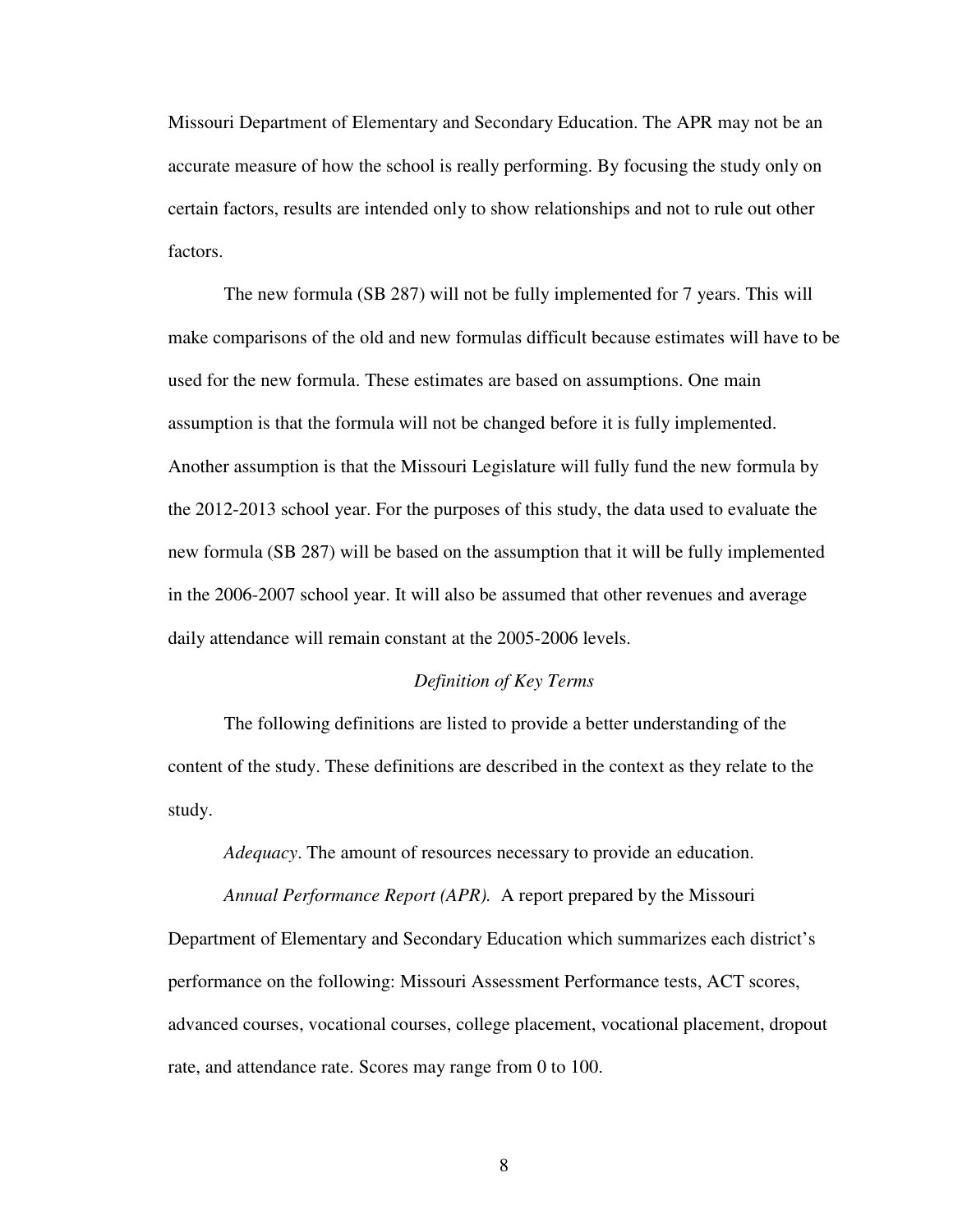*Assessed Valuation*. The assessed valuation is the total value of property that resides within a school district's boundaries as established by the county assessor.

*Average Daily Attendance (ADA).* The total hours attended in a term by resident pupils divided by the actual number of hours school was in session plus summer school average daily attendance (hours attended divided by 1044).

*Expenditure Per Pupil*. The expenditure per pupil is the total current expenditures of a district divided by the eligible pupil count.

*Economically Disadvantaged*. The students within a district that are eligible for the free and reduced lunch program (their parental income is at or near the poverty index).

*Foundation Formula*. A formula utilized to distribute state funds to school districts throughout Missouri.

*Hold Harmless*. School districts that would receive less funds under the 1993 foundation formula than they received prior to the formula are termed hold-harmless.

*Limited English Proficient (LEP).* Students whose main language is other than English or who may have difficulty in learning due to a lack of ability to speak, read, write or understand the English language.

*Missouri Assessment Program*. A series of evaluations conducted at various grade levels in various subject areas to measure student proficiency.

*Revenue Per Pupil*. The amount of total revenue received by a school district divided by the number of eligible pupils for that district.

*Weighted Average Daily Attendance.* An adjusted average daily attendance based on the following calculation: regular school year average daily attendance plus the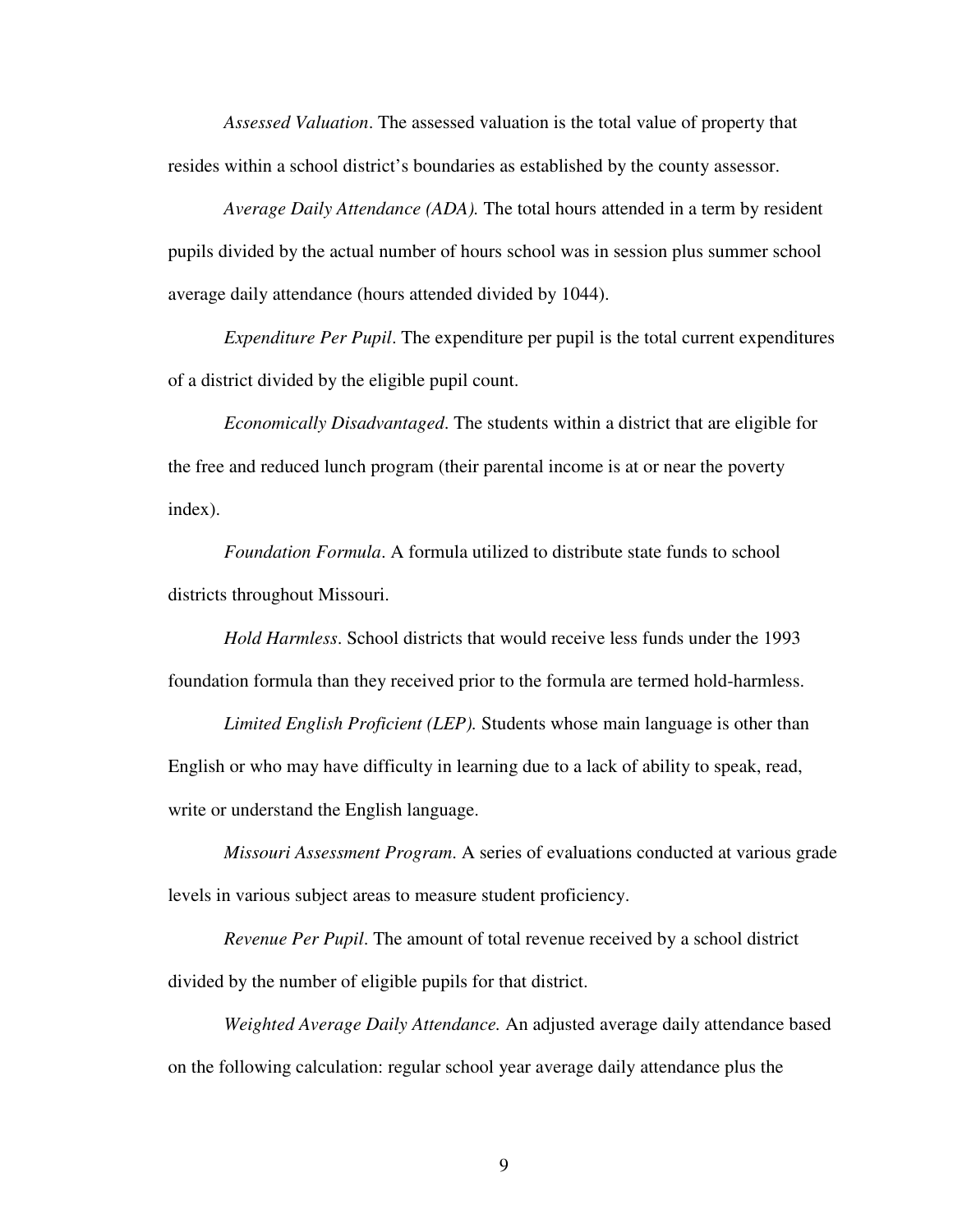previous summer school average daily attendance plus the number of free and reduced students (only the number above 26.6% multiplied by 25 %) plus the number of special education students (only those above 14.9% multiplied by 75%) plus the number of limited English proficient students (only those above 1.1 % multiplied by 60 %).

#### *Summary*

The State of Missouri has the responsibility of providing for the educational needs of Missouri's youth. This responsibility creates challenges in establishing a method of providing adequate funding and distributing it equitably. The Committee for Educational Equality has challenged both the adequacy and equity of funding for Missouri schools (*Committee for Educational Equality v. Missouri*, 2004). In response, the Missouri Legislature passed Senate Bill 287 which created a new funding formula. The SB 287 formula utilizes the Successful Schools model of determining adequacy which assumes that the amount spent by schools that are identified as successful is adequate for all schools.

The amount of expenditure per pupil varies greatly among Missouri schools and if school performance is to be used in the funding formula, then it is important to know the relationship between expenditure per pupil and school performance. One purpose of this study is to test the relationship between these variables. The study will also test the relationship between expenditure per pupil and the percentage of students who are economically disadvantaged, special education, and limited English proficient. And finally, the study will investigate the affect that SB 287 has on the equitable distribution of funds to Missouri schools.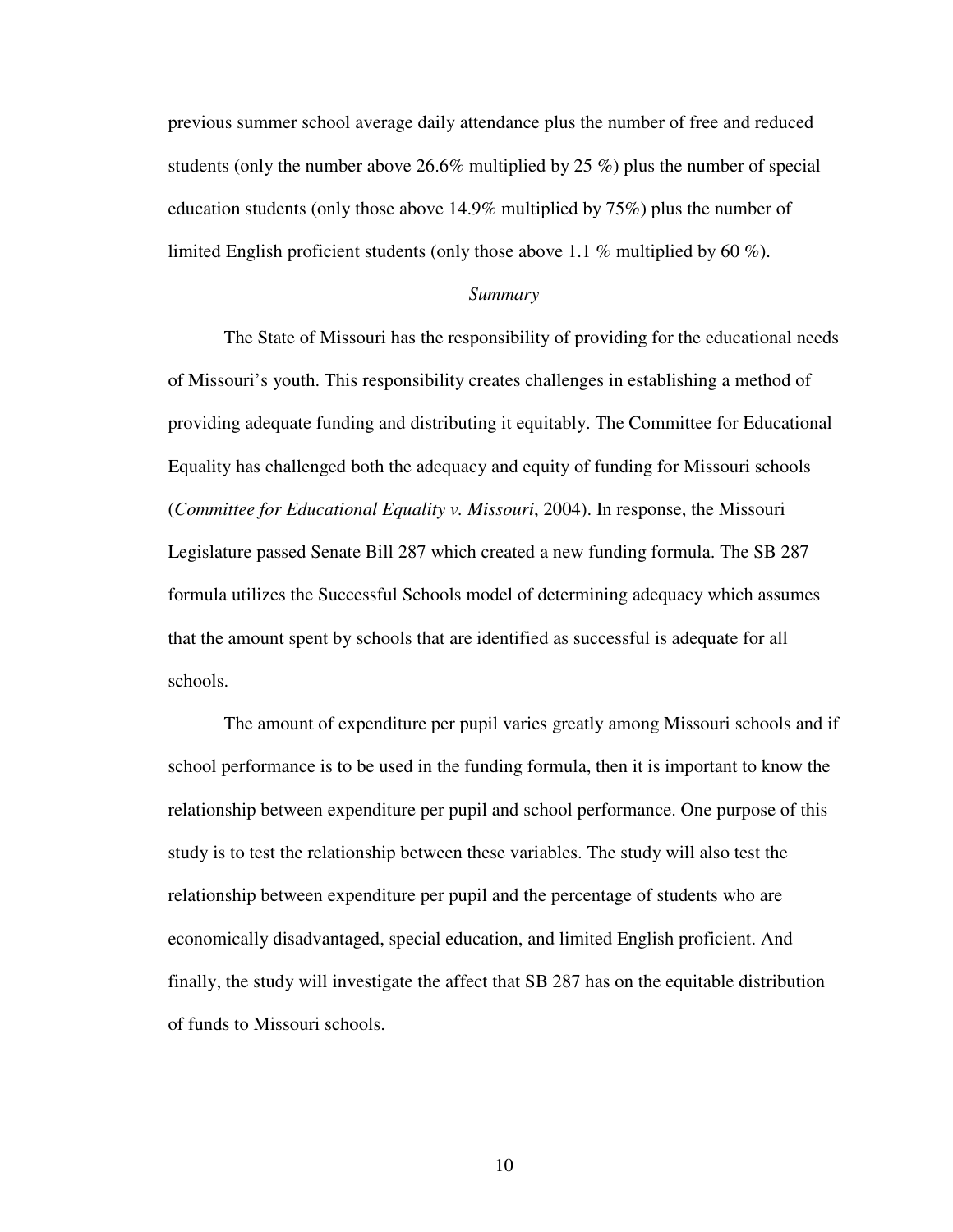Chapter two will present a review of the literature associated with school funding issues. It addresses issues related to the relationship between resources and outcomes. It also reviews funding methods used by various states and research related to equity and adequacy. Legislation and litigation affecting state funding of schools is also included.

Chapter three provides an explanation of the research design and methodology. It includes an overview of the research problem and purposes along with research questions, hypothesis, population and sample, data collection and instrumentation, and data analysis. Chapter four describes the analysis of data and chapter five will provide findings, conclusions, and implications of the data analysis.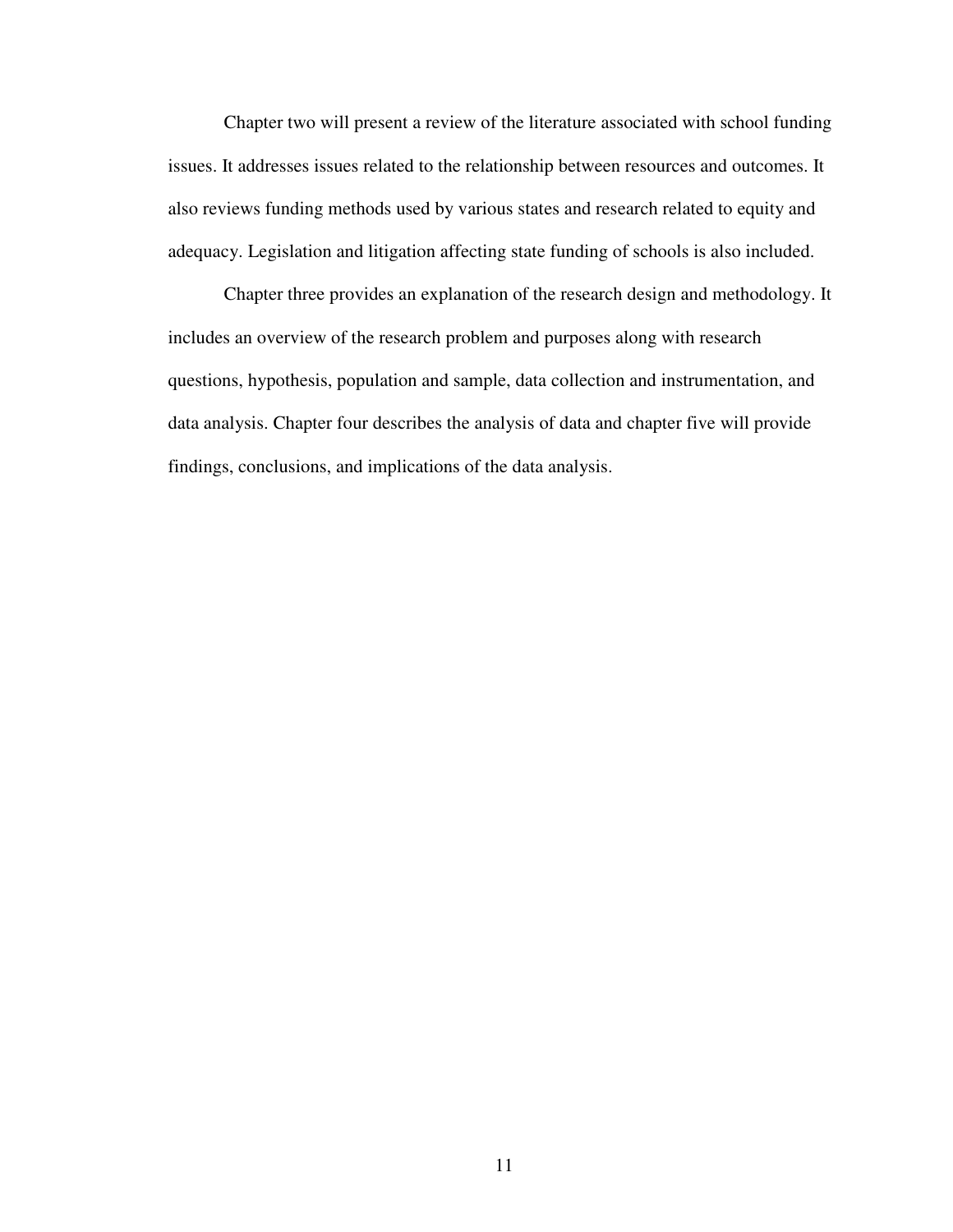# CHAPTER 2

# REVIEW OF LITERATURE

# *Introduction*

Many issues surround the debate over funding for schools. The purpose of this study is to investigate several of these issues and their implications. Some issues focus on spending per pupil and how this affects school performance or outcomes. Other issues deal with the affects of outside factors such as demographics, school size, socioeconomic conditions, and rural verses urban. These issues form a framework for understanding factors involved in the development of a state funding mechanism to provide equitable and adequate resources for schools.

#### *Funding Resources and Accountability*

The push for accountability in recent years has created increased interest in the relationship between funding and student outcomes. The use of the economic term, "production function" (Okpala, 2002, p. 886) has been applied to education. Production function assumes that the addition of certain inputs will produce certain outputs (Okpala, 2002). Several studies focused on how factors such as class size and expenditures per pupil are related to student performance. Okpala (2002) found that class size and school size were not significantly related to student performance. The amount spent on instructional supplies was also shown not to be a factor in test scores. The only significant factors found to affect student performance were student demographics. Student performance improved greatly when going from low wealth to high wealth schools. The level of wealth was determined by the percentage of students eligible for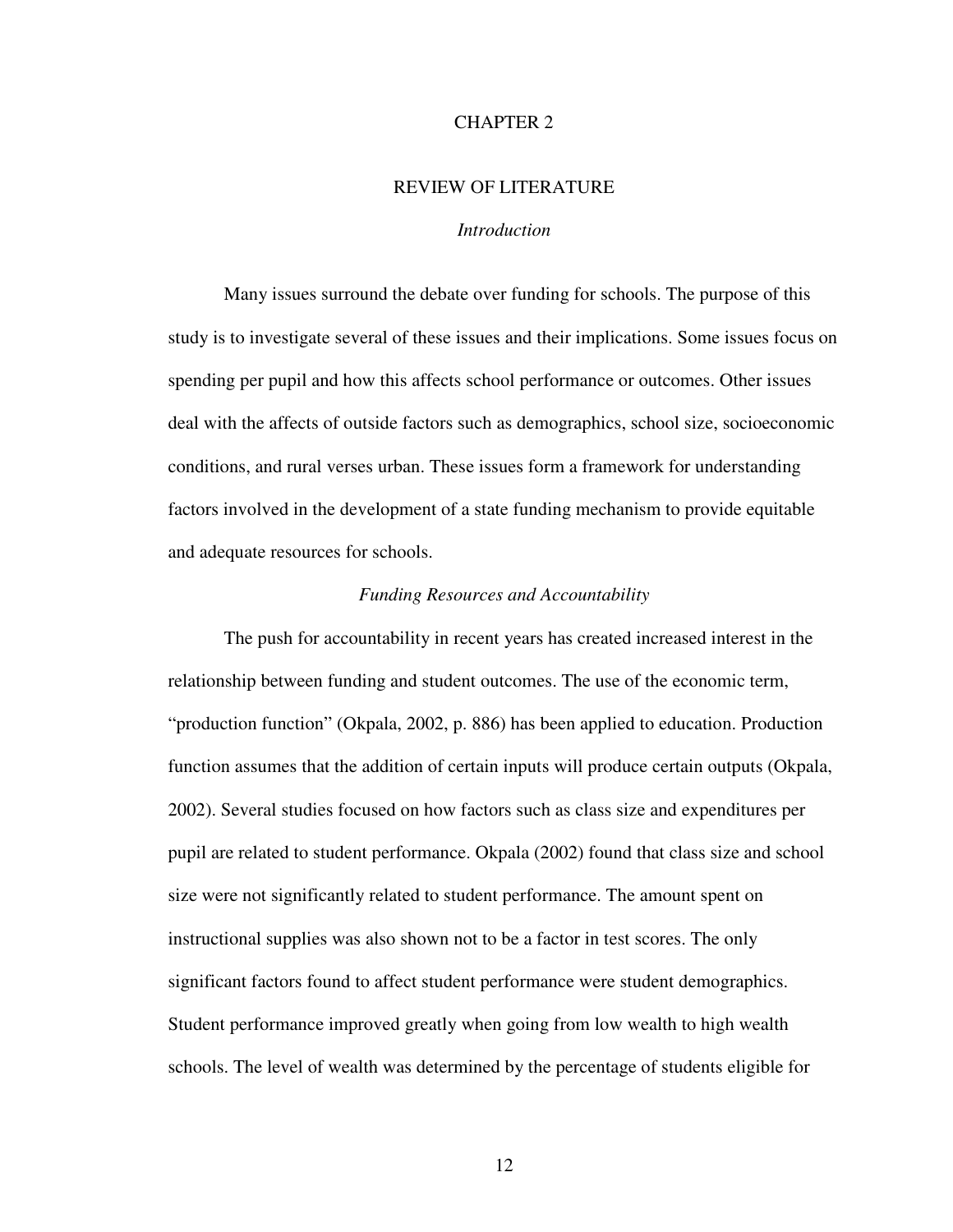free or reduced lunch programs. Those schools with a free or reduced percentage of 45 percent or less were designated as high wealth schools. Those schools with 45.1 to 65 percent free or reduced were considered middle wealth schools and those schools with greater than 65 percent were considered low wealth schools. High wealth schools had more teachers with ten or more years teaching experience, which also seemed to result in better student performance. A higher percentage of students on free and reduced lunch seemed to have a negative impact on performance (Okpala, 2002).

Some political leaders have proposed a "65% solution", which would mandate that 65% of the current expenditures of schools be spent on instruction (Standard  $\&$ Poors, 2005). The problem with this concept is that it is not research based. Standard and Poors, a division of MCGraw-Hill Companies, Inc., researched the 65% issue. They found that in the states considering the 65% solution, higher spending on instructional activities was not linked to higher levels of achievement. Standard & Poors (2005) noted, "Student performance does not noticeably or consistently increase at  $65\%$ , or any other percentage spent on instruction" (p. 2). Spending on administration is also blamed for the shortages in funding for instruction. However, as Johnson (2005) noted, "Contrary to widespread opinion, shortages in the amount of school aid that reaches classrooms cannot be blamed on administrative bloat, most educational finance experts say" (p. 16).

Another issue that receives attention is the difference in expenditures between rural and urban Schools. Imazeki and Reschovsky (2003) studied the difference in expenditures between rural and urban schools and found that there were minimal differences in the relationship between cost factors and student performance when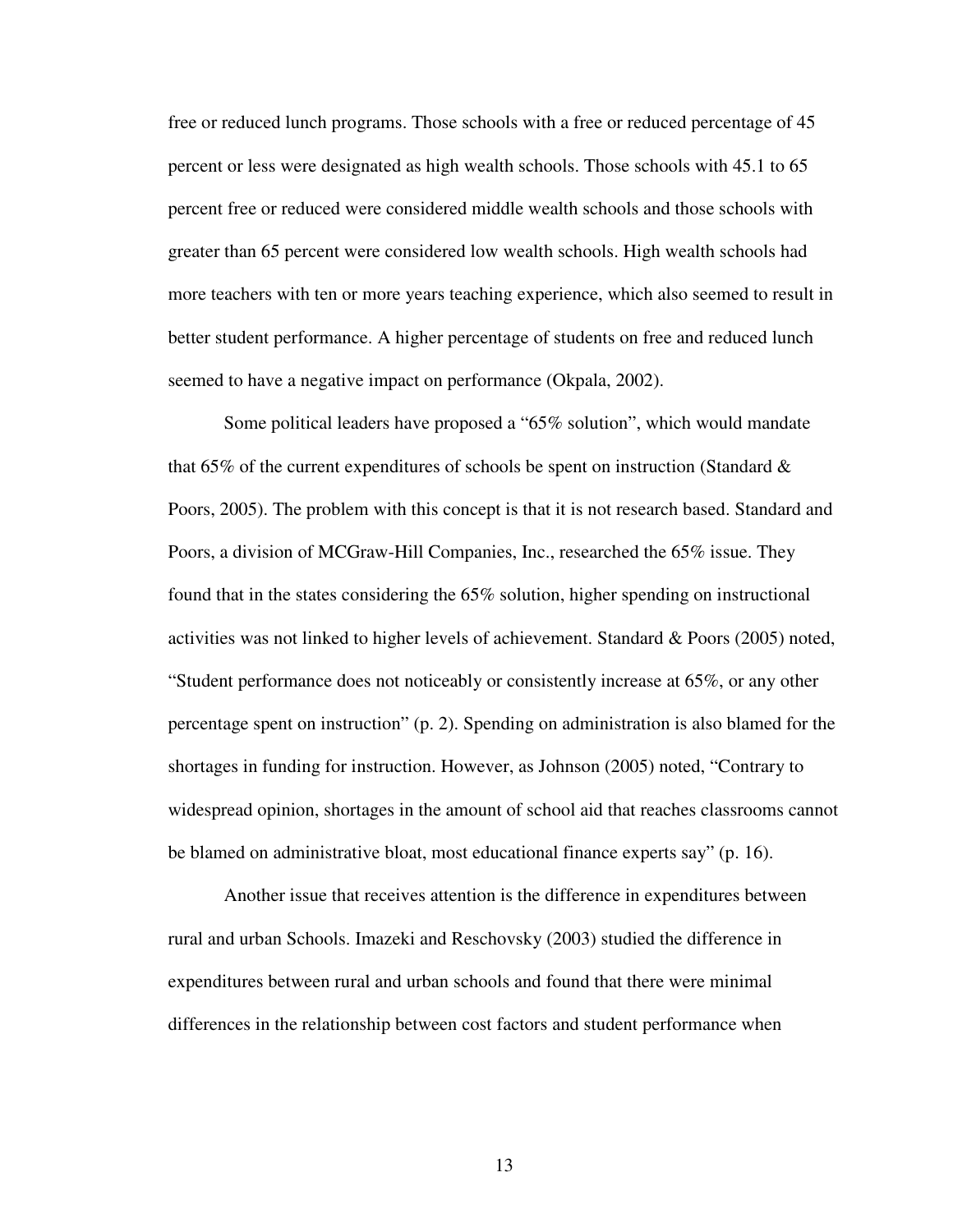comparing rural and urban schools. However, they also noted that other factors such as school size and poverty rates caused variations in the costs per student.

The level of education of the parents also affected student performance. Students in schools with higher numbers of parents with post-secondary education performed better. Okpala (2002) concluded that factors related to school spending have less to do with student performance than socioeconomic factors that are beyond the school's control.

Several studies have reviewed efficiency factors related to school spending. Bowles and Bosworth (2002) studied the relationship between school size and the amount spent per student. They identified two major problems in looking at cost in public education: (1) "output is difficult to define and measure, and (2) given the lack of competitive markets, expenditures are observed rather than costs" (Bowles and Bosworth, p. 287-288). These issues make it difficult to apply the economic production function to education. The affect of resources on output, which is basically student performance, is difficult to assess because of so many intervening variables. In addition, the amount expended may not reflect true costs and may vary greatly from school to school. As a result of their study, they found that it costs more to educate a student in a small school than it does in a large school. A 10 percent increase in school size resulted in a two percent decrease in costs per student. Bowles and Bosworth suggested that this factor be taken into account when attempting to achieve equity in funding. Fernandez and Rogerson (2001) also conducted a longitudinal study of spending per student. They found that over the years the amount spent per student increased at the same rate as personal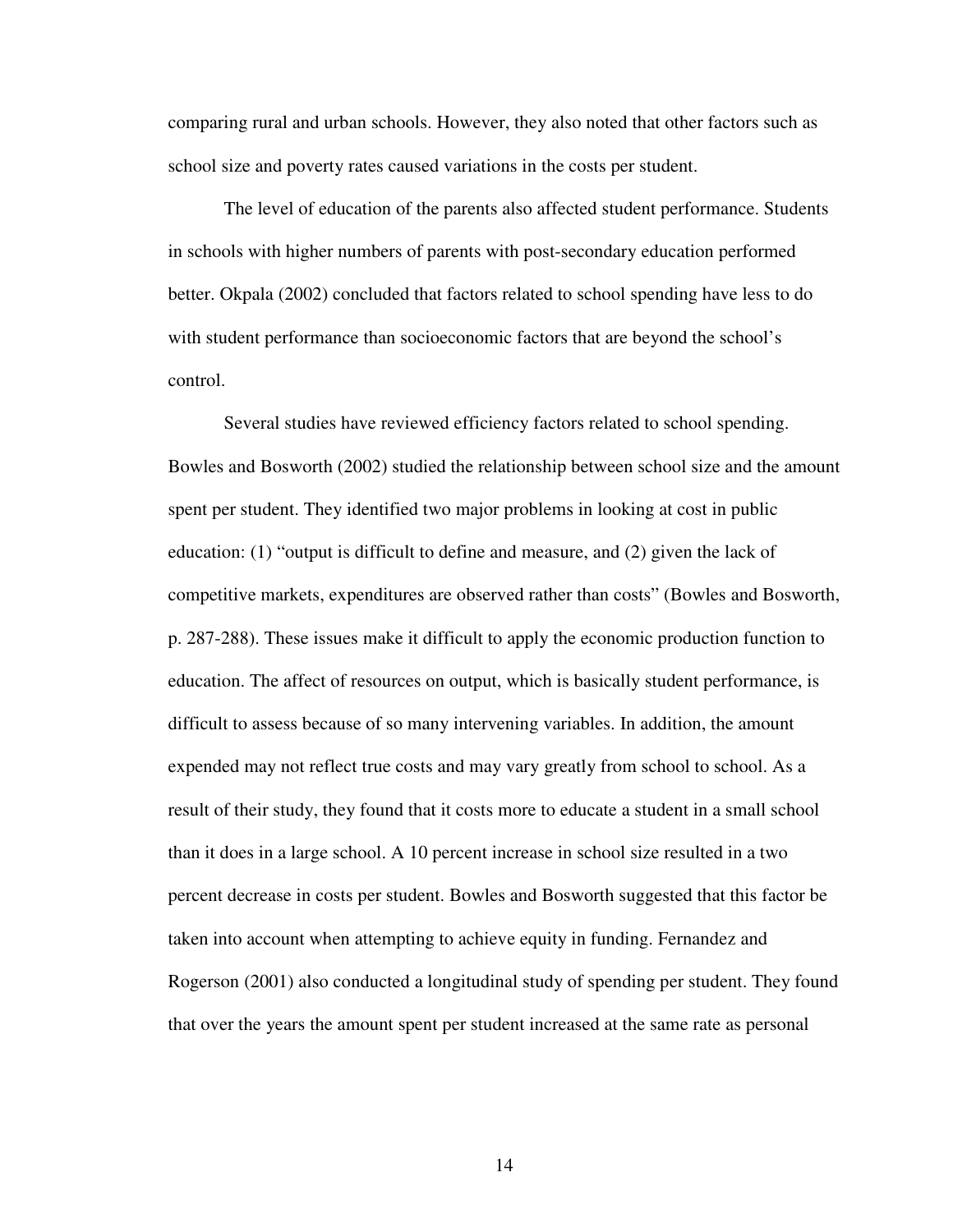income and that as enrollment increased the amount of expenditures per student went down.

How resources are used seems to be as important as the amount of resources that are available. Cohen, Raudenbush, and Ball (2003) suggested a shift in research from the focus on whether financial resources make a difference to asking which resources make the most difference. This would allow educational leaders to make more informed decisions about how best to utilize limited resources. They suggested, "The value of resources is likely to depend on how they are used" (Cohen, et al., p. 138). As a result, research should focus on how to use resources rather than if resources make a difference. They questioned the validity of conventional research and its ability to make causal inferences between resources and results.

A method of organizing expenditures based on educational strategies was presented by Odden, Archibald, Fermanich, and Gross (2003). They noted the difficulty in using school financial resource data because it was not directly linked to instructional strategies for improvement. The structure they proposed incorporated nine expenditure elements linked to instructional needs. These elements included: core academic teachers, specialist and elective teachers, extra help, professional development, other nonclassroom instructional staff, instructional materials and equipment, student support, administration, and, operations and maintenance. They suggested that schools should organize expenditures in these areas as they relate to instructional strategies.

## *State Funding*

Since education is considered to be a state responsibility, a major portion of the funding comes from the state level. According to Olson (2005), "Nearly \$500 billion in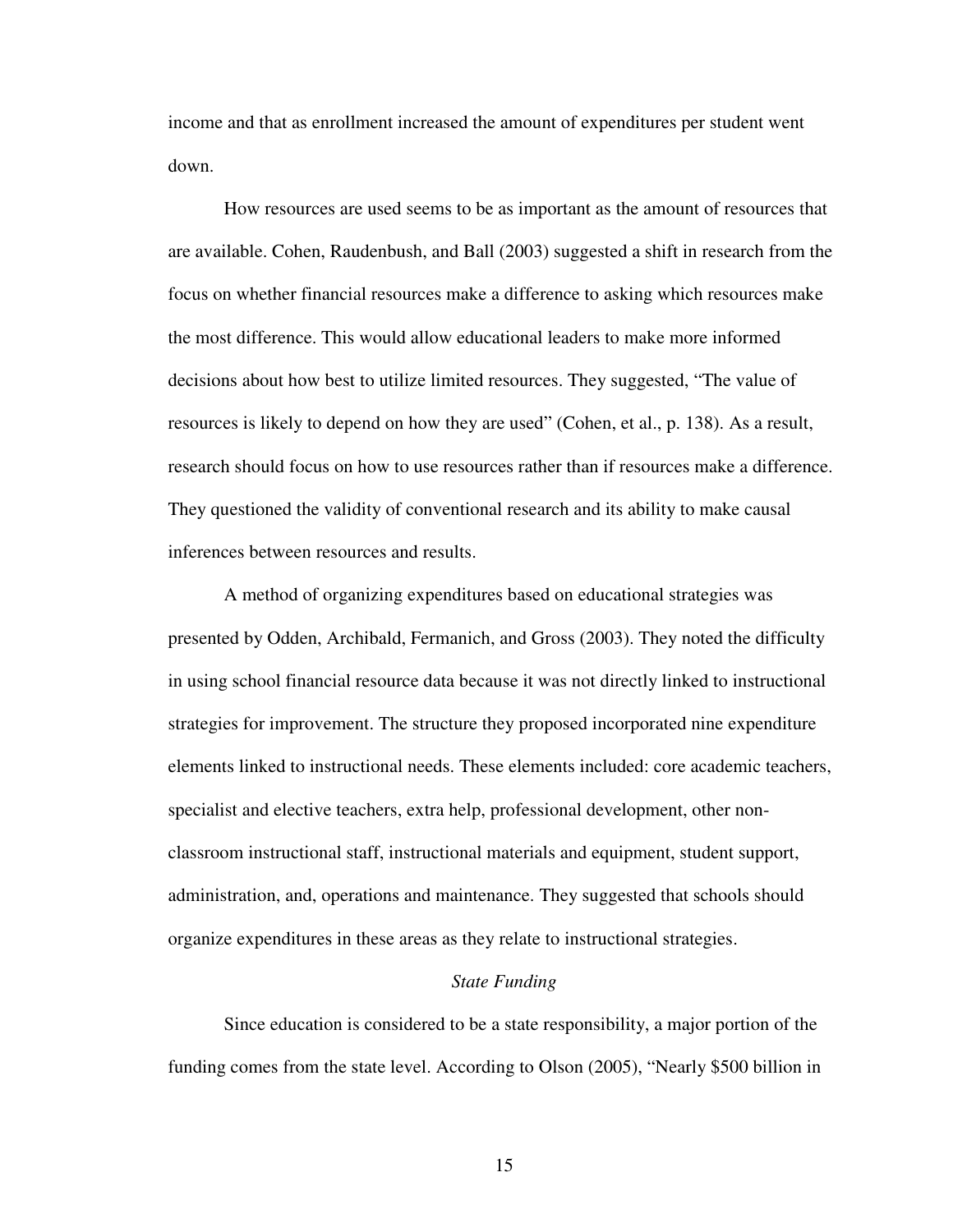combined federal, state, and local money is spent on pre-collegiate education in the United States each year, with nearly half of the total coming from state sources" (p. 10). This investment in education has been found to have a major impact on state economies. Hy (2000) used a case study approach to look at cost/benefit analysis of education in Arkansas. Findings indicated there were ". . . positive and immediate effects on the state's economy" (p. 218). Hy suggested that by increasing spending on education, personal income would rise resulting in more taxes generated which could then be reinvested in state services. Similar findings were found by Owings and Kaplan (2004). They stated:

Education, more than any other social investment, raises the standard of living by increasing employability and spendable income, reduces a community's social service costs, and thereby increases revenue to support even more education, creating a dynamic synergy. In addition, a good public education system is a major drawing card for local business development and expansion. Education enhances the quality of life, not just for the educated individuals themselves, but for the entire community as well (p. 13).

Owings and Kaplan (2004) suggested that in order to advocate for educational funding, school leaders must make the connection between education and standard of living. They used data to show that individuals with more education have higher incomes, have lower unemployment rates, are less likely to be incarcerated, and less likely to be crime victims.

The methods of distributing funds to schools create many challenges for state governments. Fox, Murray, and Price, (2002) studied the finance formula for distributing funds to Tennessee schools. The Basic Education Formula developed in Tennessee in 1990-91 was designed to link funding more closely to characteristics of the local educational agency. They found that the formula resulted in significant fluctuation in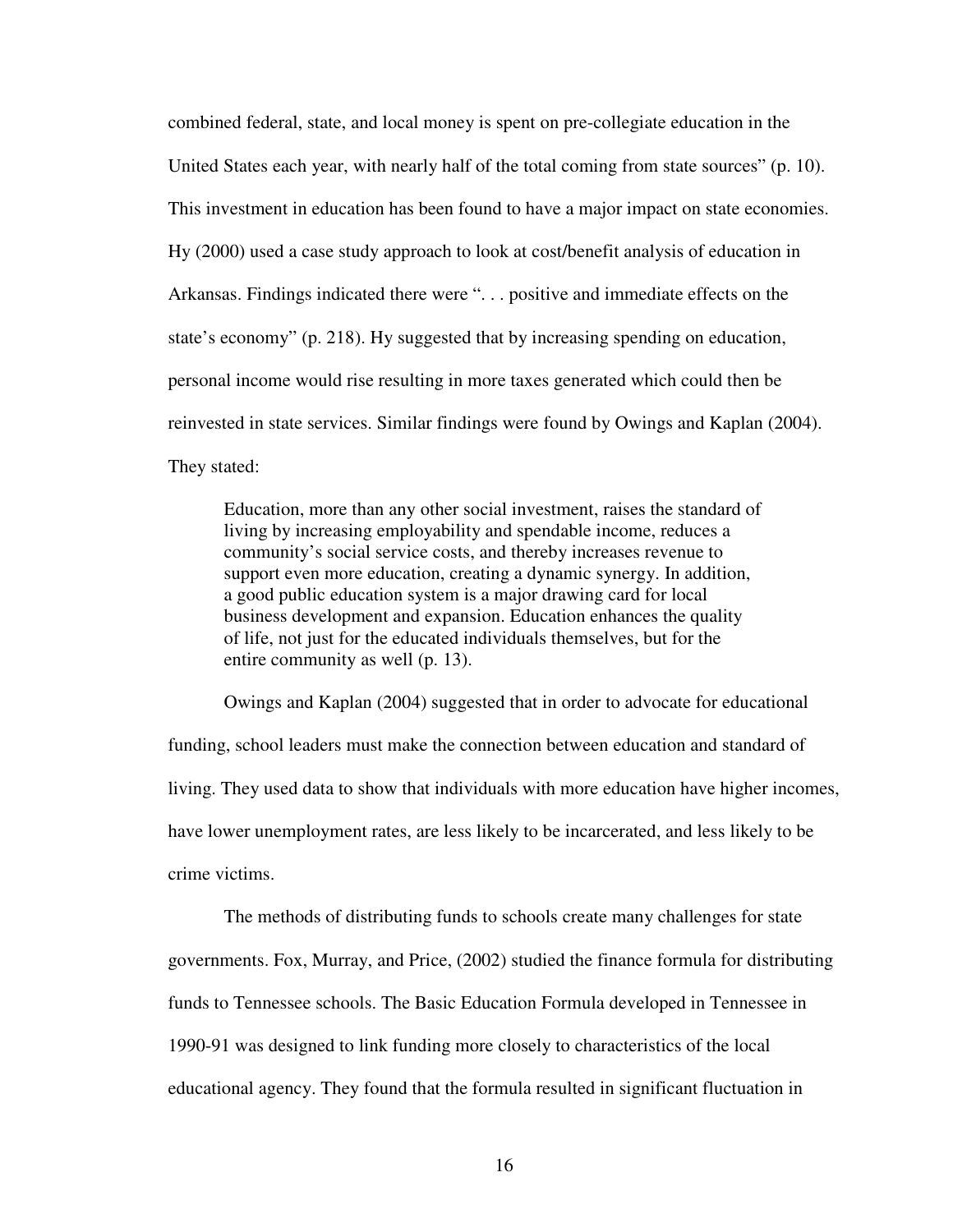annual funding to schools and resulted in one third of the schools further away from the average level of funding. They noted that certain goals of the formula may be in conflict with each other and achieving one goal may detract from another.

The state of Michigan replaced the property tax with a state sales tax in 1994. In addition to the elimination of the property tax for education, this change was designed to provide an adequate level of revenue for all schools. The Michigan reforms were successful in eliminating property tax and in increasing the amount of state revenue available for schools. However, other issues such as revenue stability and affects on student performance in urban areas were less positive (Addonizio, 2003).

Several authors identified issues specific to how states fund rural schools. Sielke (2004) noted the difficulty in defining what a rural school is. Using a designation of populations under 2,500 people, Sielke reported that 21% of the American population lived in rural areas. This accounted for about one third of the school districts and about 21% of the students. She also discussed adjustments commonly made by states in funding rural schools. These included an adjustment for small district size, scarcity, transportation, regional cost of living, and incentives for consolidation. The small size and scarcity issues were identified in about half of the 50 states. Sielke noted research from Odden and Picus (2000) that reported consolidation did not produce the expected savings that were intended and may actually have a negative impact on student performance. The issue regarding transportation seemed to be focused more on length of riding time as opposed to funding. Two types of cost adjustments were discussed by Sielke, a cost-of-living adjustment and a cost-of-education adjustment. These adjustments generally assume a higher cost in urban areas although it was noted salary incentives may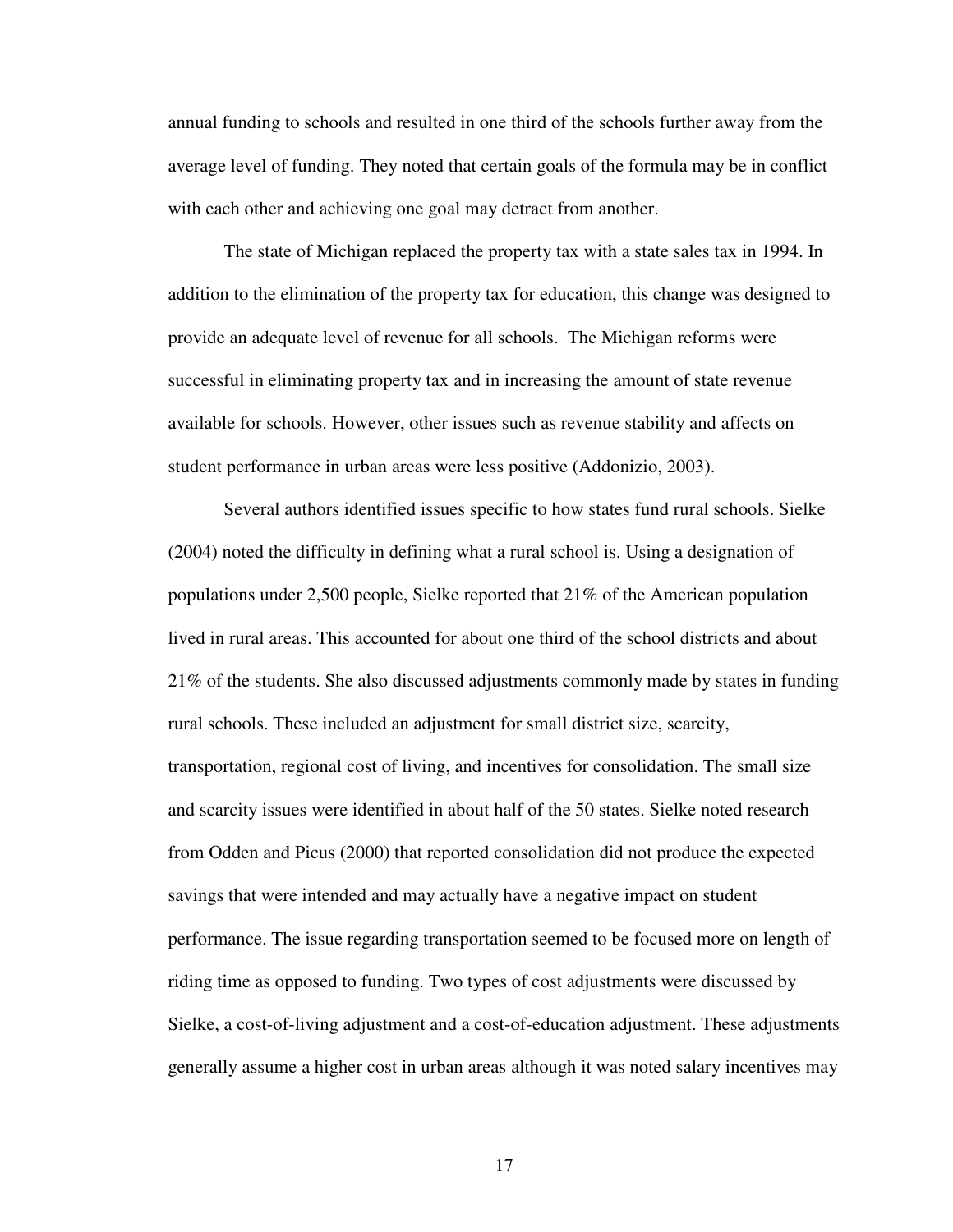be needed to attract qualified teachers into rural areas. The need for funding of facilities was also noted as a issue that faces both rural and urban schools.

#### *Legislation and Litigation*

The issues involving school finance have resulted in numerous pieces of legislation and litigation. Crampton (2001) studied the amount of legislative activity over the 1990's with regard to finance. She reported that the amount of legislation in the states increased from 127 in 1994 to 563 in 1999. She suggested that this increase may have been due to favorable economic times resulting in increased revenues. She also noted that the percentage of state revenues directed at education remained at about 1/3 of total revenues. Most of the legislation centered on school infrastructure, technology, charter school funding, special purpose education, employee compensation and personnel issues. Crampton noted that during robust economies it appears that states maintain basic state aid while at the same time have the "luxury of tinkering at the edges of categorical funding" (p. 499). She noted, however, that this "tinkering" tends to result in further eroding of equity in funding and affects how much funding is available to address adequacy issues. Crampton further predicted that "serious policy conflicts" await states in the future (p. 500).

Changes in educational funding have followed certain trends over the years. Walter and Sweetland (2003) studied national trends in school finance reform. They noted that funding structures are "state-specific" and that "litigated outcomes appear to be court-specific" (p. 149). They reported on the types of funding structures that incurred litigation and the resulting court decisions. Although Walter and Sweetland found no funding structure was "superior to avoid legal attack," the foundation base-line was the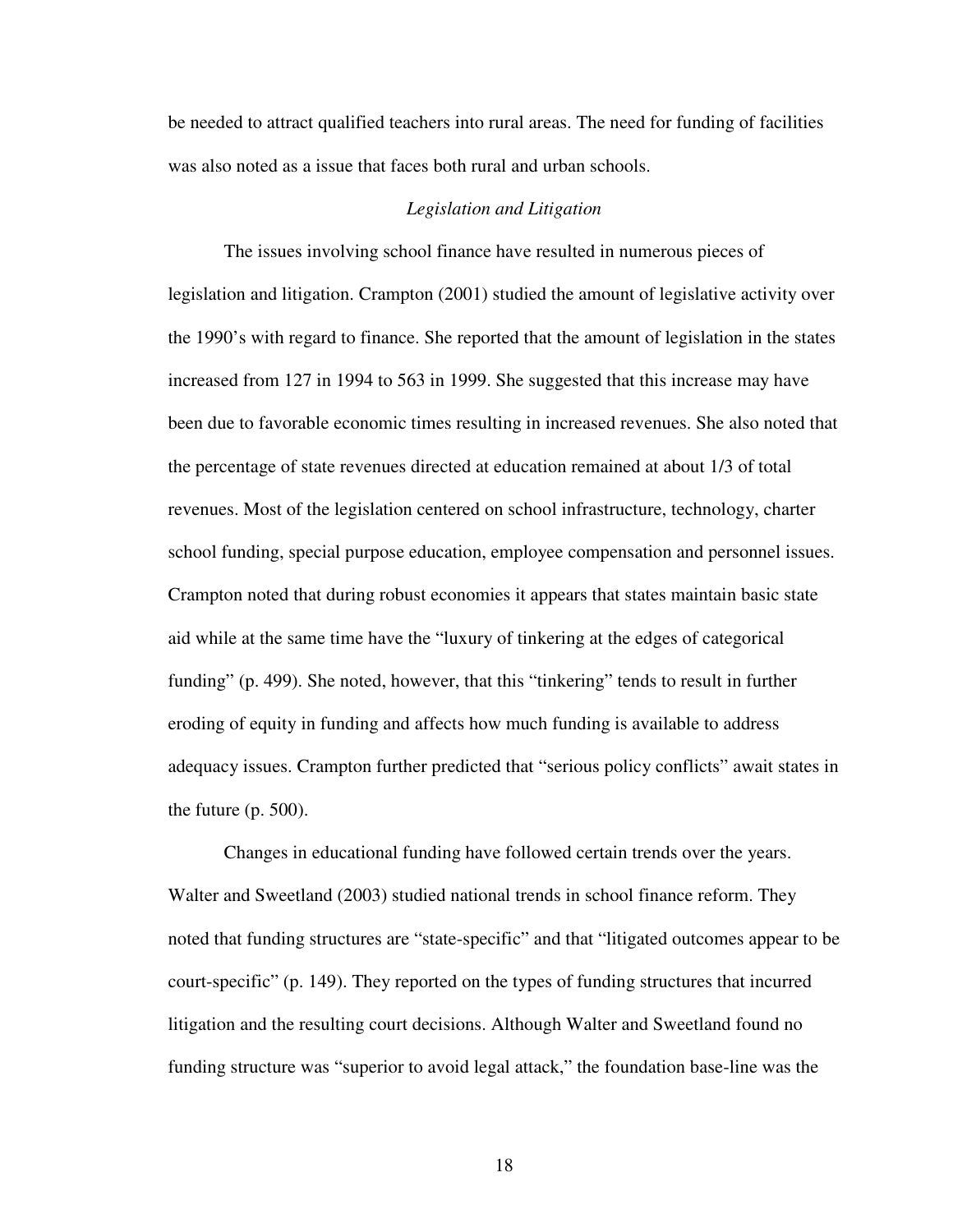structure that most often ended up in court (Walter and Sweetland, p. 149). In almost every case the court ruled that education was a "fundamental right or necessary to ensuring equal educational opportunity" (p. 149). In most cases, this interpretation resulted in decisions requiring states to provide additional funding, but only up to an "adequate level" (p. 149). In Ohio, the court did not identify education as a fundamental right but still pushed for equitable funding up to an adequate level. Walter and Sweetland concluded that "national norms for school finance reform are non-existent" (p. 149). They also noted that funding issues of "constitutionality, equity and adequacy" change continuously due to court interpretations (p. 149-150). As a result, there appears to be no consensus throughout the nation on school finance reform.

Litigation involving rural schools was also prevalent in the literature. Dayton (2003) explained the challenges of rural districts in obtaining additional resources through the state legislatures. He stated, "Compared with relatively wealthy and politically powerful metropolitan areas, rural communities are financially and politically disadvantaged, and political reality dictates that those with greater financial and political power tend to fare much better in battles that define the legislative process" (Dayton, p. 158). Twenty-six court cases involving rural school issues have been heard in state and federal courts since 1971 with a significant increase in the number of cases in recent years. The courts sided with the rural school advocates in 18 of those cases.

The push toward accountability in education extends not only to student performance and standardized tests but also includes funding. Olson (2005) noted that state legislators want to know what they are getting for their money. The question they must answer is, what does it really cost to educate students to meet standards? This is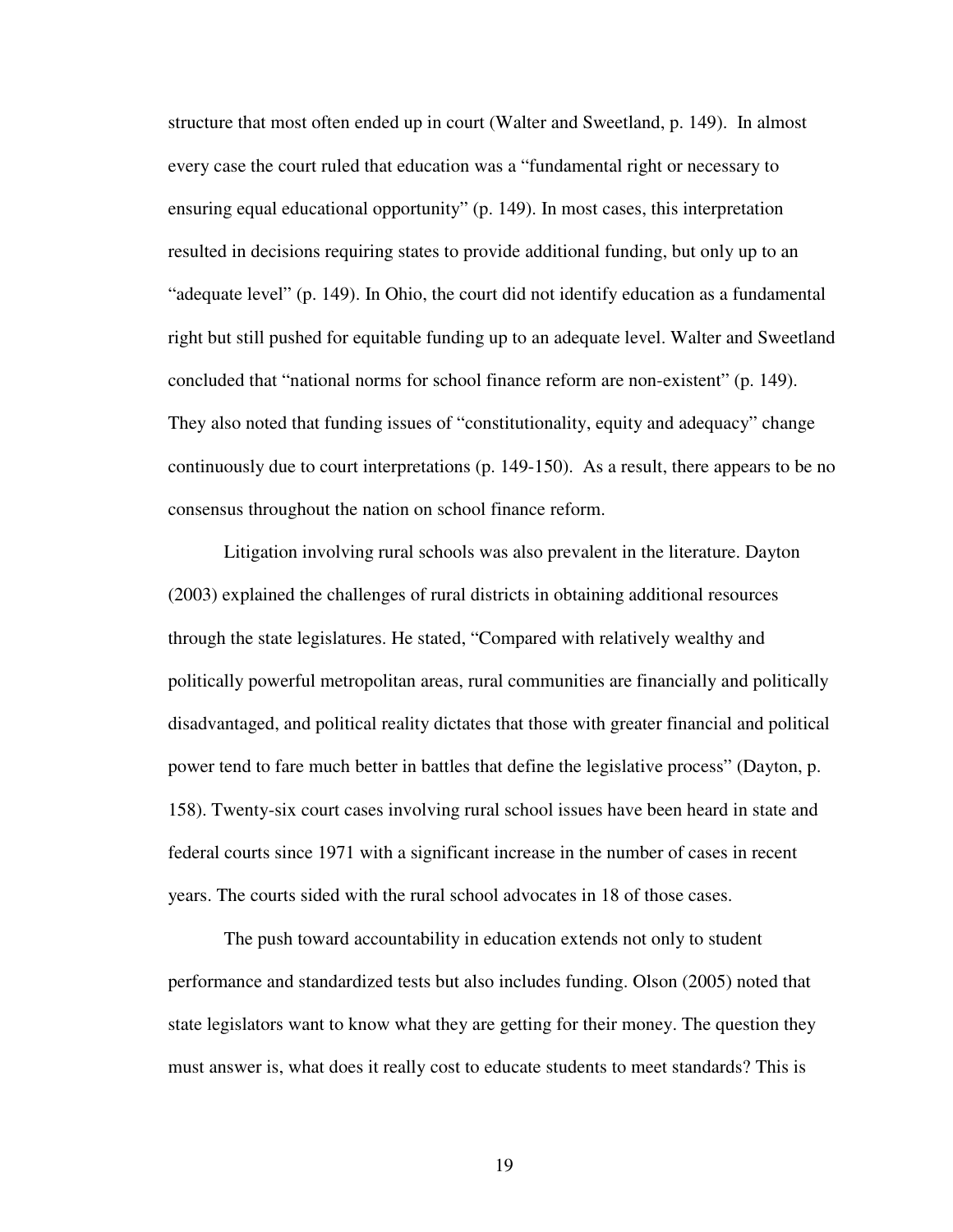especially true as the courts have decreed that states have a constitutional mandate to provide funding to meet standards. In 2005, 31 states were debating how to fund schools equitably, 16 states were involved in litigation, and 20 states had recently settled cases in the last 5 years. The question is further complicated by the accounting for the additional costs of economically disadvantaged students, special needs students, and/or limited English speaking.

# *Equity*

The concept that all citizens are entitled to free public education created the challenge of how to distribute funds equitably to all school districts. Olson (2005) noted that much of the inequity resulted because the primary source of funding was local property taxes which tended to vary greatly between districts. This created wide variations in the amount of funds available. In 2005, the average spent per pupil in the District of Columbia was \$11,269. However, Utah spent only \$5,132 per pupil. Missouri averaged \$7,515 per pupil and the national average for the United States was \$7,734 (Olson, p.10).

There is some question as to what constitutes equal funding. Podgursky and Springer (2005) noted the distinction between "horizontal" and "vertical" equity (p. 10). Horizontal equity is achieved, "if real spending per student were identical for all students in the state, regardless of family background, location, or need" (Podgursky and Springer, p. 10). In contrast, vertical equity "takes account of need and seeks to equalize educational opportunity or outcomes given gaps in family incomes" (Podgursky and Springer, p. 10).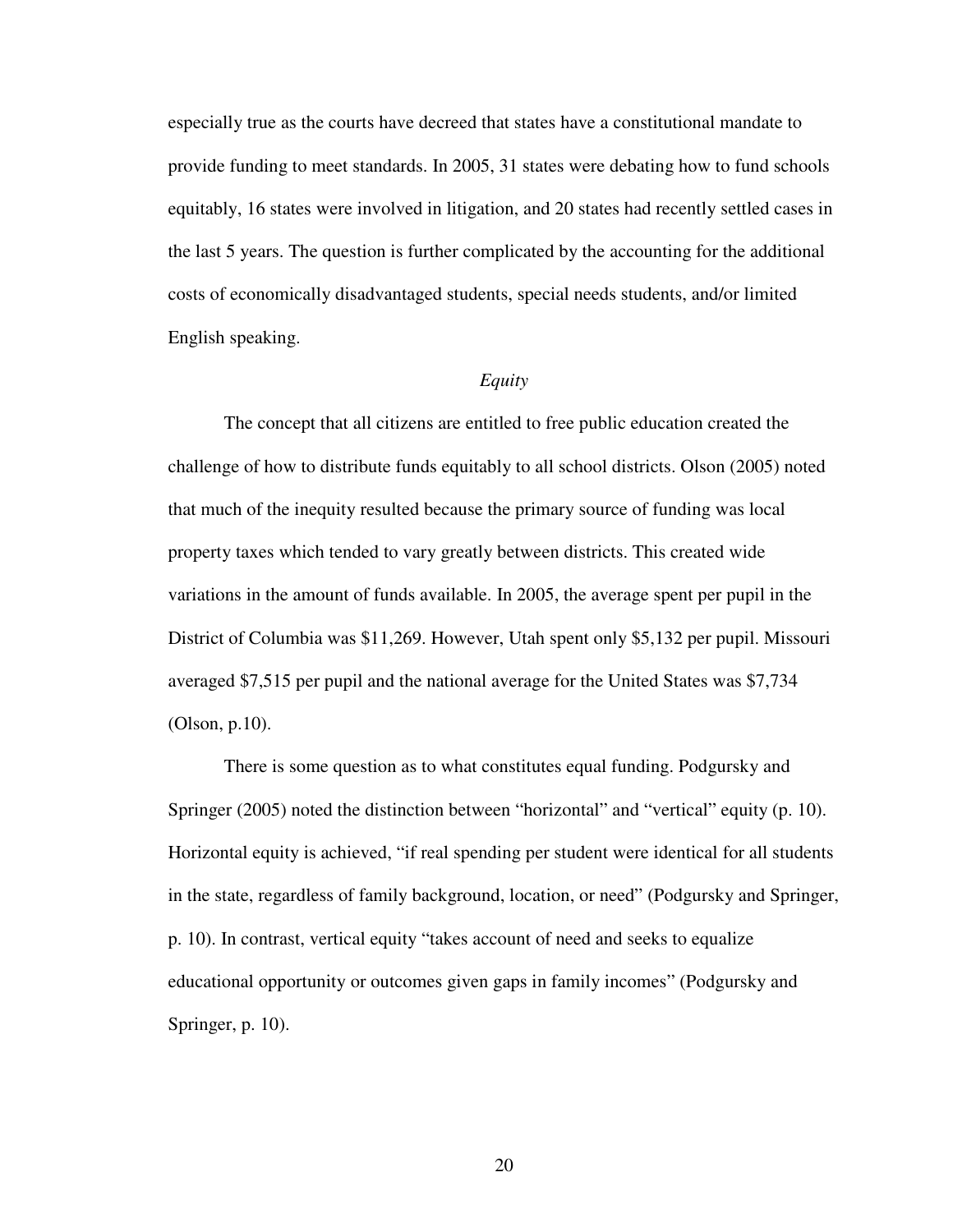The concept of equity has resulted in numerous court cases. Addonizio (2003) provided a summary of key legal challenges against states regarding school funding systems. Addonizio noted that the landmark case of *Serrano v. Priest* (1971) was the first case that focused on the "... basic unfairness of spending disparities arising from differences in local wealth . . ." (p. 457). The court's decision in Serrano supported the principle of fiscal neutrality which basically states that a child's education should not be based on the wealth of the district but rather on the wealth of the state as a whole. After the Serrano case, 43 states had suits brought against them prior to 1998, and in 19 of those cases the Supreme Court had ruled that the funding system was unconstitutional. Addonizio further noted that finance reforms failed to address the connection between available resources and student performance.

In some cases, courts have mandated equity. In the New Jersey case, *Abbot v. Burke,* the court "ruled that the state's poorest districts be allowed to spend as much as the wealthiest districts" (Gewertz, 2005, p. 42). The problem, however, with these decisions is that even if they can determine what amount is needed, states still would have to find enough money to fund it. Craig Stanley, Chairman of the Education Committee in the New Jersey Assembly was quoted as saying, "We look at what we have and divide it up because we lack the political will to look at what we need and find out what it costs" (Gewertz, 2005, p. 47). In 1993, Missouri's funding system was challenged on the equity issue (*Committee for Educational Equality v. Missouri*, 1993). The result was a new formula which guaranteed equal funding for equal property tax rates (Podgusky & Springer, 2005).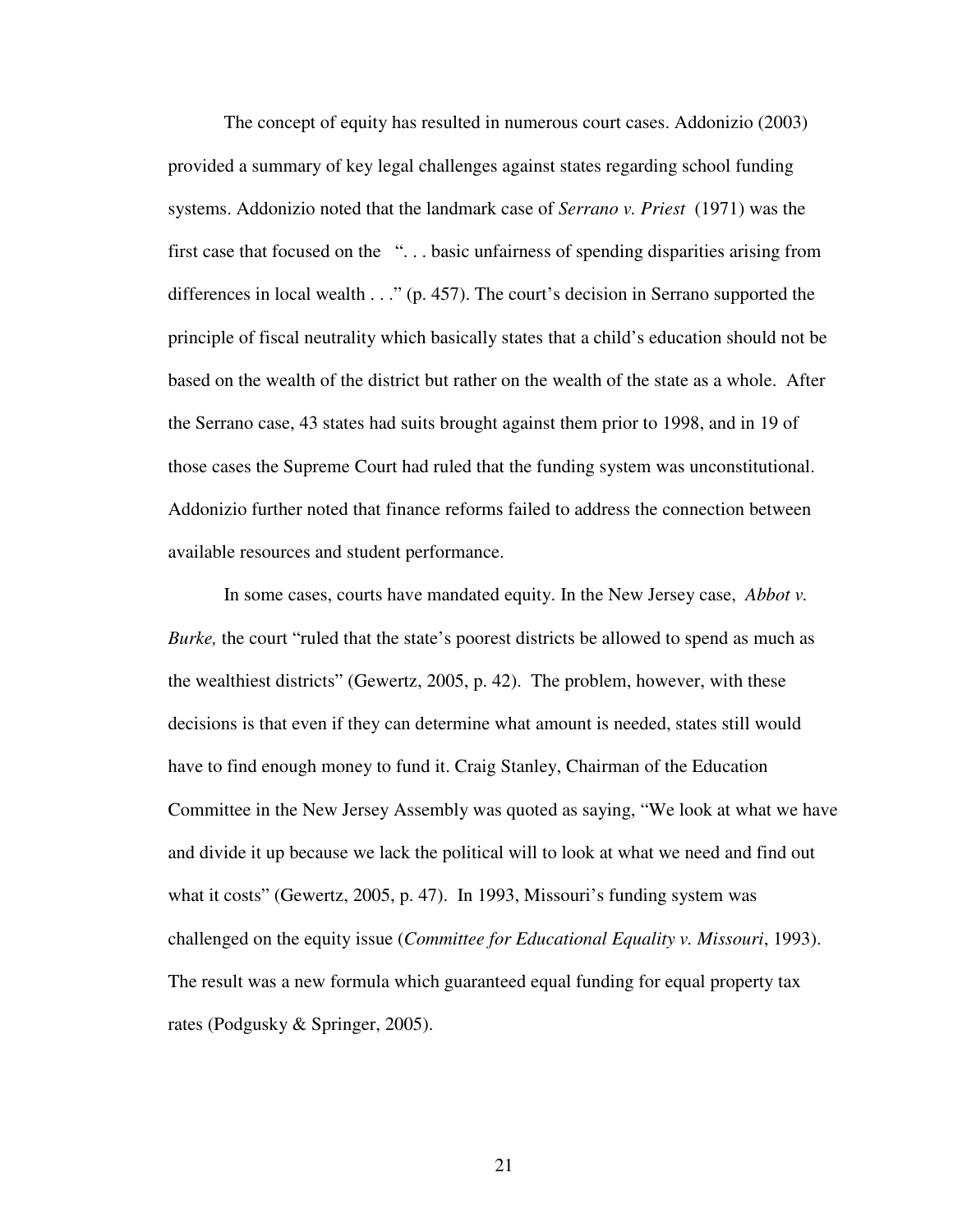A research study conducted by the Missouri Department of Elementary and Secondary Education (1999) noted that much progress has been made toward a more equitable distribution of funds based on the amount of revenue per pupil. However, there remains a considerable range among school districts and the amount of revenue from state and local sources has increased significantly. In addition, Podgursky and Springer (2005) noted that equity in Missouri's funding system is made more complex because of the high number of school districts with a wide spread of enrollments. According to their data, if schools were ranked according to enrollment, only .5 percent of all students come from the schools in the bottom 10 percent and over half of all students come from the schools that rank in the top 10 percent.

#### *Adequacy*

For a long time courts failed to address how funds were spent or how much it really takes to meet standards. They simply stated whether the funding was adequate and charged the legislature with determining how much it will cost. The concept of adequacy first appeared in *Rose v. Council for Better Education,* (1989). This case declared the state of Kentucky's entire K-12 governance and finance system unconstitutional. As a result, the Kentucky Supreme Court ruled that students were not provided with equal access to educational opportunities and resources as prescribed by the state constitution (Addonizio, 2003). Addonizio (2003) noted that since that case, courts in ten states have ruled their funding systems unconstitutional based on the adequacy issue.

According to Olson (2005), 30 states had adequacy studies conducted in 2005.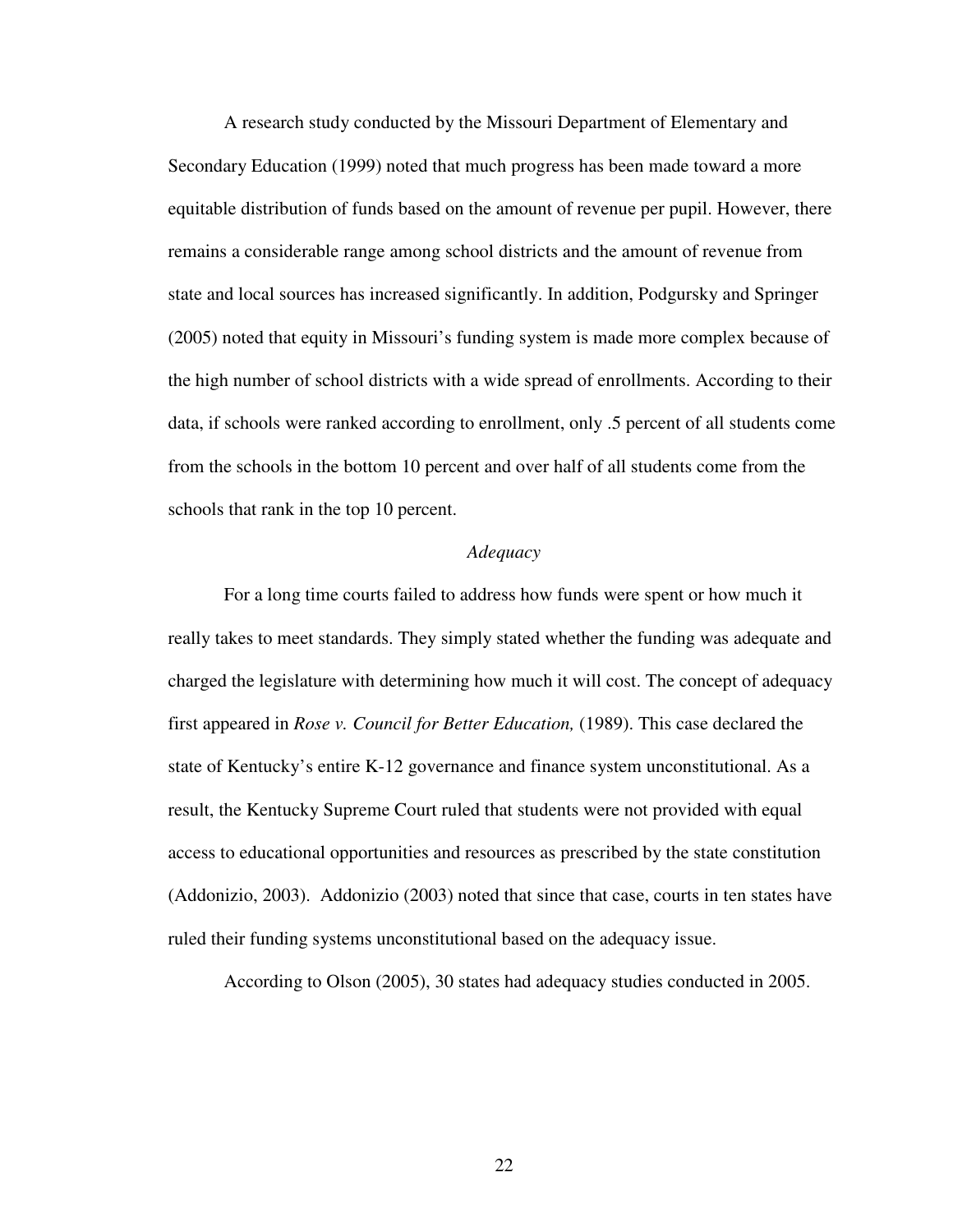Forty-three states use weights to adjust for students with certain characteristics such as poverty, disabilities or limited English proficiency. Twenty-six states adjust funding for at-risk and nine states adjust for differences in cost of living.

The amount required to provide adequacy varies greatly depending on the method utilized. Hoff (2005) noted, "The price tag recommended by studies in Kentucky varied by as much as 40 percent, depending on the researchers' methods and assumptions" (p. 29). Hoff goes on to say, "School finance experts may have refined their models for determining how much it should cost to adequately educate students, but that doesn't mean they always agree on the results." (p. 29). Studies in New York also revealed large variances in the amount required. They varied from 2.5 billion to 8.4 billion more needed per year. Maryland studies differed by 1 billion in what was an adequate level. These variances lead policy makers to question the validity of the methods used.

How to define adequacy is a major challenge. Addonizio (2003) listed four methods of determining adequacy including: statistical modeling, empirical observation, professional judgment, and whole school designs. The statistical modeling approach identifies an acceptable level of student performance and then uses regression analysis to determine the cost of producing those results. This method assumes an educational production function which means that increased resources produce increased student performance. The empirical observation approach identifies schools with acceptable student performance and notes their expenditures. The professional judgment strategy utilizes professionals in the education field to determine the cost involved in an adequate education. It was noted that a problem with this approach is getting professional educators to agree. The whole-school design utilizes a program that is implemented to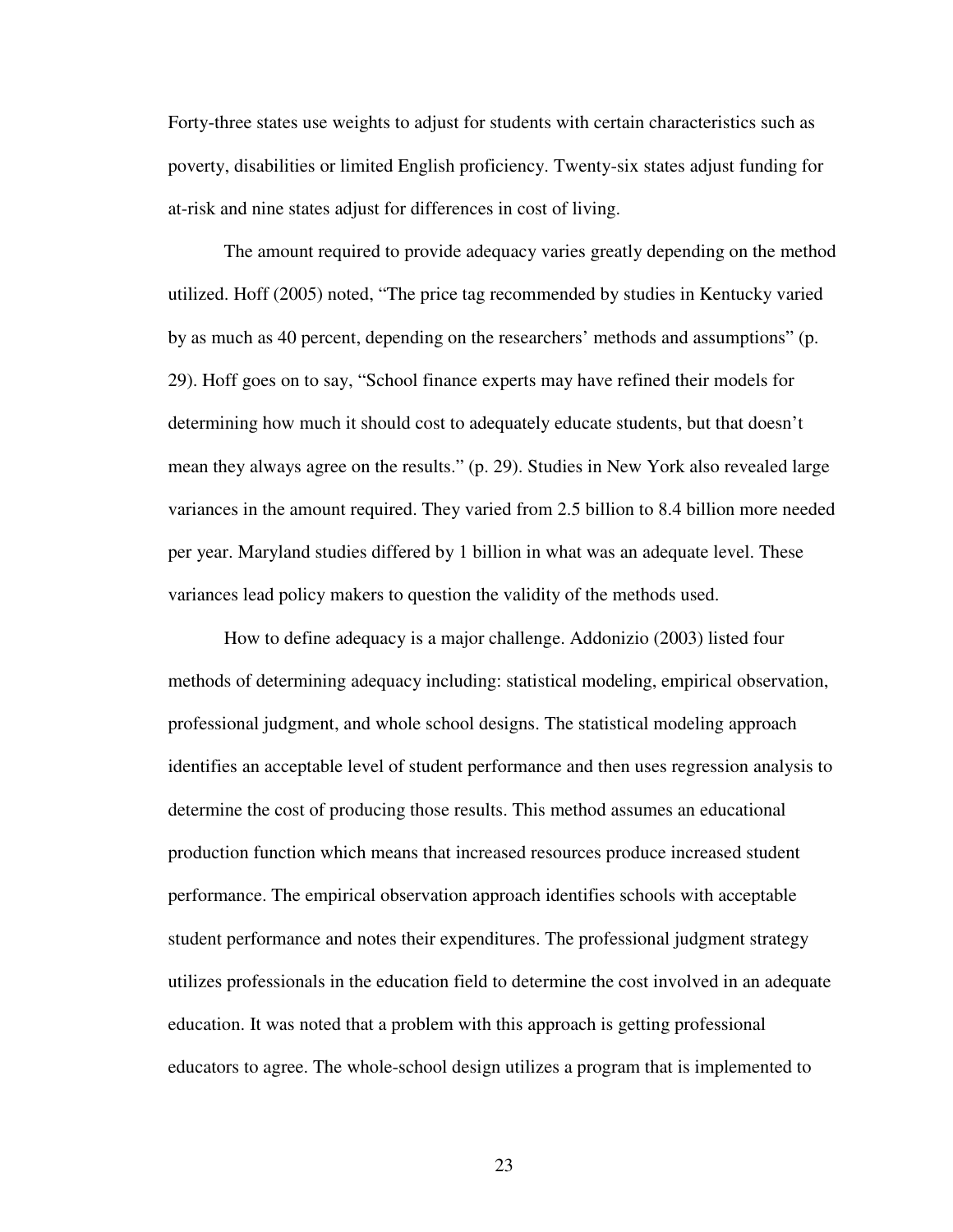promote high achievement for all students. The cost of implementing the program is used to determine adequacy. Many of the models used to determine adequacy utilize cost adjustments for differences in student characteristics such as special needs and geographic differences. Addonizio made the point that cost adjustments are usually based on expenditures rather than costs. This is because they do not directly relate to student performance.

Several solutions to the funding crisis in Missouri have been proposed. Dr. Ed Robb, retired professor from the University of Missouri suggested a simple flat income tax revision and removal of most of the property taxes (Missouri Tax Policy and Education Funding, 2003). A study titled: Calculation of the cost of an Adequate Education in Missouri which was completed by Augenblick & Myers, Inc., (2003) suggested a base amount of funding be provided per student. The amount required to achieve adequacy ranged from \$5,664 to \$7832 depending on the approach used. In addition, over 200 school districts filed a lawsuit against the state for inadequately and inequitably funding education in Missouri (*Committee for Educational Equality v. Missouri*, 2004). Verstegen (2002) uses the term "New Adequacy" to explain the need to reform funding systems to make them provide high quality educational opportunities to children rather than a minimal adequate education (p. 749). She proposed that funding structures be linked to state curriculum and assessment to provide curriculum alignment for high standards. Verstegen also suggested that funding policies create linkages with ". . . services for children and families dealing with health, welfare, juvenile justice, social and rehabilitation, recreation and nutrition services" (p. 780). In addition, she suggested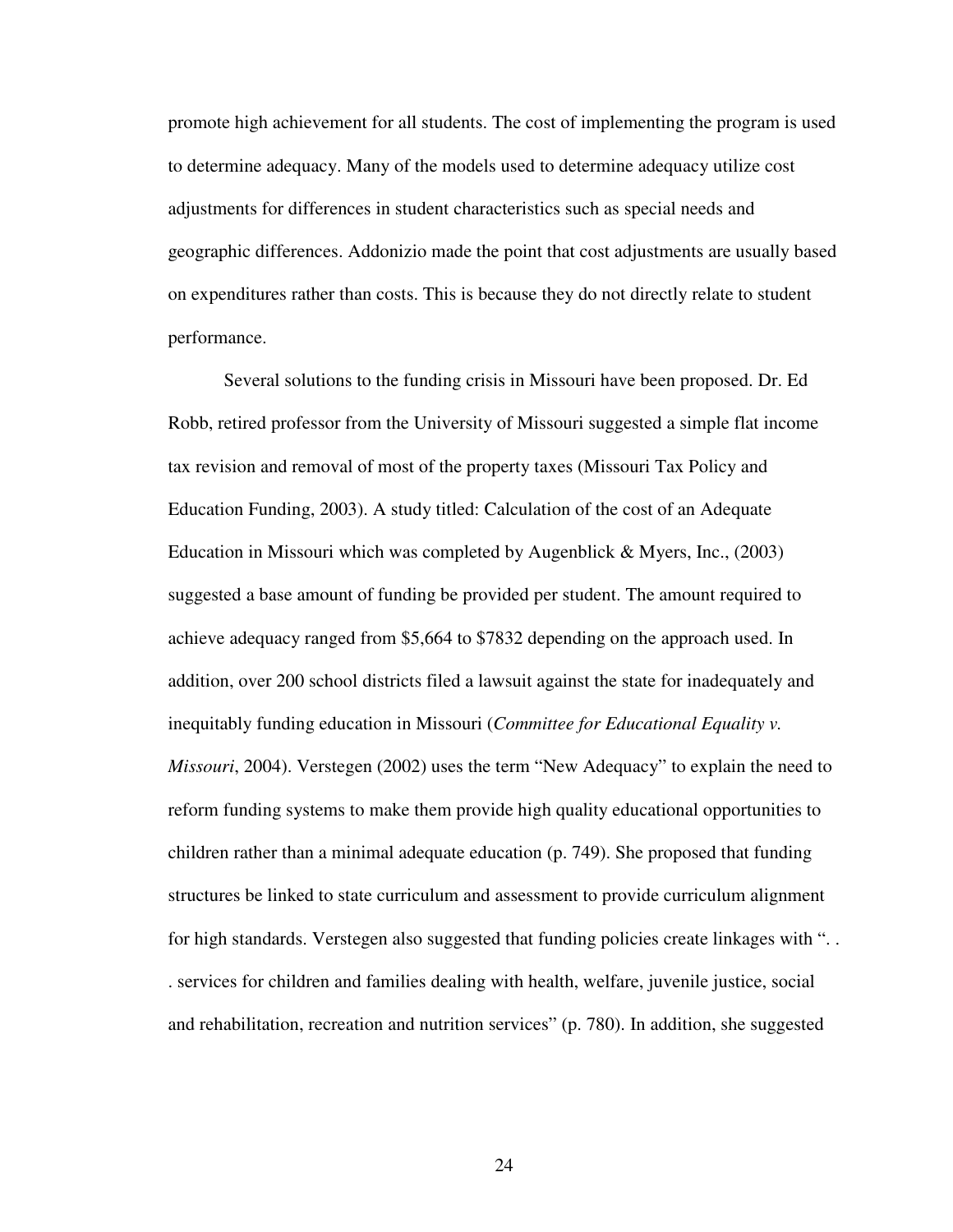that equity and adequacy be addressed but in terms of high quality education for all students.

#### *Summary*

School finance has been the topic of much debate and research in recent years. Some researchers have focused on factors related to an educational production function which assumes that various factors such as class size and expenditure per pupil are related to outcomes. Much of the research however, has shown that these factors are not primarily responsible for student performance. Demographics and socioeconomic factors tend to have a much greater impact.

Research has started to address the issues of equity and adequacy of funding. Both of these issues are prevalent in the literature and there appears to be a shift from equity to a focus on adequacy in recent years. A problem involving adequacy is defining what is adequate. In some states, legislation has attempted to address these issues. Numerous court cases have been initiated against the states and in many cases decisions have been rendered in favor of local schools.

A considerable amount of research on finance issues related to education has been conducted in recent years. Much of this research has focused on efficiency factors such as class size and the relationship between levels of spending and student performance. In addition, some research has started to address the issues of equity and adequacy of funding.

The literature reviewed in this chapter provides a framework for the design and methodology presented in the next chapter. Chapter 3 provides an overview of the research design and methodology. It includes a discussion of the problem, research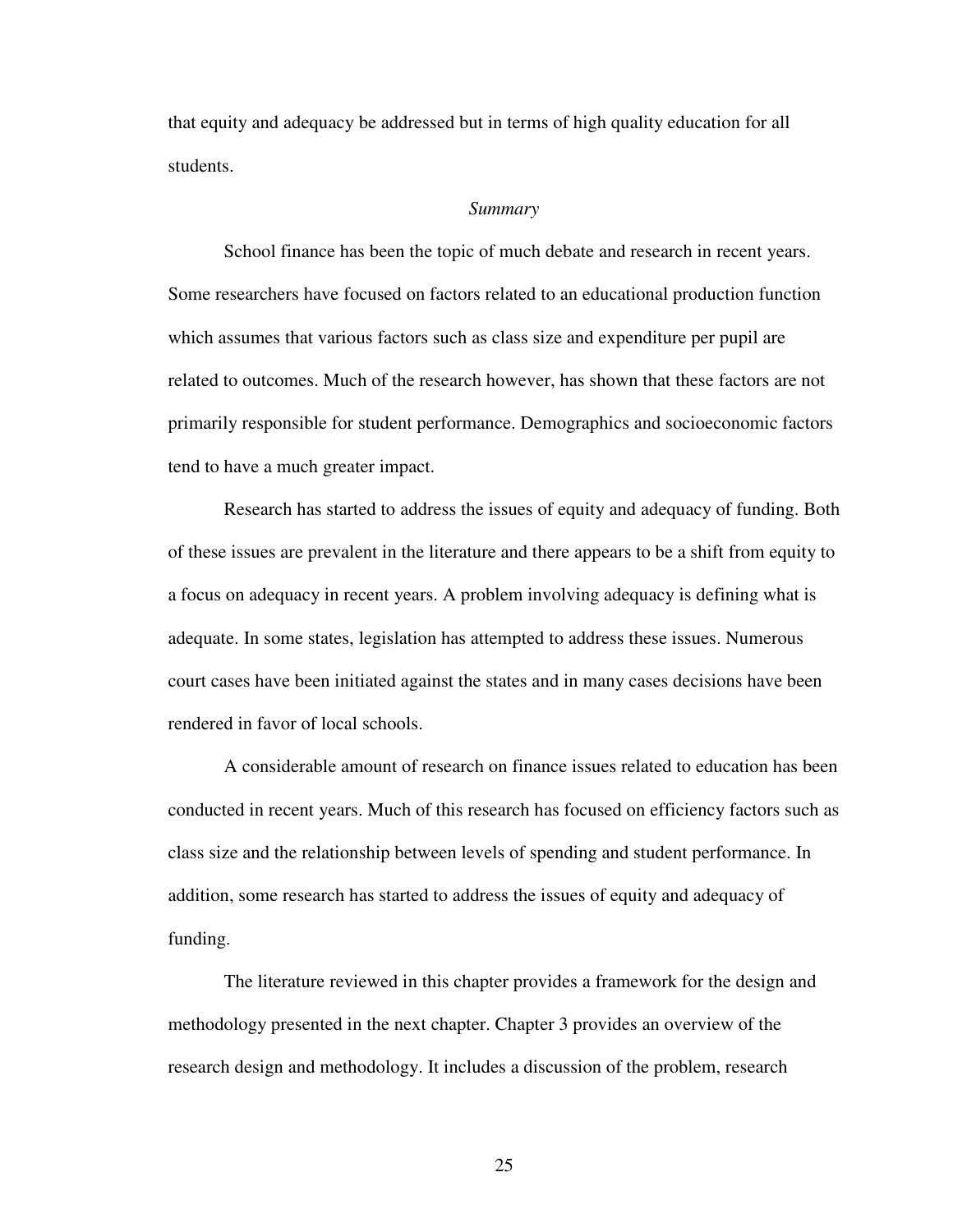questions and hypotheses along with the population sample, data collection, and data analysis. Chapter four will describe how the data is organized and analyzed and chapter five will provide findings, conclusions, and implications of the data analysis.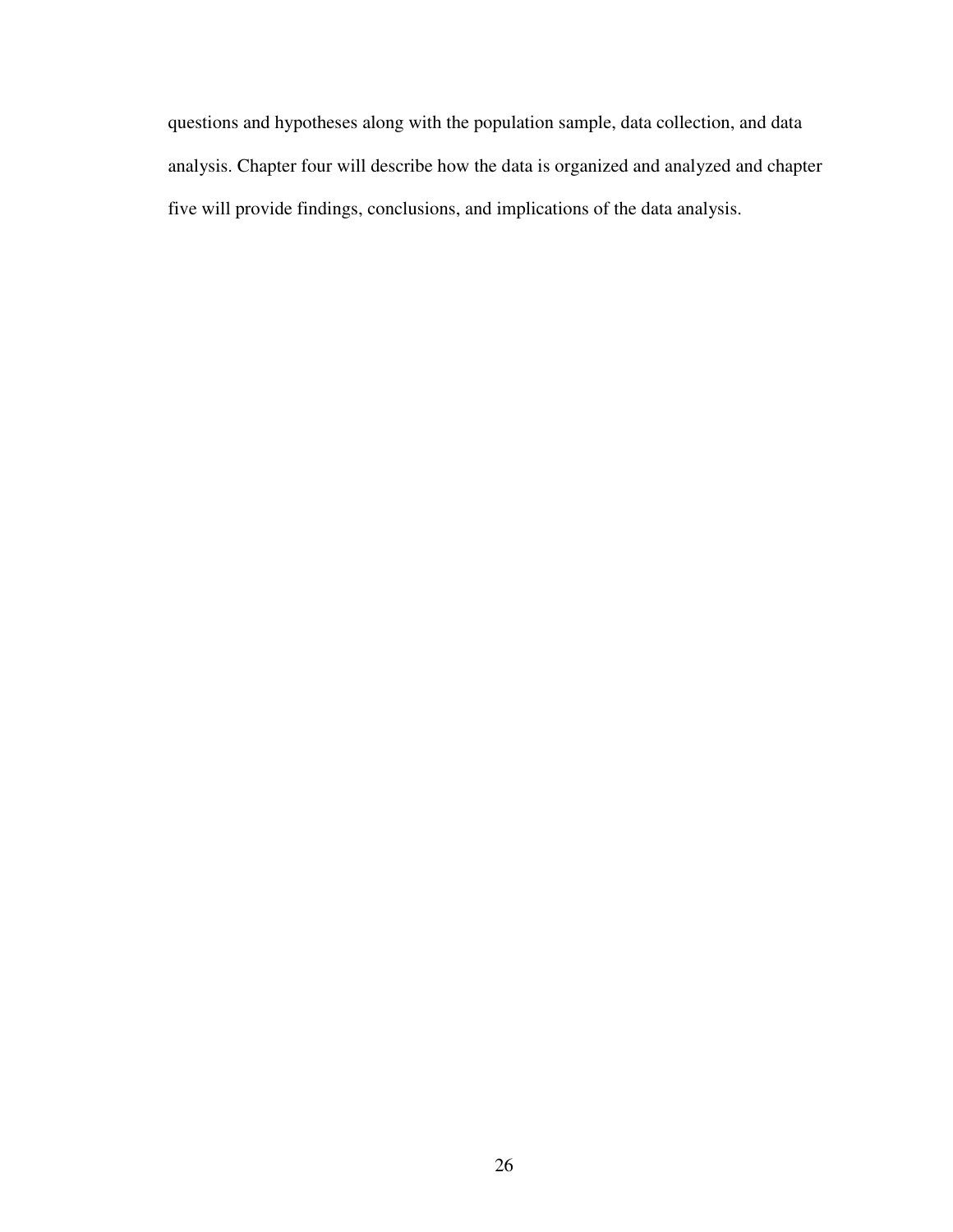# CHAPTER 3

# RESEARCH DESIGN AND METHODOLOGY

# *Introduction*

Providing an equitable system of educational funding that generates an adequate level of resources is a major challenge. In order to gain a deeper understanding of the issues related to educational funding, we must study the factors that affect the distribution of financial resources to schools. This chapter provides an overview of the problem and purposes of this study along with research questions. The research questions are followed by the research hypotheses, population and sample, data collection and instrumentation, data analysis and summary.

#### *Problem and Purposes Overview*

One basic problem is how to define and determine adequacy with regard to educational funding. Depending on the model used, the answers may vary. The second problem is how to distribute the funds equitably to make sure all students receive the education they are guaranteed by the state constitution.

The 2005 funding formula in Missouri (SB 287) was designed to change the funding system from a tax rate driven formula to a student needs formula. The student needs formula was based on the assumption that school performance is related to educational costs. In the SB 287 formula, the average expenditure per pupil from schools with a perfect score on their annual performance report (APR) was used to determine the adequacy target. The assumption was made that the amount needed to adequately educate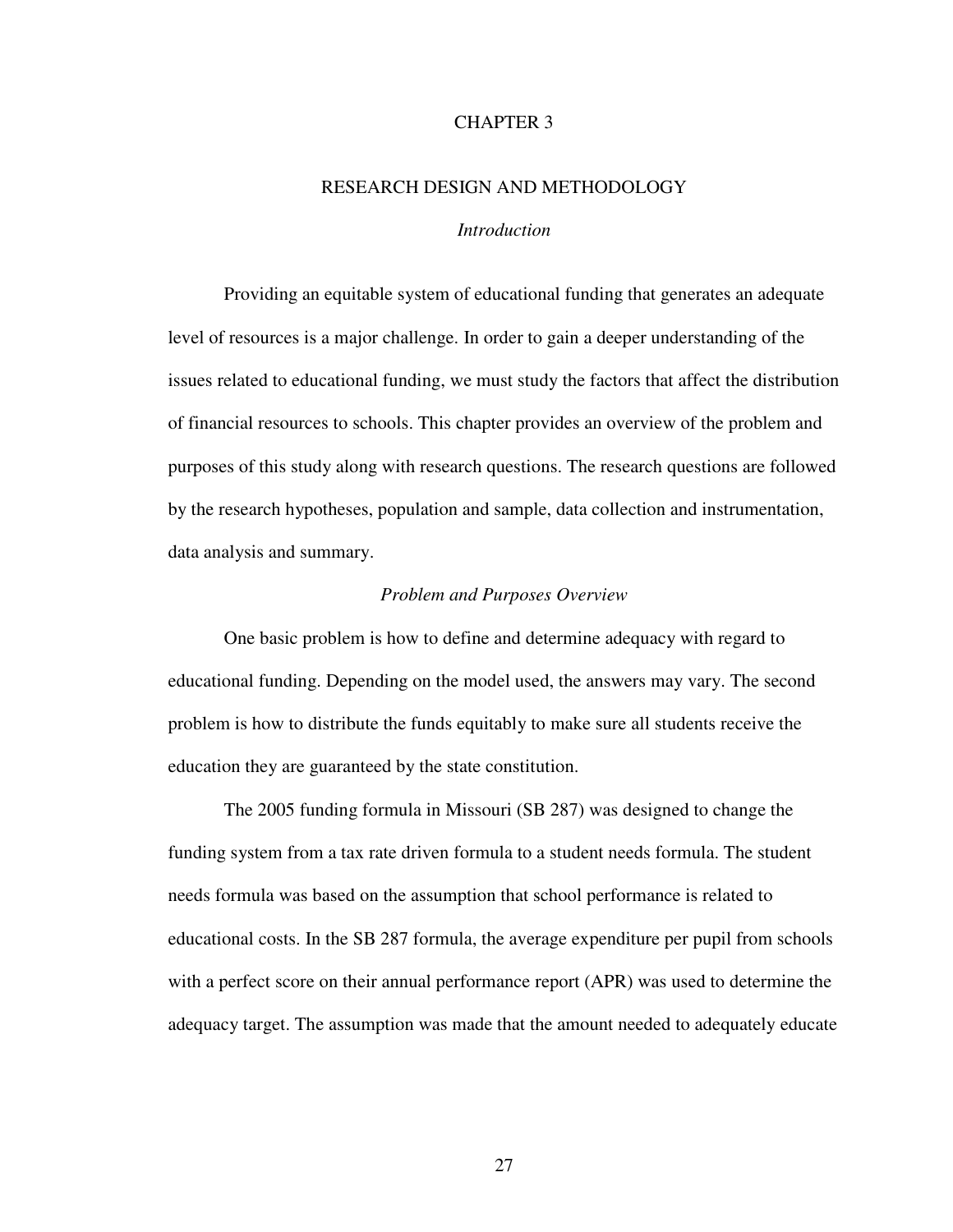students is related to the performance on the APR. Research question one investigated the relationship between the APR scores and expenditure per pupil.

Adjustments were also made in the new formula (SB 287) to compensate for schools with higher numbers of economically disadvantaged, special education, and limited English proficient students. The formula took the average percentages in each of these categories from the schools that had a perfect score on the APR. It was assumed that the average amount expended by those schools was adequate to educate the corresponding percentages of students in each category. If a school had a higher percentage of students in one of these categories, they would receive additional funding. By making this assumption, the formula suggested that there is a relationship between expenditure per pupil and each of the three categories. Research questions two through four investigated the relationships between expenditure per pupil and these three factors.

The issue of equity of funding was addressed in this study. A comparison was made between the variation in revenue available per pupil under the old formula (SB 380) in the 2005-2006 school year and the variation in revenue per pupil available with new formula (SB 287) in 2006-2007 assuming it were fully implemented and fully funded. Research question five addressed the comparison of the variation of revenue per pupil under these three circumstances in order to measure the differences in equity of funding to Missouri schools.

#### *Research Questions*

In order to evaluate the funding formula created by SB 287, the following questions were studied: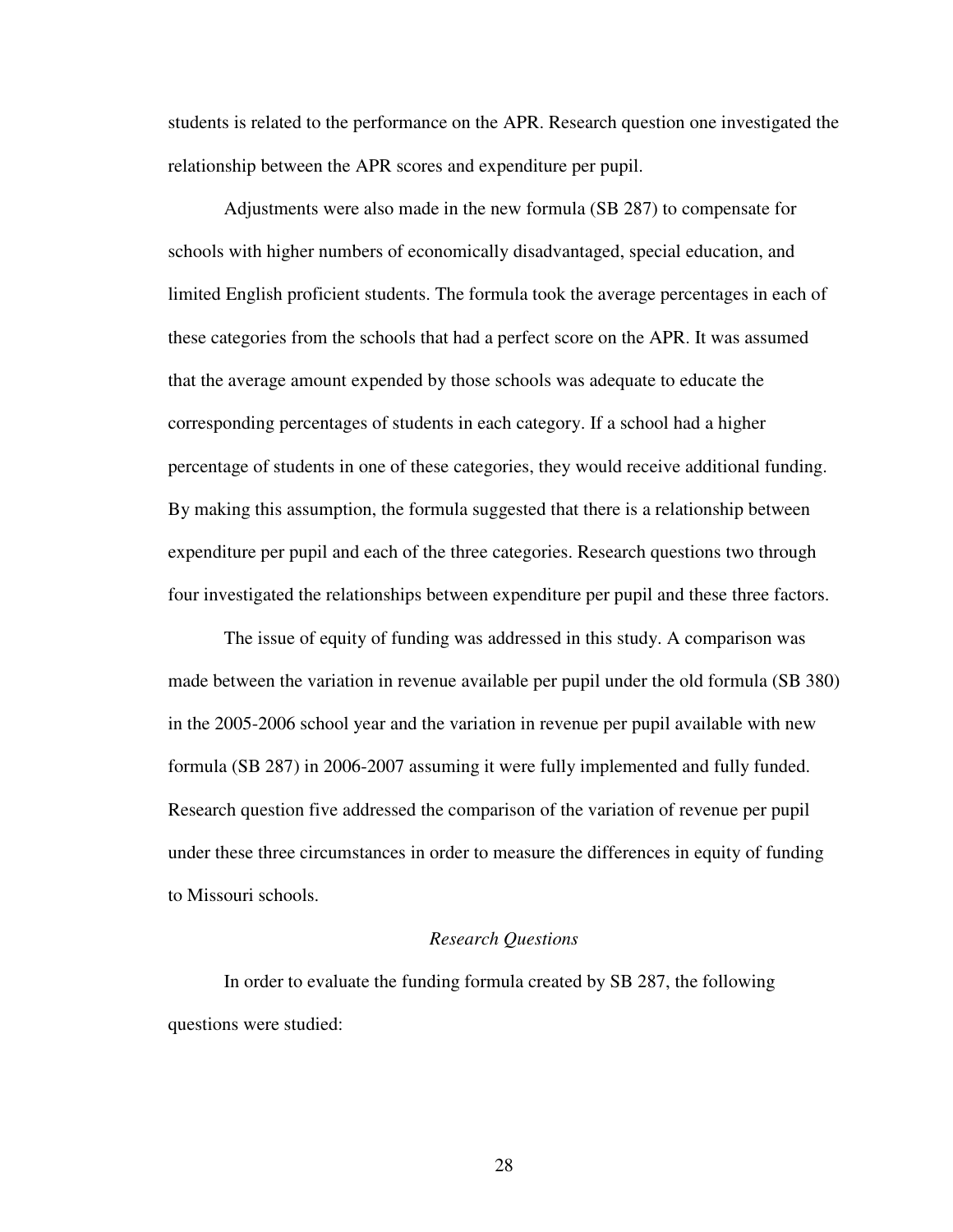- 1. What is the correlation between expenditure per pupil and school performance as measured by the district annual performance report?
- 2. What is the correlation between expenditure per pupil and the percentage of students who are identified as economically disadvantaged?
- 3. What is the correlation between expenditure per pupil and the percentage of students who receive special education services?
- 4. What is the correlation between expenditure per pupil and the percentage of students who are identified as limited English proficient?
- 5. Does the new foundation formula created by SB 287 affect the equitable distribution of funding to Missouri schools as compared to the old foundation formula created by SB 380?

# *Research Hypotheses*

This study will utilize data collected by the Missouri Department of Elementary and Secondary Education to test the following hypotheses:

Hypothesis 1: There is no statistical correlation between expenditure per pupil and school performance.

Hypothesis 2: There is no statistical correlation between expenditure per pupil and the percentage of students who are identified as economically disadvantaged.

Hypothesis 3: There is no statistical correlation between expenditure per pupil and the percentage of students who receive special education services.

Hypothesis 4: There is no statistical correlation between expenditure per pupil and the percentage of students who are identified as limited English proficient.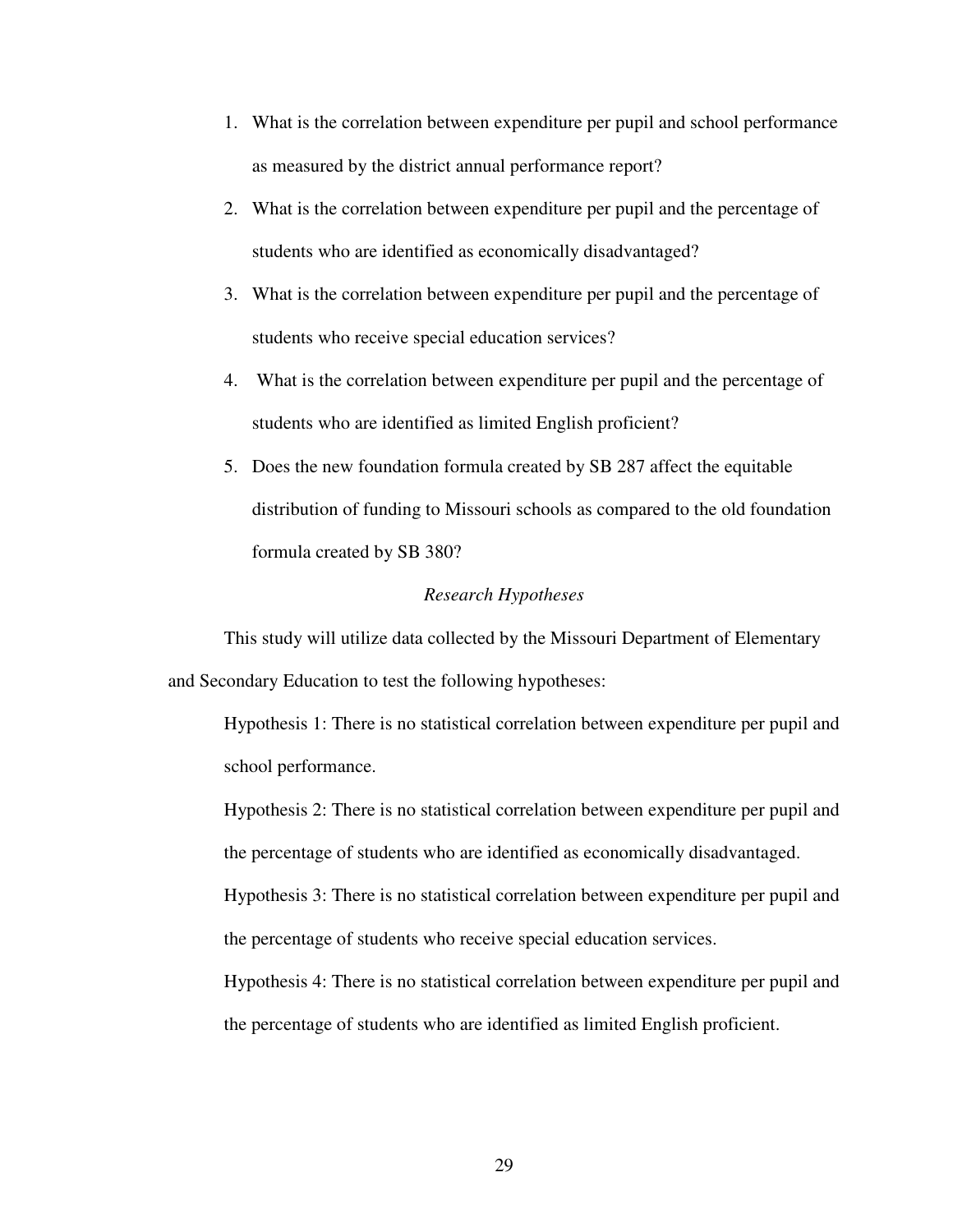Hypothesis 5: The new foundation formula created by SB 287 has no affect on the equitable distribution of funds to Missouri schools as compared to the old formula created by SB 380.

#### *Population and Sample*

The population in this study included all 524 school districts in the state of Missouri. In order to obtain a more accurate analysis of the data the total population was used as the sample. However, three schools with incomplete data were deleted resulting in a total of 521 schools.

# *Data Collection and Instrumentation*

Data collected on the population was obtained by accessing existing data bases. This data included the current expenditures per pupil, Annual Performance Report scores, revenue per pupil, and the percentages of students who are economically disadvantaged, special education, and limited English proficient. The data was available from the Missouri Department of Elementary and Secondary Education (DESE) in Jefferson City, Missouri. Much of the data was available through the DESE website.

Questions one through four investigated some of the factors used in SB 287 to determine adequacy. The first research question concerned the relationship between current expenditure per pupil and school performance. The current expenditure per pupil was calculated from the Annual Secretary of the Board Report, which each school district submits annually to DESE. The performance data was collected on the Annual Performance Report (APR) which is generated by DESE each year. Scores on the APR can range from 0 to 100.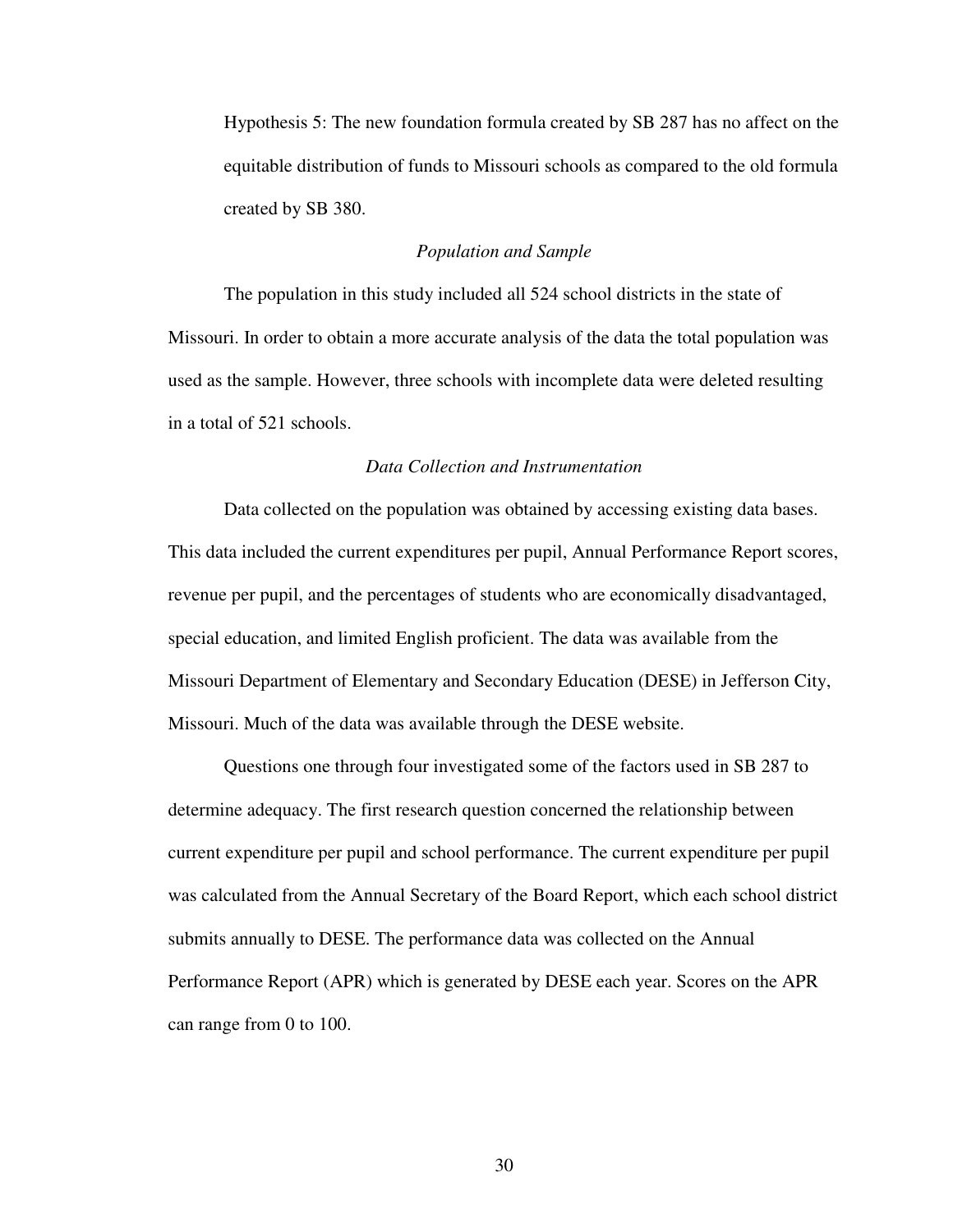Research questions two, three and four are similar in that they correlated expenditure per pupil to variables used by SB 287 to calculate weighted average daily attendance. The second research question investigated the relationship between expenditure per pupil and the percentages of students who are economically disadvantaged. The third research question investigated the relationship between expenditure per pupil and the percentages of students who are in special education and the fourth research question investigated the relationship between expenditure per pupil and the percentages of students who are limited English proficient. For each question, the data on current expenditure per pupil from question one was correlated to the percentages of students who make up each group in question.

In order to answer the question regarding equity, a study conducted by the Missouri Department of Elementary and Secondary Education (DESE) was replicated with certain modifications. The study was conducted in 1999 to determine if the foundation formula developed in 1993 had improved revenue equity in Missouri schools between the year prior to implementation of the formula in the 1992-93 school year and the full implementation of the formula in the 1997-98 school year. This study utilized similar procedures to compare the variation of revenues per pupil for the 2005-06 school year to estimated revenues per pupil in the 2006-07 school if the SB 287 formula were fully implemented. The 2006-07 school year was used because it was the first year of implementation for the new formula (SB 287). The SB 287 formula was scheduled to be phased in over 7 years. However, in order to evaluate the affects of the formula on equity it was treated as though it would be fully funded in 2006-07. It should be noted, that the SB 380 formula was not fully funded in 2005-06.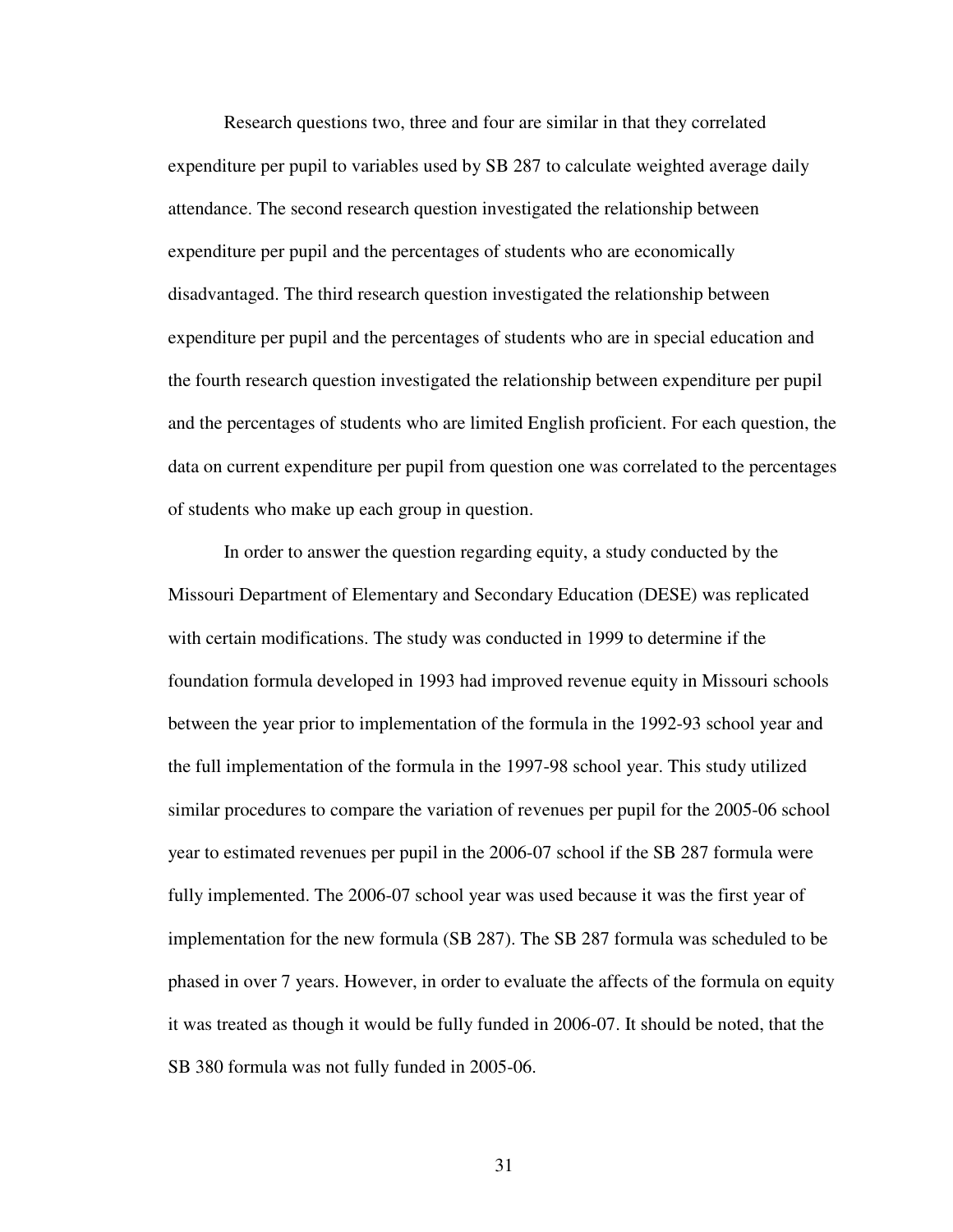The 1999 DESE study investigated the variation in revenue per pupil to evaluate equity. The revenues from the incidental and teachers funds were added together and divided by the number of pupils as measured by average daily attendance (ADA). Certain state and federal categorical revenues were excluded to control for differences due to these funds. My study utilized the revenue categories identified in the local effort calculation as defined in SB 287 plus the amount of state funding generated by each respective formula. The local effort calculation included local property taxes minus assessor and collector fees. This amount was then added to certain revenues from funds 1 and 2 (intangible taxes, fines and escheats, payments in lieu of taxes, state assessed railroad and utility taxes, merchants and manufacturer's tax, an assessment for federal properties, 50 percent of Proposition C receipts, and any local earnings or income tax).

In order to test equal access to revenue, the 1999 study utilized revenue per pupil per penny of tax rate. Since the new formula was not based on the tax rate, I used revenue per pupil based on average daily attendance (ADA). The actual 2005-06 ADA was used for all formula calculations in order to control for changes in enrollment.

# *Data Analysis*

Several methods were used to analyze the data. Correlation statistics were used to show the relationship of expenditure per pupil and school performance as measured by the district annual performance report. Correlation statistics were also used to measure the relationship between expenditure per pupil and the percentages of students who are economically disadvantaged, special education, and limited English proficient. As described by Fraenkel and Wallen (2003), "A major purpose of correlational research is to clarify our understanding of important phenomena by identifying relationships among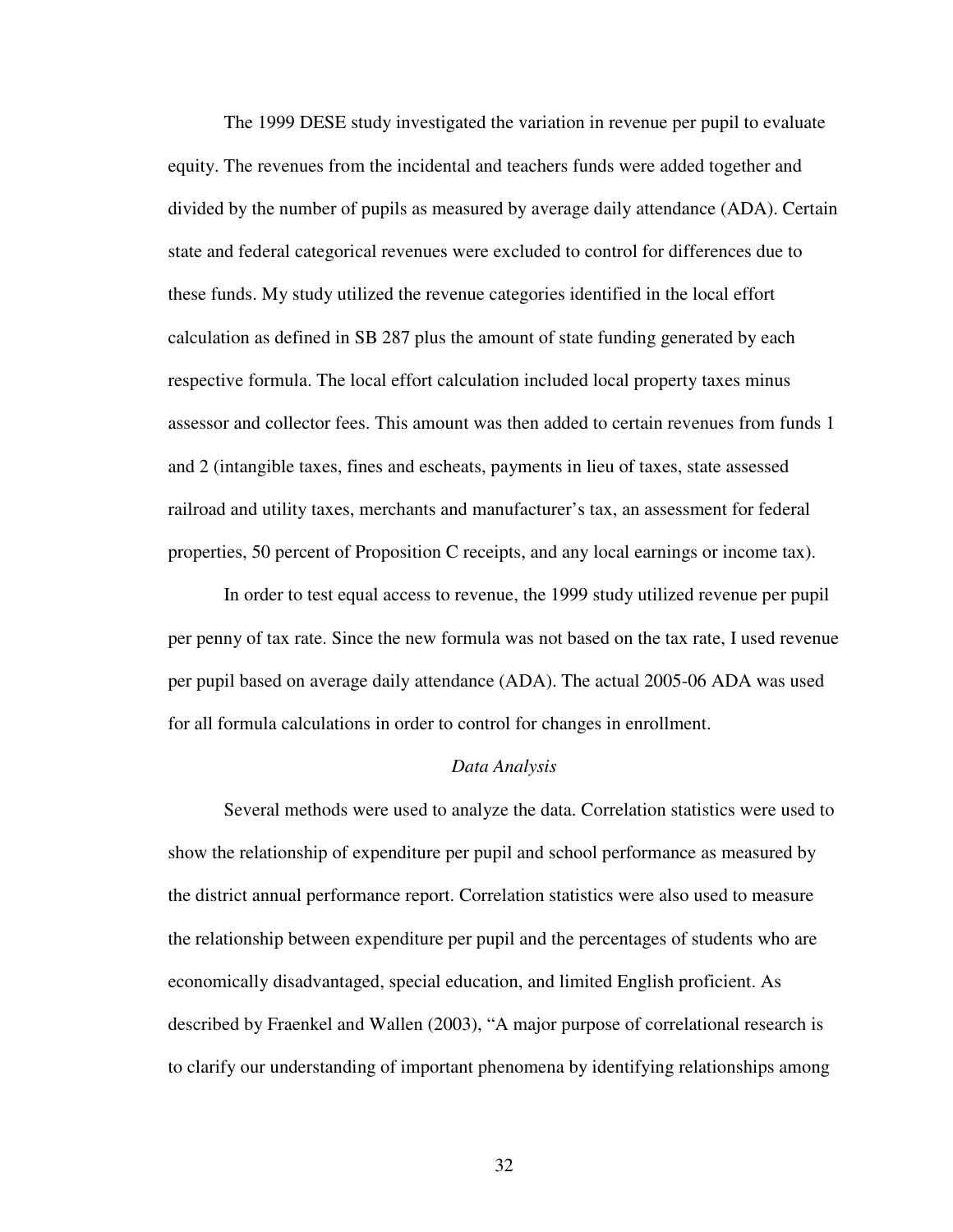variables." (p. 339). The data were analyzed using a "correlation coefficient" (Fraenkel and Wallen, p. 346). This coefficient produced a value between -1.0 and +1.0. Stronger relationships are indicated by coefficients closer to -1 or 1.0. Scores closer to -1.0 indicate that as one variable increases the other variable tends to decrease (a negative correlation). Scores closer to +1.0 indicate that as one variable increases the other variable also tends to increase (a positive correlation) (Fraenkel and Wallen, 2003).

A coefficient of variation, as described in the 1999 School Finance Equity Study conducted by the Missouri Department of Elementary and Secondary Education (DESE, 1999), was calculated to measure equity. This coefficient is equal to the standard deviation divided by the mean and reveals the amount of equity for pupils in districts that are within one standard deviation of the state mean. In addition the federal range ratio, also described in the DESE study (DESE 1999), was also used to measure the difference in revenue per pupil. This ratio measured the difference in revenue between the  $95<sup>th</sup>$  and  $5<sup>th</sup>$  percentiles and then divided the result by the  $5<sup>th</sup>$  percentile rank. A federal range ratio of zero would mean that there is no difference between the  $95<sup>th</sup>$  and  $5<sup>th</sup>$  percentiles resulting in perfect equity. A result of .25 means that the revenue per pupil for the school at the 95 percentile is 25 percent greater than the revenue per pupil at the  $5<sup>th</sup>$  percentile (DESE, 1999). The data was analyzed to determine the variation of revenues per pupil for the 2005-2006 school year as compared to the amount of variation of revenues per pupil projected for the 2006-07 school year. This comparison assumed that other revenues and average daily attendance are held constant and the new formula (SB 287) was fully implemented and fully funded in the 2006-2007 school year.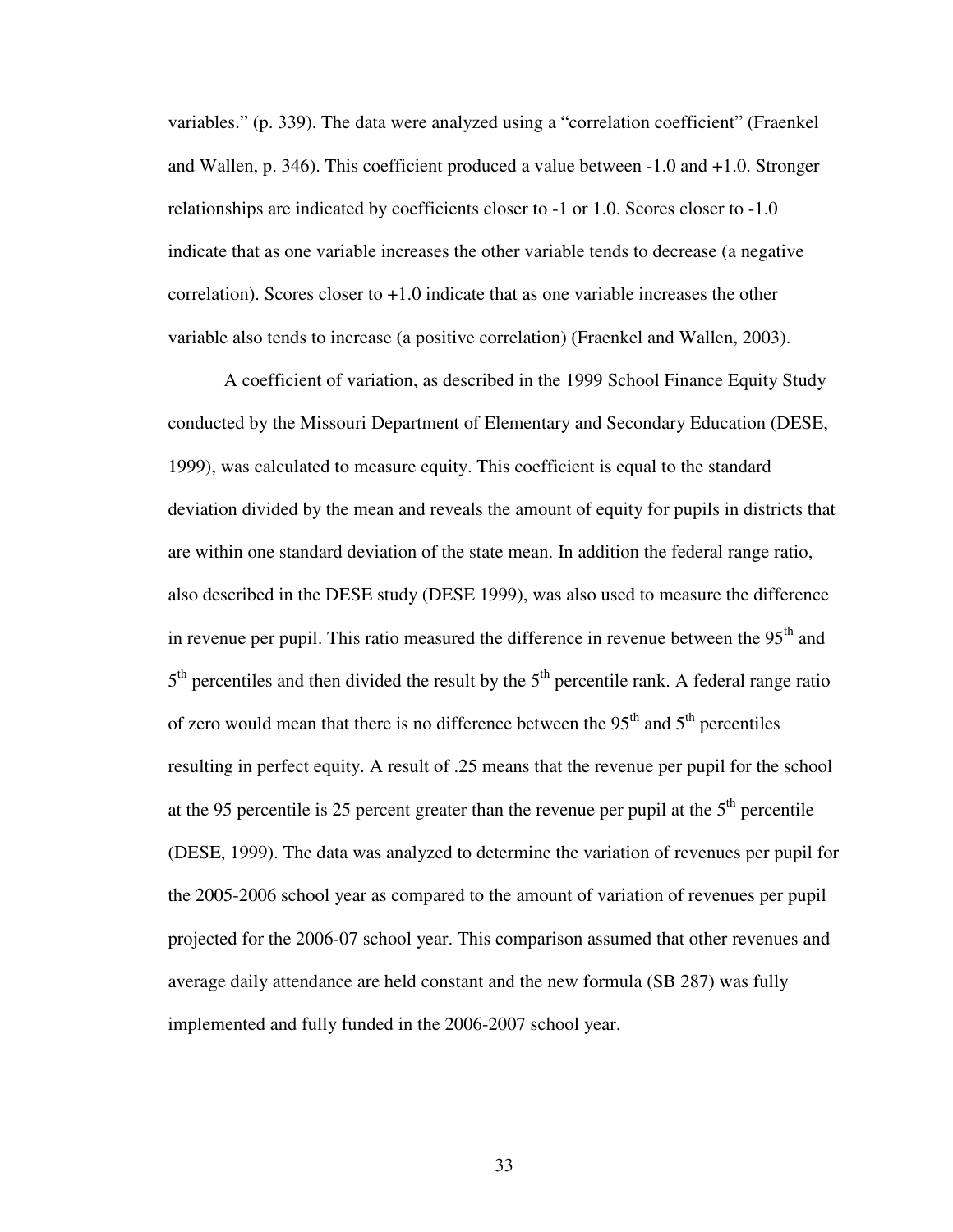#### *Summary*

In order to conduct a study of funding in Missouri schools, correlation statistics were used to study relationships between student expenditures and school performance. In addition, correlation statistics were used to study the relationship between expenditure per pupil and the cost of educating students who are economically disadvantaged, special education, and limited English proficient. These analyses were important because the new formula for distributing state funding to school districts (SB 287) is based on these relationships.

In order to measure the impact of the formula on equity, portions of a study conducted by the Missouri Department of Elementary and Secondary Education in 1999 were replicated. Statistical data were used to calculate the coefficient of variation and the federal range ratio. The analysis of these data provided an indication of the change in equity from the old formula (SB380) and the new formula (SB 287). Since the new formula will be phased in over the next seven years, a comparison was made between the 2005-2006 school year and the 2006-2007 school year assuming that other revenues and average daily attendance were held constant and the new formula (SB 287) was fully implemented and fully funded. By analyzing this data, the impact of the new formula on providing an equitable level of funding was revealed.

An explanation of how the data analysis is organized along with descriptive characteristics of the sample and further information about the analysis is provided in Chapter four. Chapter five will present the findings, conclusions, and implications of the study.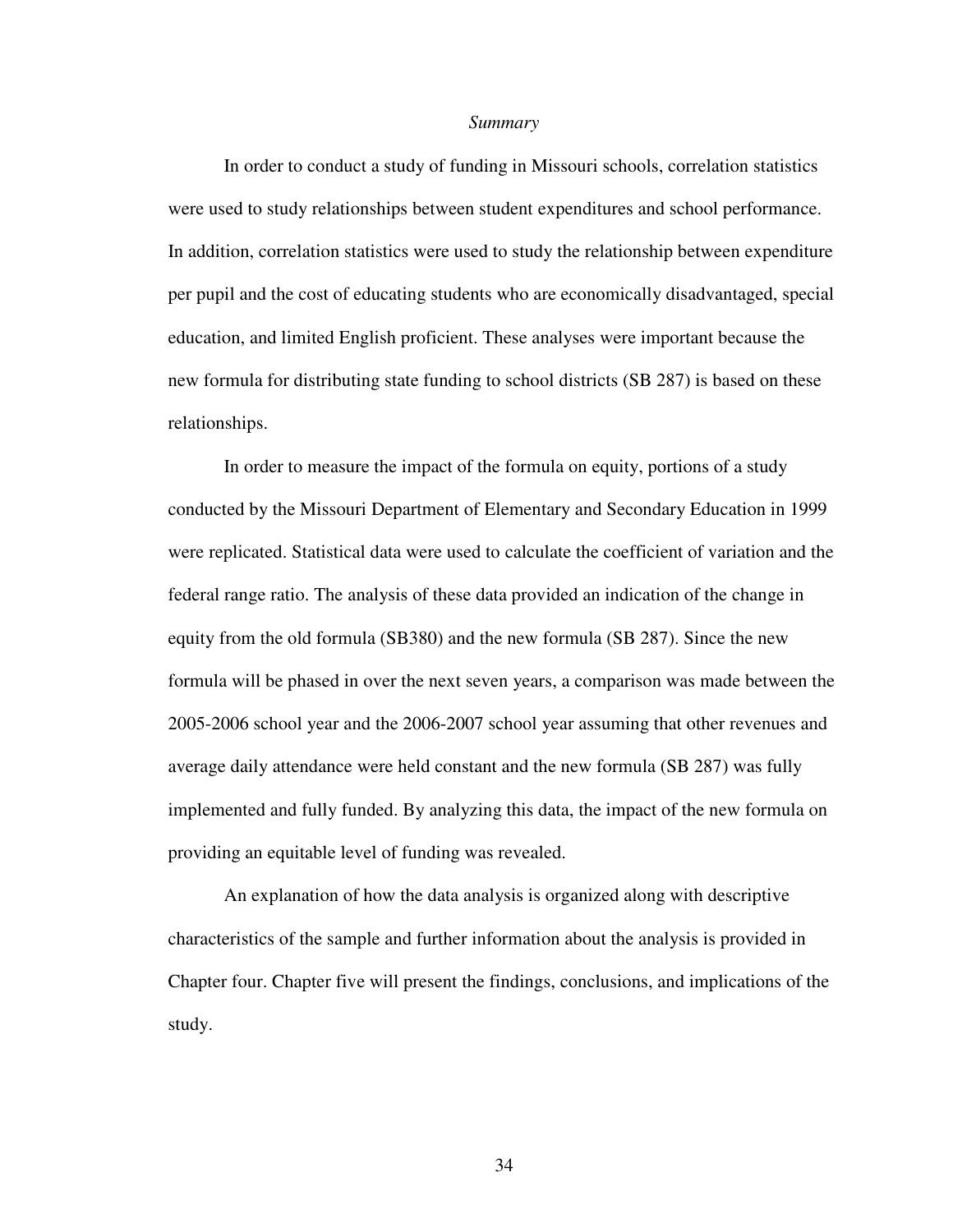# CHAPTER 4

## ANALYSIS OF DATA

# *Introduction*

The purpose of this study was to investigate the affects of SB 287 on the equitable and adequate distribution of funds to Missouri schools. The first part of the study focused on the assumptions used to develop an adequacy target in SB 287. The second part of the study reviewed the extent to which the new formula increased equity in funding.

This chapter provides an explanation of how the data was analyzed. It includes descriptive characteristics of the school districts included in the study along with the research questions and research hypotheses. It also includes an analysis of the data collected. The data for the first four questions are analyzed using Pearson Product-Moment correlations. The data for question five is analyzed using the coefficient of variation and the federal range ratio which is similar to the study conducted by DESE in 1999.

#### *Organization of Data Analysis*

The data collected and analyzed for the first four research questions is based on the relationships of certain variables to current expenditures. These relationships provided the basis used to determine adequacy in SB 287. Each of four variables was correlated to expenditure per ADA separately. The four variables were (a) total score on the Annual Performance Report (APR), (b) percent of students who are economically disadvantaged as measured by participation in the free and reduced lunch program, (c) the percent of students in special education, and (d) the percent of students identified as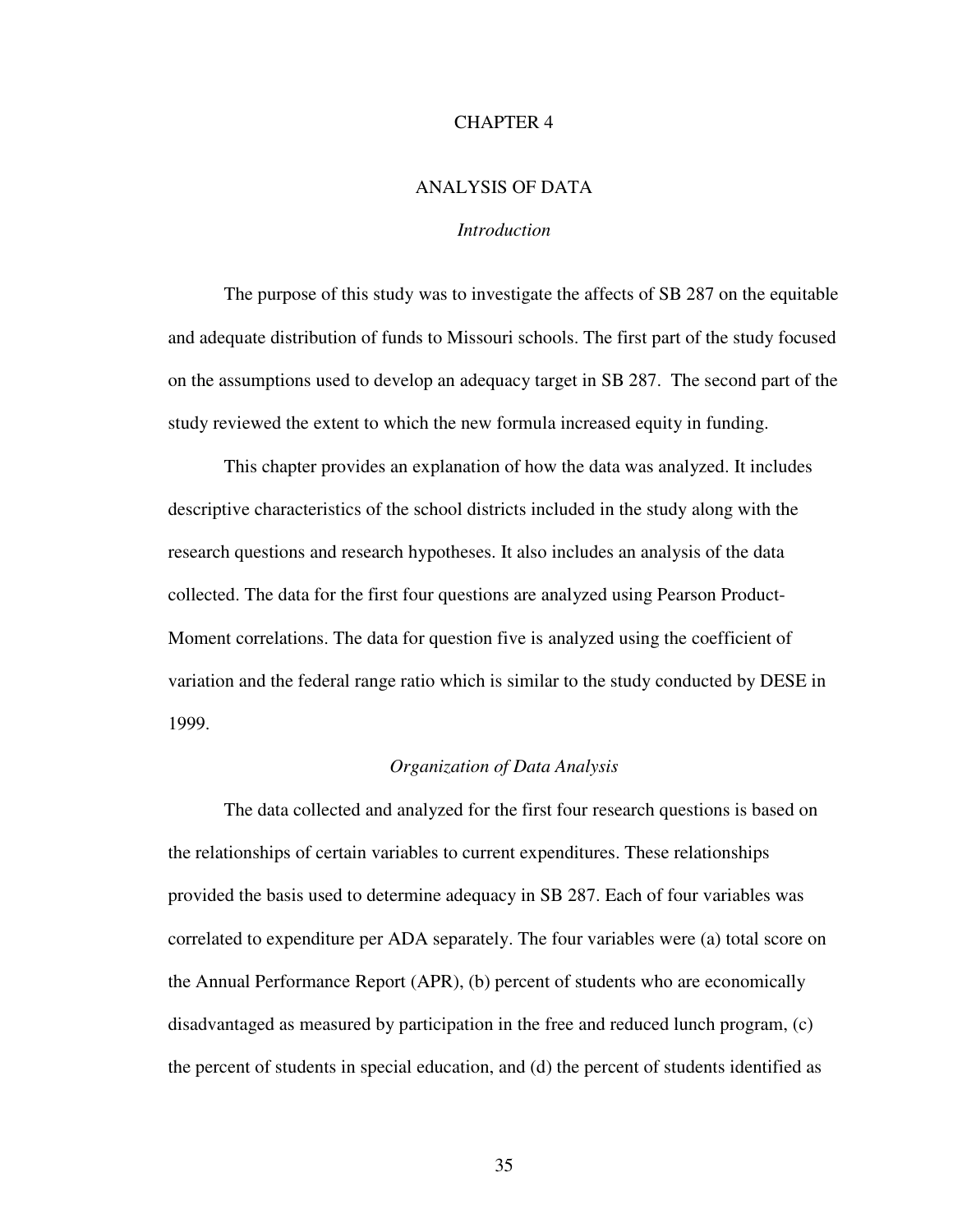Limited English Speaking. The analyses of these relationships were tested utilizing the Pearson Product-Moment correlation.

The data collected for the fifth research question were used to measure changes in equitable distribution of funds before and after implementation of SB 287. Revenues per ADA were used to calculate the coefficient of variation and the federal range ratio. The study used the actual 2005-2006 ADA. Revenues per ADA included both local and state funds placed in the Incidental and Teachers fund in the 2004-2005 school year. Local revenues included current taxes, financial institutional taxes, merchants and manufactures tax, payments in lieu of taxes, fines, state assessed railroad and utility taxes, revenues from federal properties, and half of Proposition C revenues. Current taxes were calculated using the 2004-2005 assessed value multiplied by the 2004-2005 tax rates in the incidental and teachers fund minus county collector's fees. Local funding remained constant for both totals. The state funding total for SB 380 included the 2005-2006 basic formula, at-risk, Exceptional Pupil, Remedial reading, Gifted, Free Textbook, and Fair Share. The state funding total for SB 287 included the state funding required (line 7 on the Annualized Payment Calculation Report, DESE, 2006) plus any amount designated through the small school payment (line 18 on the Annualized Payment Calculation Report, DESE, 2006).

Local funding plus the SB 380 funding was compared to local funding plus the SB 287 funding using the coefficient of variation and the federal range ratio. The coefficient of variation is the standard deviation divided by the mean. The federal range ratio is the revenue per pupil at the 95<sup>th</sup> percentile minus the revenue per pupil at the 5<sup>th</sup> percentile divided by the revenue per pupil at the  $5<sup>th</sup>$  percentile. The analysis of this data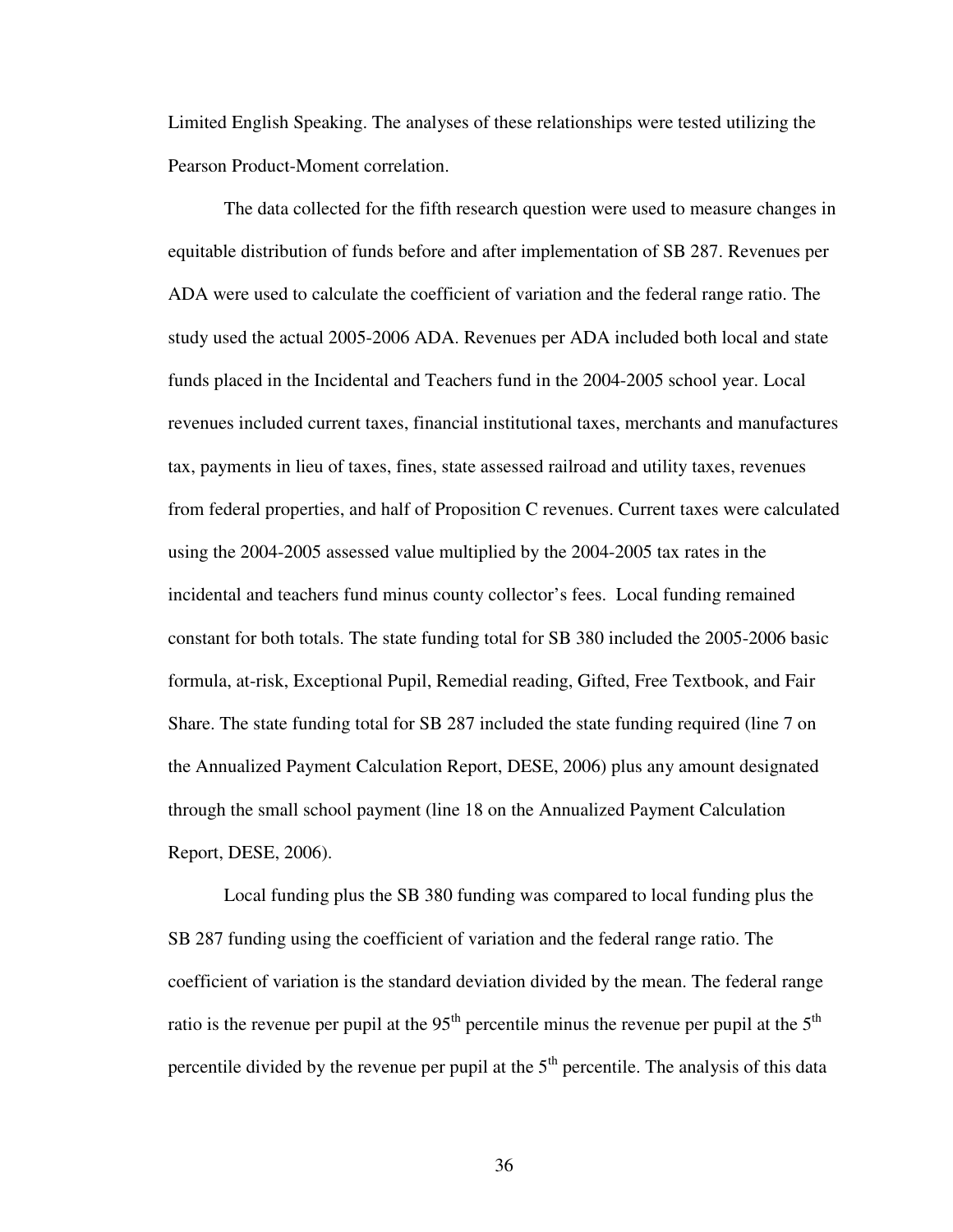provided an indication of the change in equity from the old formula (SB380) and the new formula (SB 287). Since the new formula will be phased in over the next seven years, a comparison is made assuming that other revenues and average daily attendance are held constant and the new formula (SB 287) is fully implemented and fully funded. By analyzing these data, the impact of the new formula on providing an equitable level of funding is revealed.

#### *Descriptive Characteristics of Schools in the Sample*

All public school districts in the state of Missouri were included in the study with the exception of three schools that were excluded because of missing data (see Table 4.1). There were 74 schools classified as K-8 districts, which includes Kindergarten through grade eight, and 447 school districts classified as K-12, which includes Kindergarten through grade twelve. The average ADA for all schools was 1,595.5. The average operating levy was \$3.4634. There were 301 school districts with an operating levy below the SB 287 performance levy of \$3.43. The average tax levy of schools below \$3.43 was \$2.9998. The average operating levy above \$3.43 was \$4.0976. There were 181 school districts identified as hold-harmless indicating they would not receive less funding under the new formula (SB 287) than the old formula (SB 380). There were 173 school districts that qualified for the small school payment (< 350 students). The average percentage of free and reduced lunch students was 46.58%. The average percentage of Special Education students was 15.3% and the average percentage of Limited English proficient students was 0.88 %.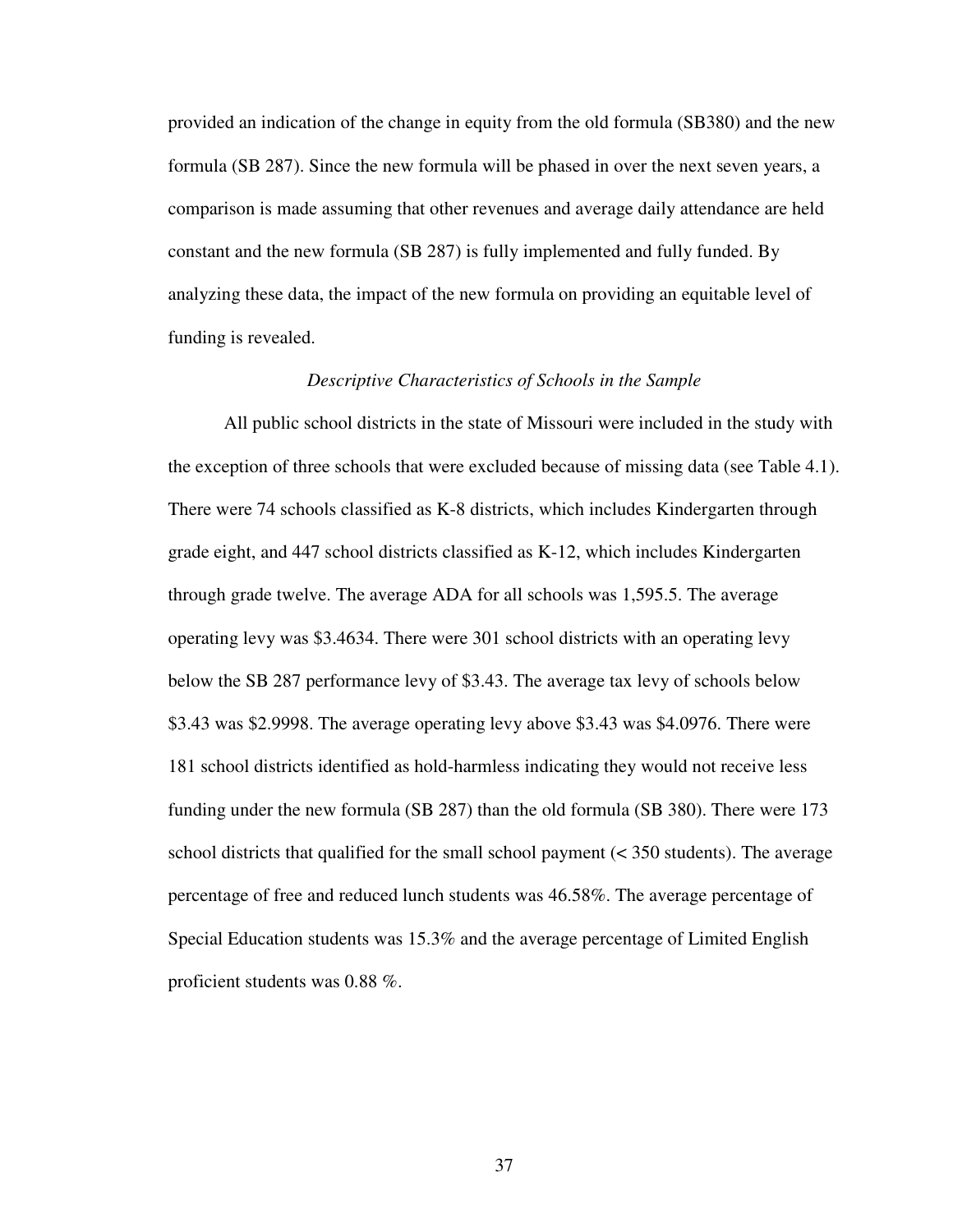# Table 4.1

# *General Information from Sample*

| Total Number of Schools in Sample                | 521              |
|--------------------------------------------------|------------------|
| Number of K-8 Districts                          | 74               |
| Number of K-12 Districts                         | 447              |
| Average ADA (all districts in sample)            | 1,595.50         |
| Average Assessed Value (all districts in sample) | \$134,374,824.64 |
| Average Tax Levy (all districts in sample)       | 3.4634           |
| Number of Districts below \$3.43                 | 301              |
| Average Tax Levy (districts below \$3.43)        | 2.9998           |
| Number of Districts at \$3.43 or above           | 220              |
| Average Tax Levy (at or above \$3.43)            | 4.0976           |
| Number of Hold Harmless Schools 2006-2007        | 181              |
| Number of Small School Districts < 350 students  | 173              |
| <b>Total Small School District Payment</b>       | \$14,658,662.00  |
| Average Percent Free and Reduced                 | 46.58            |
| <b>Average Percent Special Education</b>         | 15.3             |
| <b>Average Percent LEP</b>                       | 0.88             |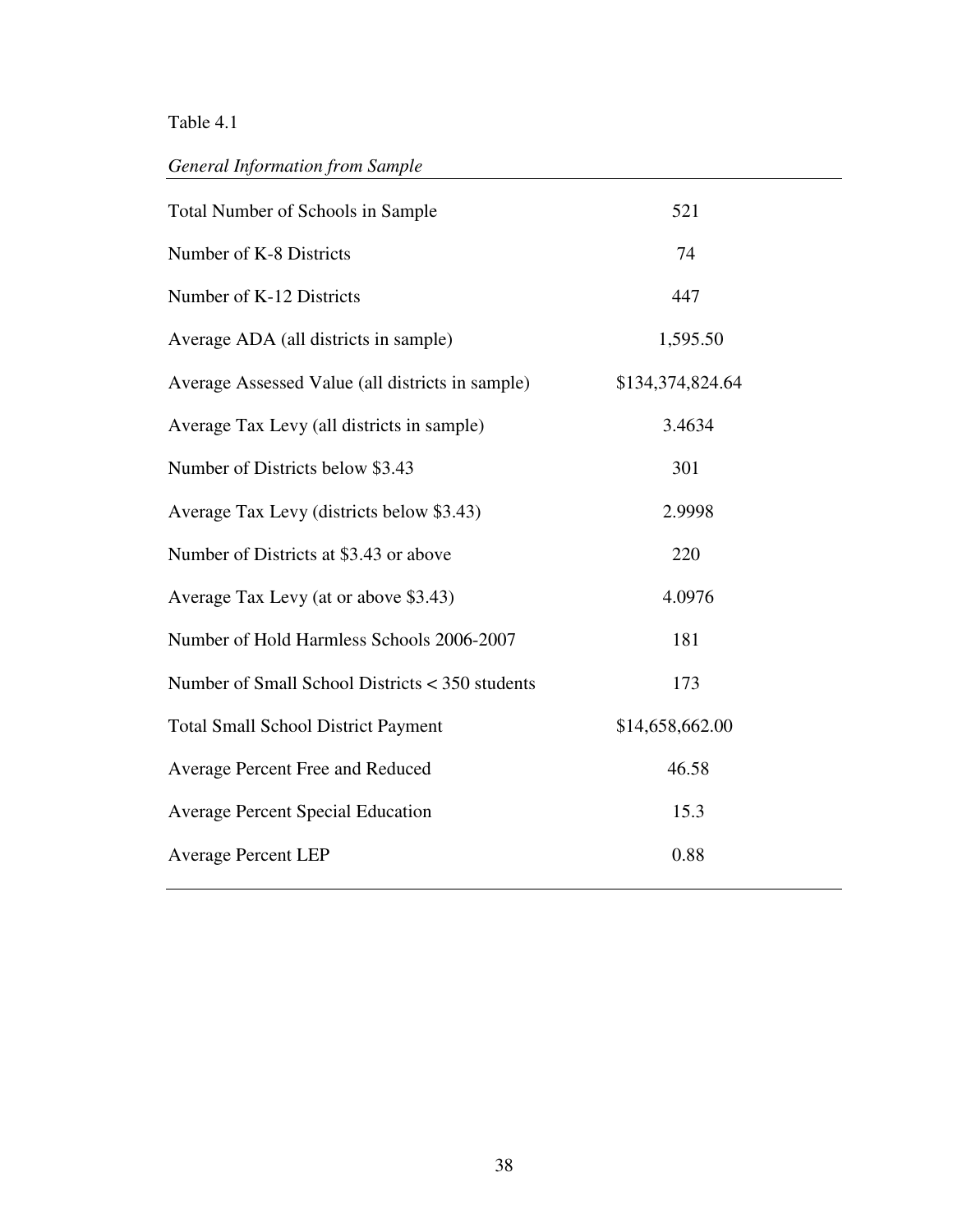#### *Research Questions*

In order to evaluate the funding formula created by SB 287, the following questions were studied:

- 1. What is the correlation between expenditure per pupil and school performance as measured by the district annual performance report?
- 2. What is the correlation between expenditure per pupil and the percentage of students who are identified as economically disadvantaged?
- 3. What is the correlation between expenditure per pupil and the percentage of students who receive special education services?
- 4. What is the correlation between expenditure per pupil and the percentage of students who are identified as limited English proficient?
- 5. Does the new foundation formula created by SB 287 affect the equitable distribution of funding to Missouri schools as compared to the old foundation formula created by SB 380?

## *Research Hypotheses*

This study will utilize data collected by the Missouri Department of Elementary and Secondary Education to test the following hypotheses:

Hypothesis 1: There is no statistical correlation between expenditure per pupil and school performance.

Hypothesis 2: There is no statistical correlation between expenditure per pupil and the percentage of students who are identified as economically disadvantaged.

Hypothesis 3: There is no statistical correlation between expenditure per pupil and the percentage of students who receive special education services.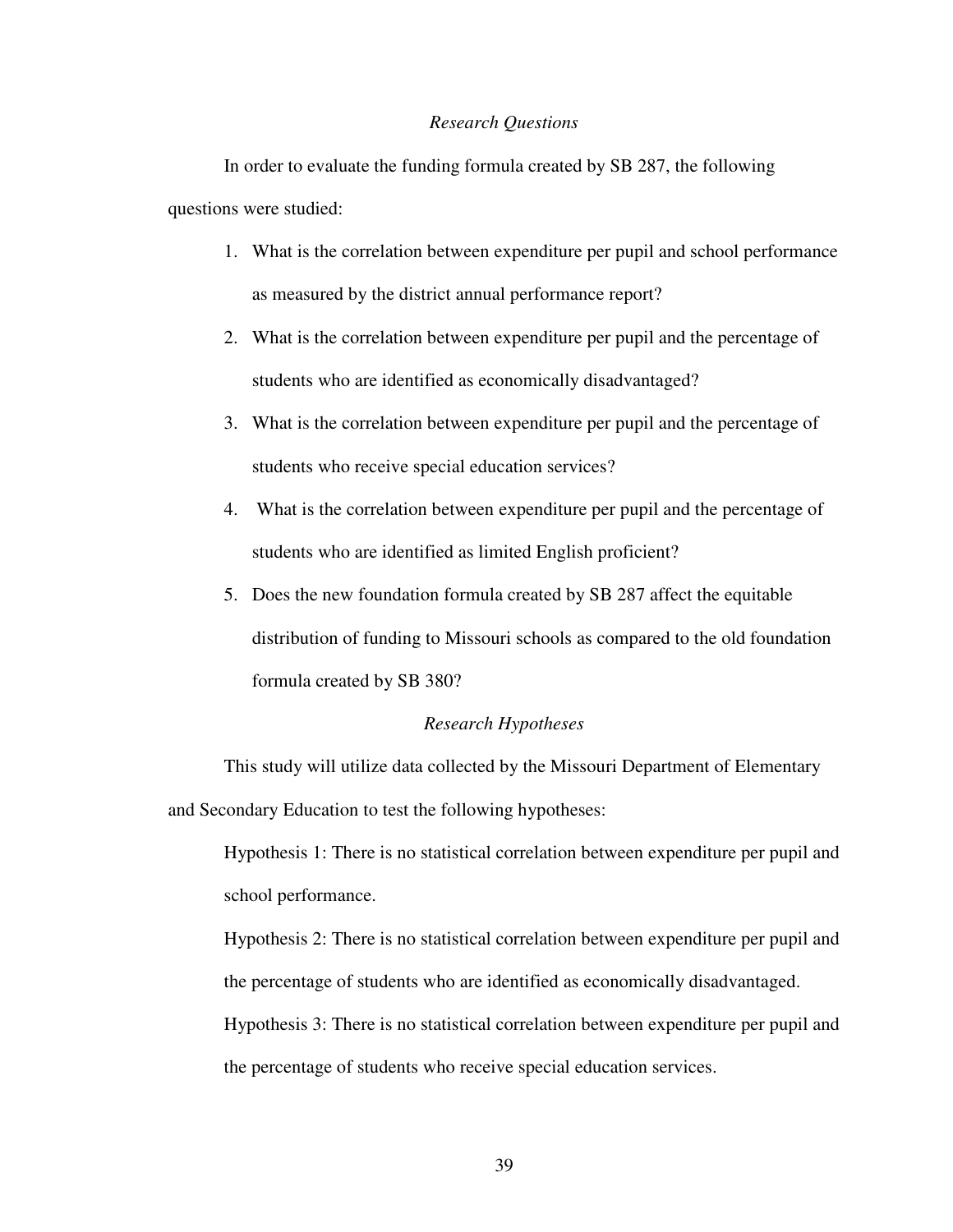Hypothesis 4: There is no statistical correlation between expenditure per pupil and the percentage of students who are identified as limited English proficient.

Hypothesis 5: The new foundation formula created by SB 287 has no affect on the equitable distribution of funds to Missouri schools as compared to the old formula created by SB 380.

# *Analysis of Data*

The relationships between variables in the first four research questions were analyzed using correlation statistics. A Pearson Product-Moment correlation coefficient (*r*) was used to assess the amount of linear relationship of the two variables included in the first question. The value of the coefficient can range from -1.0 to 1.0. As the score gets closer to 1.0, an increase in one variable corresponds to an increase in the second variable at a constant rate. As the score approaches -1.0, an increase in one variable corresponds to a decrease in the second variable at a constant rate. A value of .10 is considered to be small, .30 is considered to be medium and a value of .50 or greater is considered to be large (Green & Salkind, 2003).

The first four questions investigate the method of determining adequacy in SB 287. This method is based on the successful schools model which assumes that there is a relationship between expenditures and school performance. SB 287 utilized the average expenditures per pupil from schools that obtained a perfect score on the Annual Performance Report (APR) to determine adequacy. The ability to use the total APR score to predict the adequacy target is based on the relationship between the total APR score and expenditure per ADA.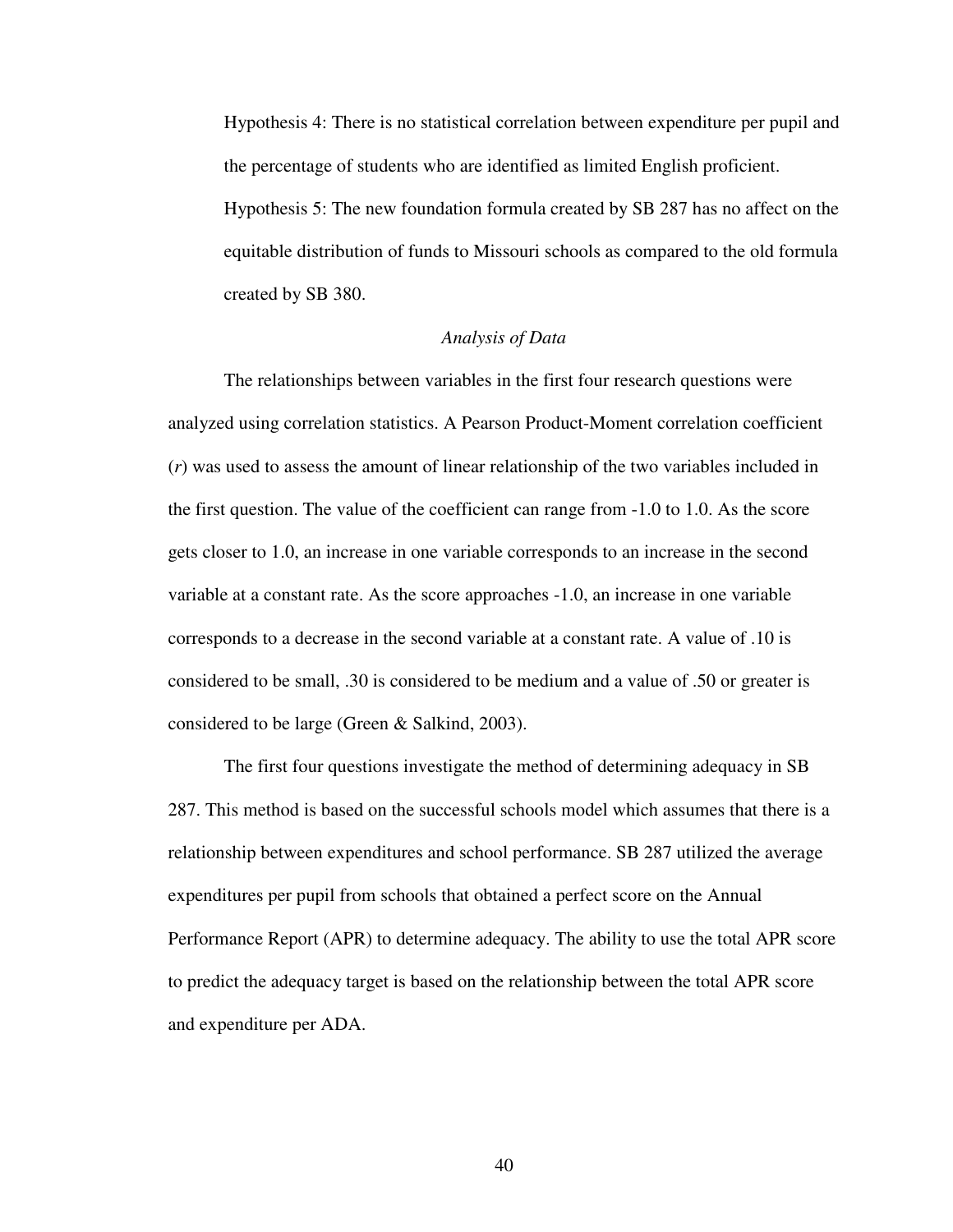Research Question 1 - What is the correlation between expenditure per pupil and school performance as measured by the district annual performance report?

Research question one addressed the correlation between expenditure per pupil and school performance as measured by the district APR. A Pearson Product-Moment correlation coefficient was produced to evaluate each relationship.

Research Hypothesis 1 - There is no statistical correlation between expenditure per pupil and school performance.

School districts that include grades kindergarten through the eighth grade (K-8) have a different maximum point potential on the APR than school districts that contain grades kindergarten through the twelfth grade (K-12). As a result, separate correlations were completed for the two groups. The results of the correlation analysis presented in Table 4.2 revealed that the relationship for K-8 districts is not statistically significant, *r*  $(74) = -137$ ,  $p < .05$ . The results of the correlation analysis for K-12 districts are also presented in Table 4.2. Similar to K-8 districts, the relationship for K-12 districts is not statistically significant,  $r(447) = -.051$ ,  $p < .05$ . Since the coefficients for both categories of schools are small and negative, the null hypothesis is not rejected.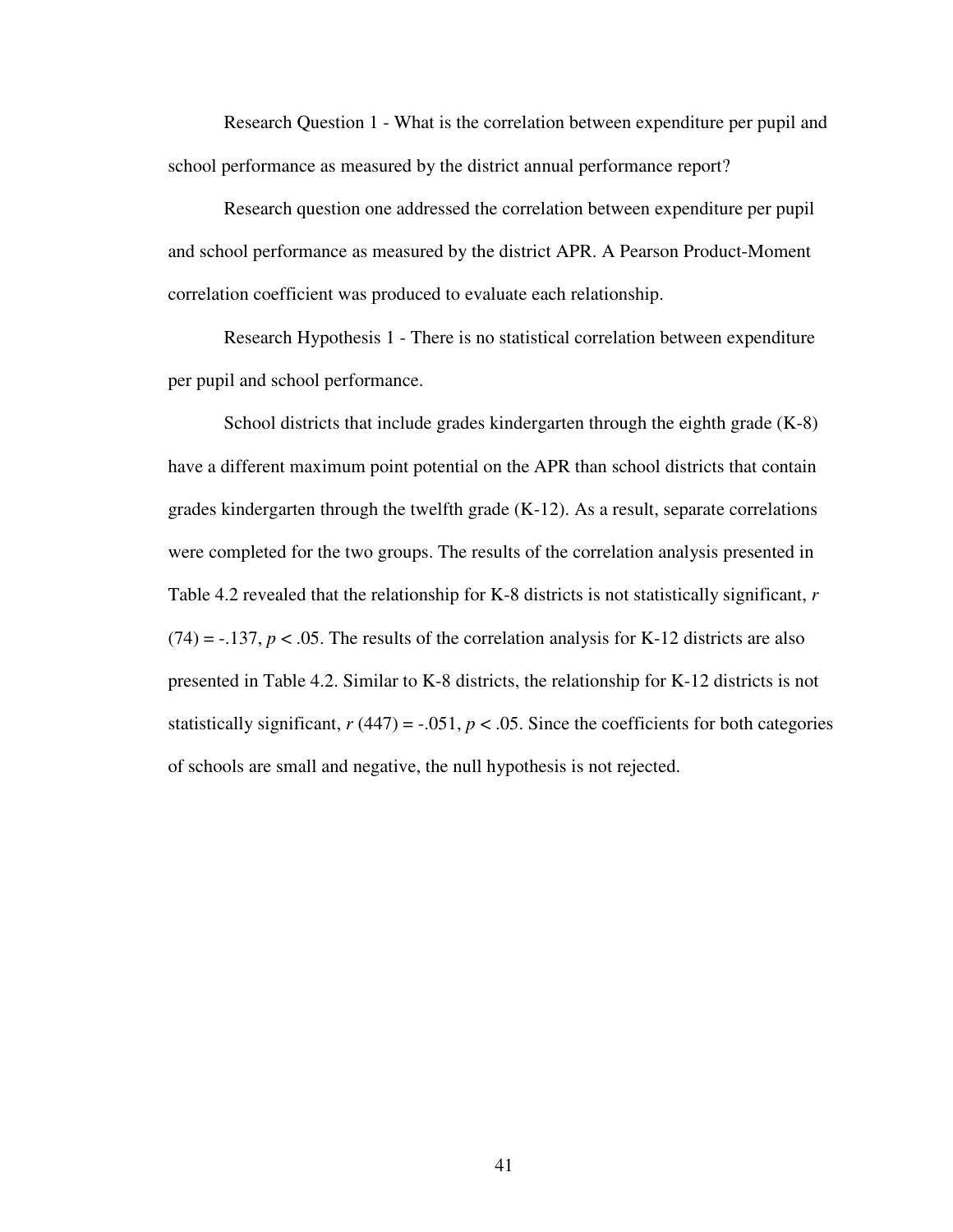# Table 4.2

|                            | K-8 Schools | K-12 Schools |  |
|----------------------------|-------------|--------------|--|
| <b>Pearson Correlation</b> | $-.137$     | $-.051$      |  |
| Sig. (2-tailed)            | .245        | .285         |  |
| N                          | 74          | 447          |  |
| $\sim$ $\sim$              |             |              |  |

*Correlations between Current Expenditures per ADA and Total Score on the APR*

 $p < .05$ 

In addition to expenditure per pupil and APR scores, three other variables were used to calculate funding levels in SB 287. The relationship analyzed by the second research question addressed the correlation between expenditure per pupil and the percentage of students who are economically disadvantaged.

Research Question 2 - What is the correlation between expenditure per pupil and the percentage of students who are identified as economically disadvantaged?

A Pearson Product-Moment correlation coefficient was produced to evaluate the relationship between expenditure per pupil as measured by the current expenditures per ADA and the percentage of students who are economically disadvantaged as measured by the percent identified in the free and reduced lunch program. K-8 and K-12 schools were combined for this analysis.

Research Hypothesis 2 - There is no statistical correlation between expenditure per pupil and the percentage of students who are identified as economically disadvantaged.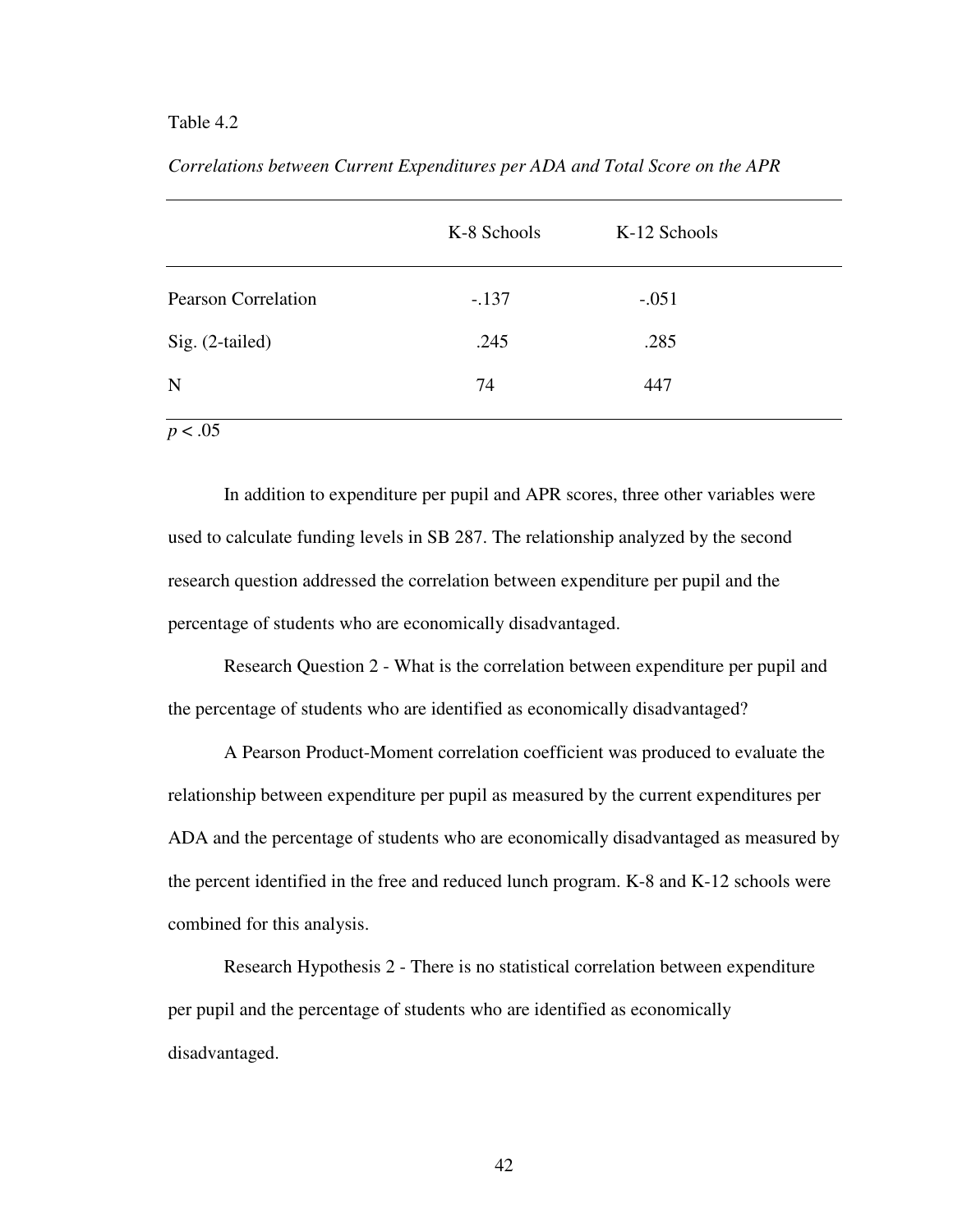The results of the correlation analysis presented in Table 4.3 revealed that the relationship is statistically significant,  $r(521) = 0.154$ ,  $p < .05$ . Although the value is considered small, since the relationship is significant at the  $p < .05$  level, the null hypothesis is rejected.

Table 4.3

*Correlations between Current Expenditures per ADA and Factors used in the Adequacy Target (N=521)*

| Special<br>Reduced    | Limited English<br>Proficient |           |
|-----------------------|-------------------------------|-----------|
| $.154**$<br>$.265***$ | .047                          |           |
| .000                  | .529                          |           |
| 521                   | 183                           |           |
|                       |                               | Education |

\*\**p* < .05

The relationship studied in the third research question addressed the correlation between expenditure per pupil and the percentage of students who are in special education.

Research Question 3 - What is the correlation between expenditure per pupil and the percentage of students receive special education services?

A Pearson Product-Moment correlation coefficient was produced to evaluate the relationship between expenditure per pupil as measured by the current expenditures per ADA and the percentage of students who are enrolled in special education. K-8 and K-12 schools were also combined for this analysis.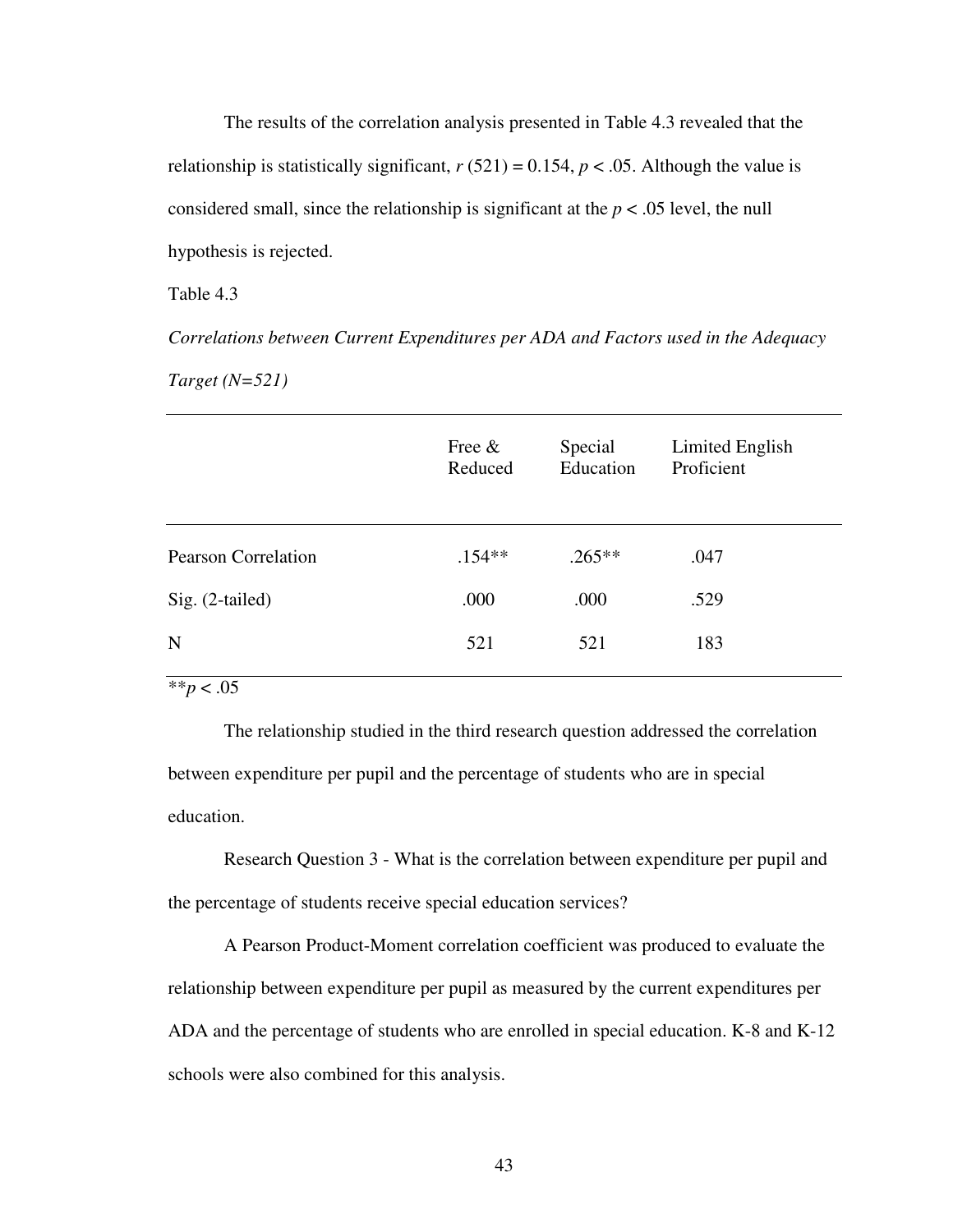Research Hypothesis 3 - There is no statistical correlation between expenditure per pupil and the percentage of students who receive special education services.

The results of the correlation analysis presented in Table 4.3 revealed that the relationship is statistically significant,  $r(521) = 0.265$ ,  $p < .05$ . Although the value is in the small to medium range, the relationship is statistically significant at the  $p < .05$  level. As a result, the null hypothesis is rejected.

Research Question 4 - What is the correlation between expenditure per pupil and the percentage of students who are identified as limited English proficient?

A Pearson Product-Moment correlation coefficient was produced to evaluate the relationship between expenditure per pupil as measured by the current expenditures per ADA and the percentage of students who are identified as limited English proficient. K-8 and K-12 schools were also combined for this analysis.

Research Hypothesis 4 - There is no statistical correlation between expenditure per pupil and the percentage of students who are identified as limited English proficient.

Since many schools did not have students in this category, only the 183 schools that reported students in this category were utilized in the correlation. The results of the correlation analysis presented in Table 4.3 revealed that the relationship was not statistically significant,  $r(183) = .047$ ,  $p < .05$ . Since the coefficient is small and not significant, the null hypothesis is not rejected.

Research Question 5 - Does the new foundation formula created by SB 287 affect the equitable distribution of funding to Missouri schools as compared to the old foundation formula created by SB 380?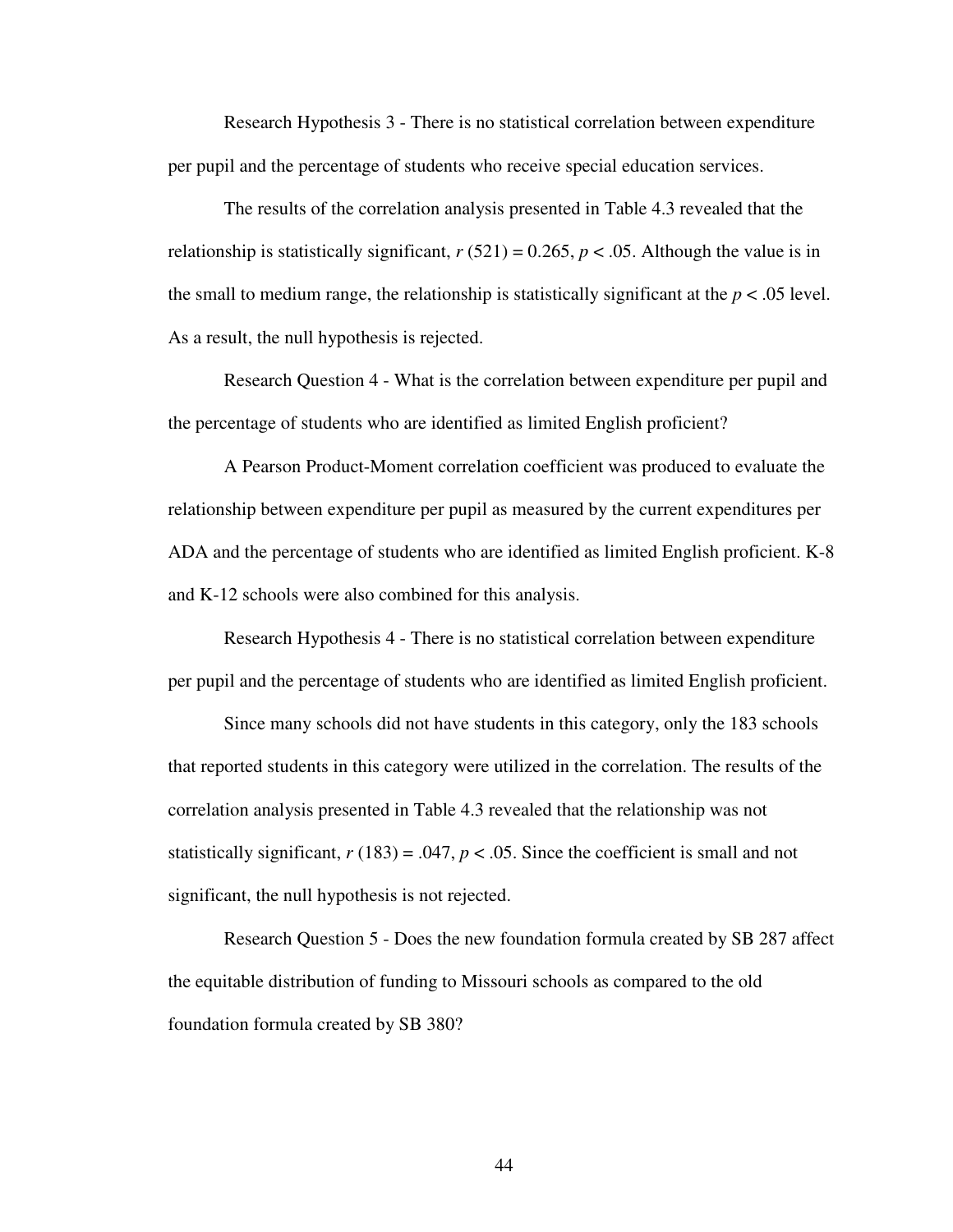The coefficient of variation and the federal range ratio were used to investigate the extent that the new foundation formula, created by SB 287, affects the equitable distribution of funding to Missouri schools as compared to the old foundation formula created by SB 380.

Research Hypothesis 5 - The new foundation formula created by SB 287 has no affect on the equitable distribution of funds to Missouri schools as compared to the old formula created by SB 380.

The results of the analysis presented in table 4.4 revealed that the coefficient of variation decreased from .26 using SB 380 data to .20 using SB 287 data. In addition, the results of the analysis presented in Table 4.5 revealed that the Federal Range Ratio decreased from .82 using SB 380 to .47 using SB 287. As a result of the decrease in both analyses, the null hypothesis is rejected. The decrease in variability as indicated by the two measures indicated that there is more equitable distribution using the SB 287 formula than the SB 380 formula.

Table 4.4

|  |  | Coefficient of Variation |
|--|--|--------------------------|
|  |  |                          |

| SB 380 Standard Deviation       | 1,697.29 |
|---------------------------------|----------|
| SB 380 Mean                     | 6,312.68 |
| SB 380 Coefficient of Variation | .26      |
| SB 287 Standard Deviation       | 1,443.81 |
| SB 287 Mean                     | 7,188.93 |
| SB 287 Coefficient of Variation | .20      |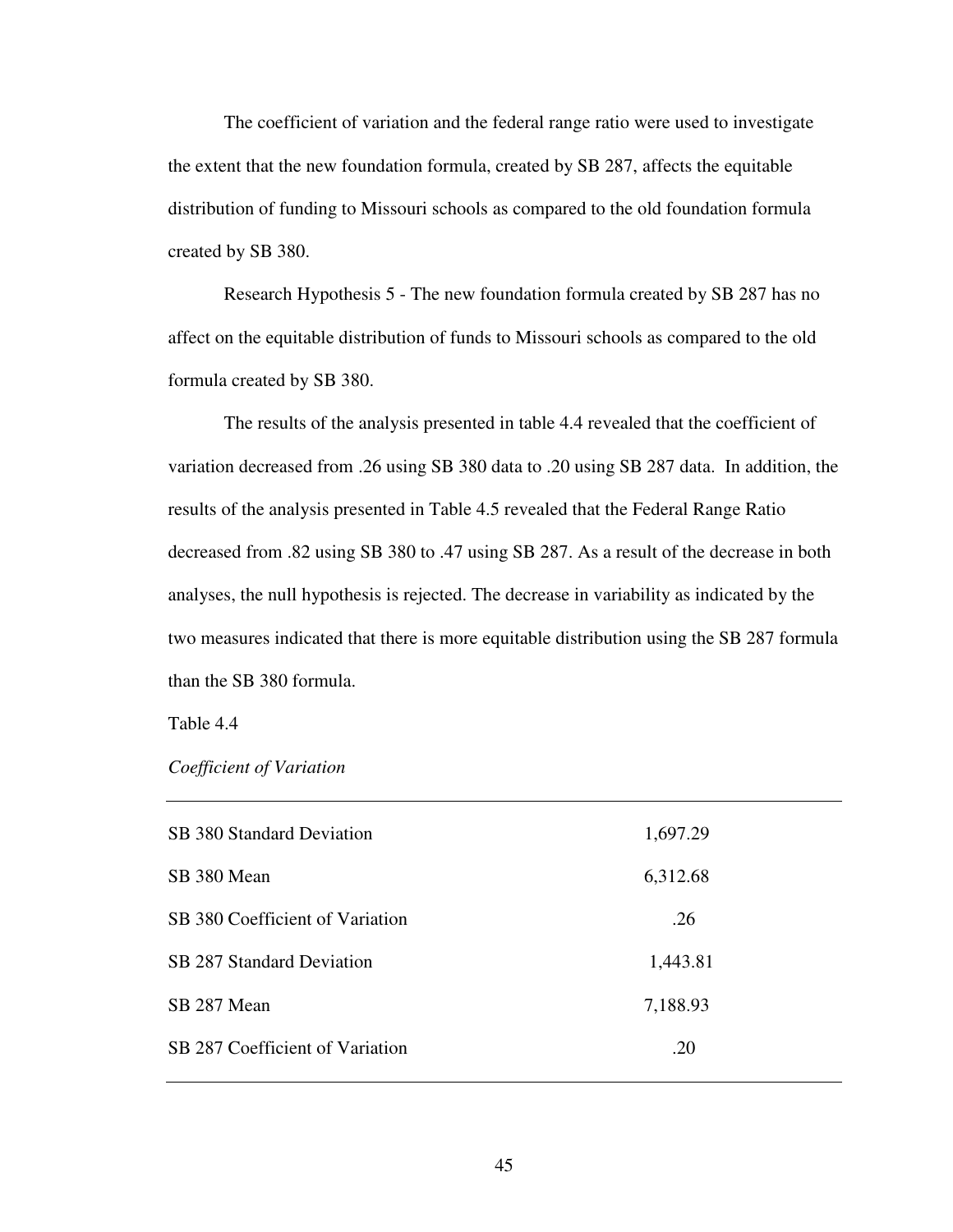# Table 4.5

# *Federal Range Ratio*

| SB 380 (95th percentile)       | 8,835.73 |
|--------------------------------|----------|
| SB 380 (5th percentile)        | 4,831.15 |
| Federal Range Ratio for SB 380 | 0.82     |
| SB 287 (95th percentile)       | 9,038.79 |
| SB 287 (5th percentile)        | 6,146.03 |
| Federal Range Ratio for SB 287 | 0.47     |

# *Summary*

This chapter provided an overview of the analysis of the data collected to answer the research questions and associated hypothesis. Statistical correlations were used in questions one through four. The statistical correlations analyzed relationships between variables. Analysis of data from the first research question resulted in retention of the null hypothesis. Although the scores were small for research questions two and three, they were significant and resulted in rejection of the null hypothesis. Data for research question five were utilized in calculating the federal range ratio and coefficient of variation. Results of this analysis revealed a decrease in variation indicating an increase in equity. As a result, the null hypothesis from research question five was rejected. Further examination of the findings and conclusions will be presented in chapter five. In addition, chapter five will present implications, suggestion for future research and a summary of the study.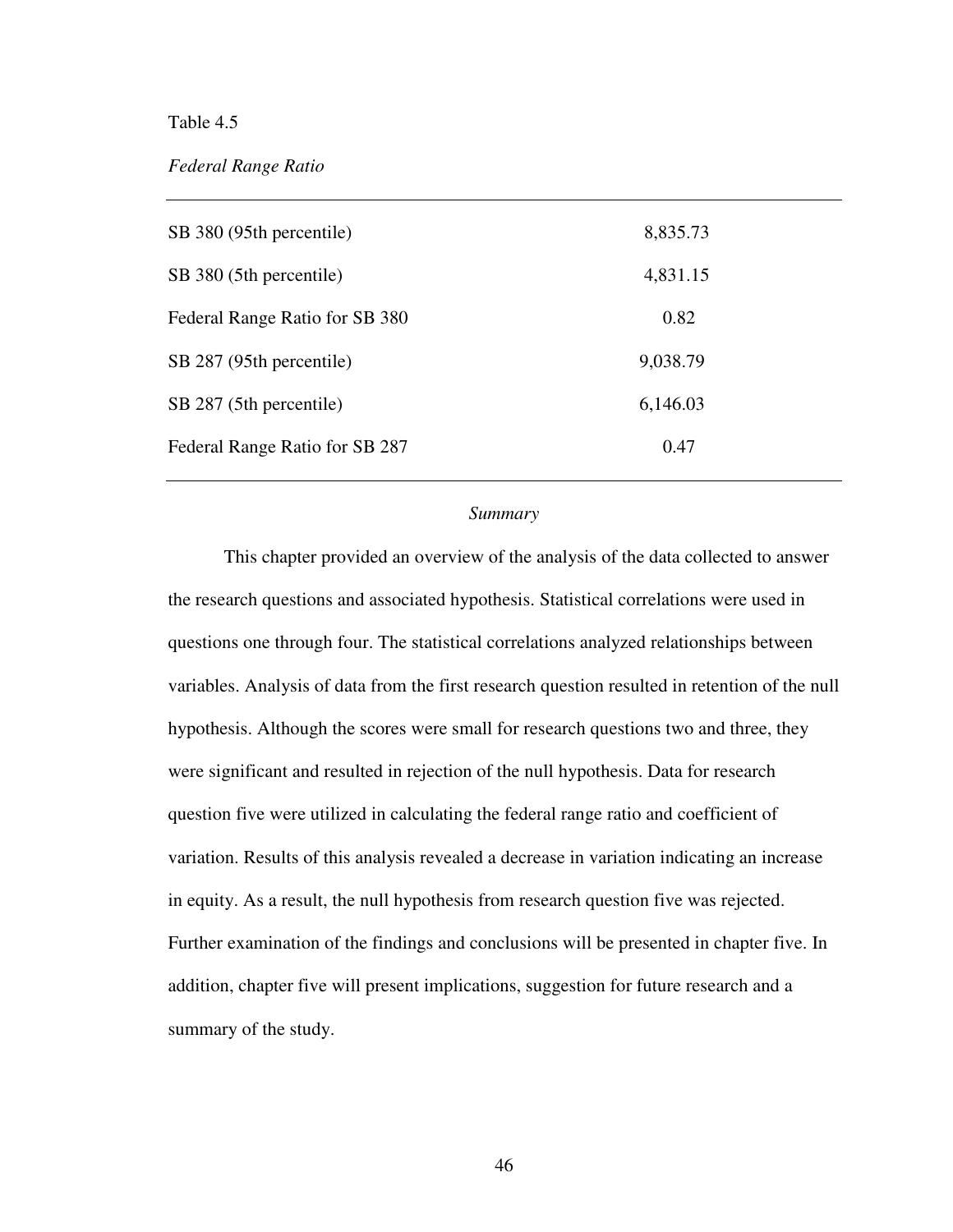# CHAPTER 5

# FINDINGS, CONCLUSIONS, AND IMPLICATIONS *Introduction*

This chapter provides an explanation of the findings and the conclusions drawn from the data analysis in response to the research questions. In addition, implications for issues raised and suggestions for future research are included. A summary that reviews the purpose of the study along with a review of the findings and conclusions is also provided.

#### *Summary of the Study*

The purpose of the study was to evaluate the method of distributing funds to public schools in Missouri through Senate Bill 287. The two main issues addressed are related to the adequacy and equity of funding. The problem involved the method used to determine what is adequate and the method used to distribute funds equitably to all schools. Data related to the variables used in SB 287 were collected from the Missouri Department of Elementary and Secondary Education (DESE). This data was used to answer the following research questions.

- 1. What is the correlation between expenditure per pupil and school performance as measured by the district annual performance report?
- 2. What is the correlation between expenditure per pupil and the percentage of students who are identified as economically disadvantaged?
- 3. What is the correlation between expenditure per pupil and the percentage of students who receive special education services?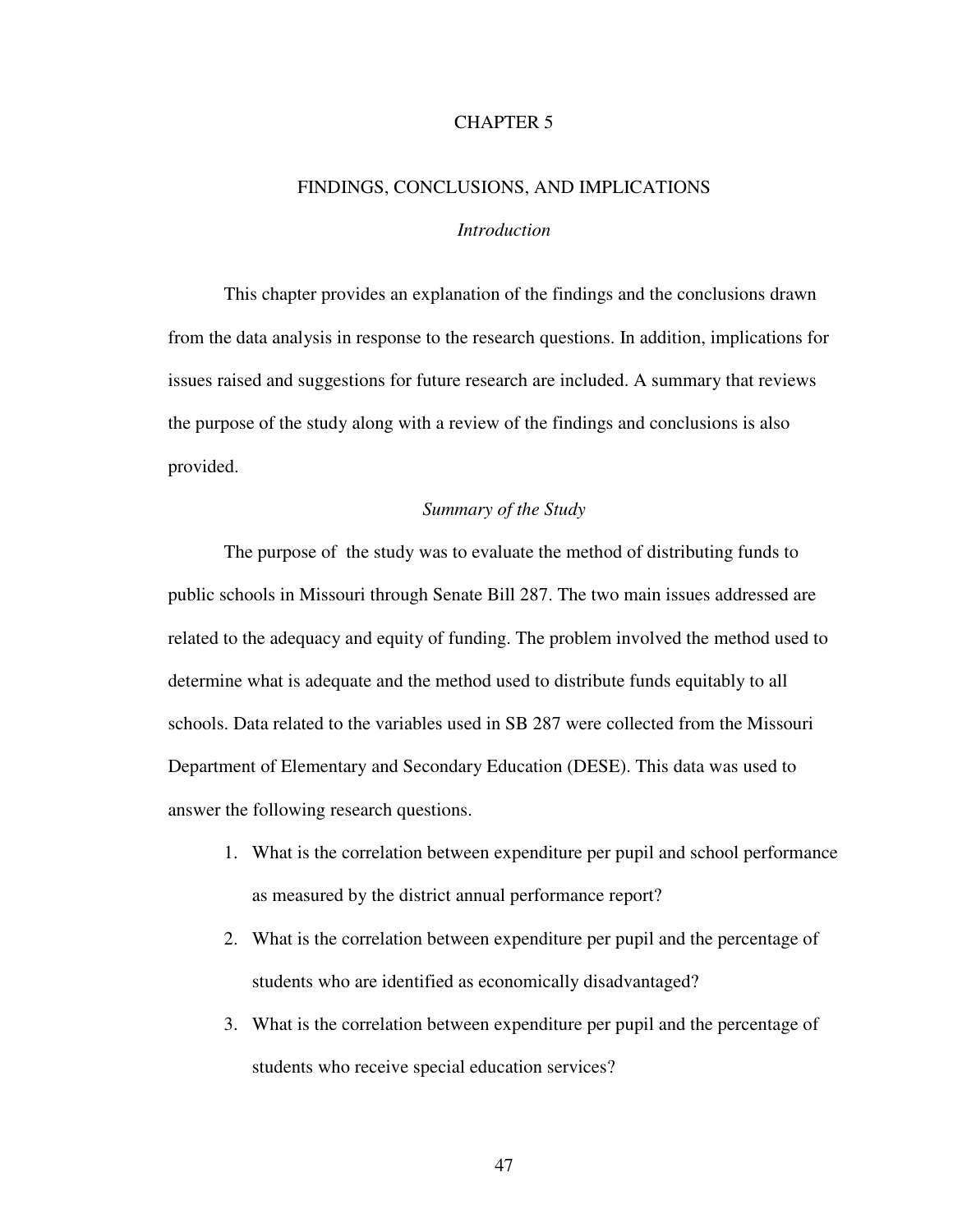- 4. What is the correlation between expenditure per pupil and the percentage of students who are identified as limited English proficient?
- 5. Does the new foundation formula created by SB 287 affect the equitable distribution of funding to Missouri schools as compared to the old foundation formula created by SB 380?

The review of literature revealed numerous studies involving the relationship between performance and factors related to expenditures. Much of the research however, has shown that these factors are not primarily responsible for student performance. Demographics and socioeconomic factors tend to have a much greater impact.

The issues of equity and adequacy are prevalent in the literature. However, in recent years there appears to be a shift from a focus on equity to a focus on adequacy. In addition, legislation and litigation has attempted to resolve these issues. Numerous court cases have been initiated against states and in many cases decisions have been rendered in favor of the school districts.

The population in this study included 521 of the 524 school districts in the state of Missouri. In order to obtain a more accurate analysis of the data, the total population was used as the sample. However, three schools were deleted due to incomplete data.

#### *Findings*

The statistical analysis used to measure the relationships between variables in research questions one through four and the analysis of equity in question five were presented in chapter four. Data collected for question one were categorized based on whether the school district was K-8 or K-12. This was necessary because K-8 schools cannot score points in all areas of the Annual Performance Report (APR).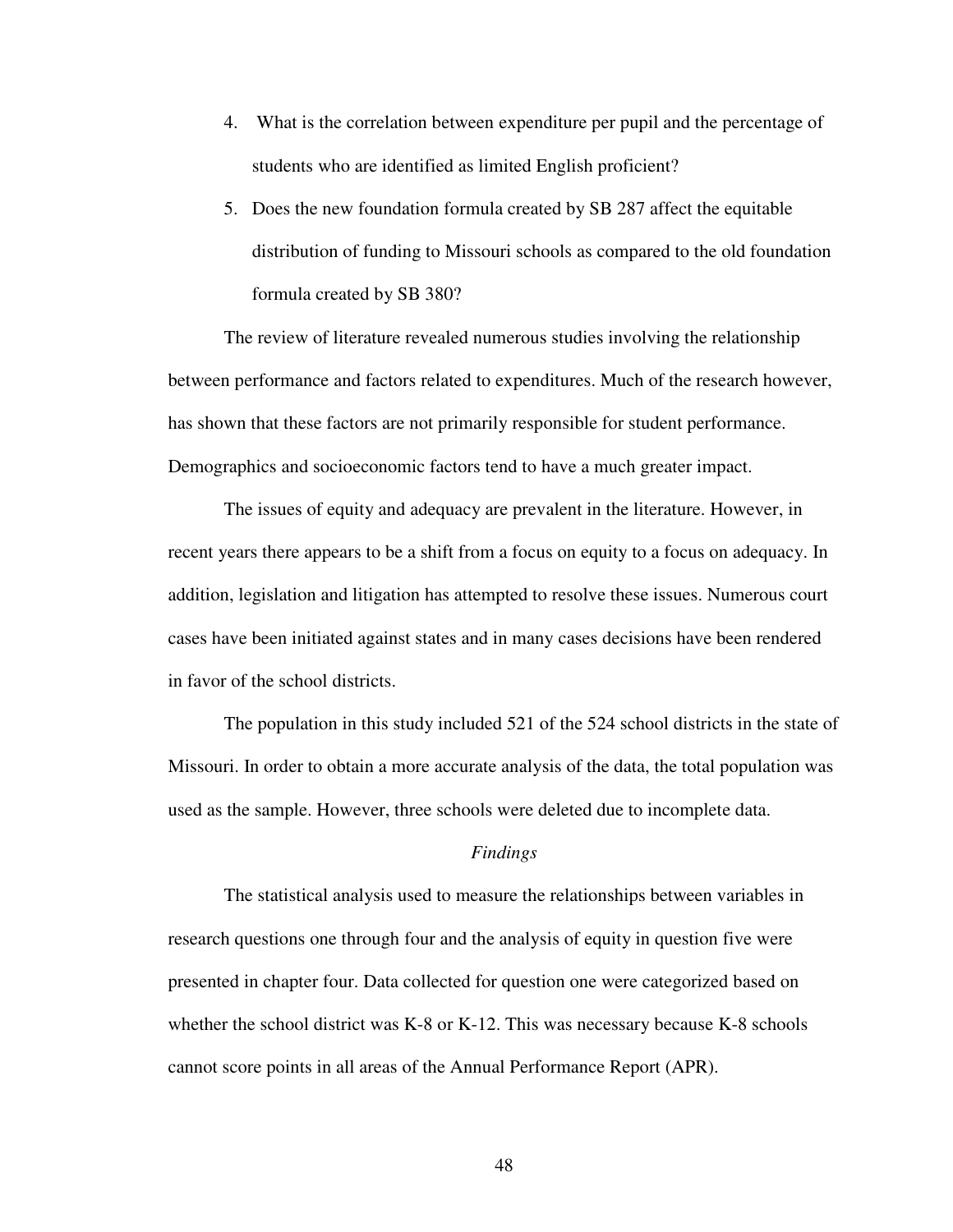1. What is the correlation between expenditure per pupil and school performance as measured by the district annual performance report?

The results of the correlation analysis revealed a coefficient of -.137 for K-8 schools (Table 4.2). The results were not significant at the  $p < .05$  level. This coefficient would be considered small and, since it is negative, would represent an inverse relationship.

The results of the analysis for K-12 districts (Table 4.2) revealed a correlation coefficient of  $-.051$ . The results were not significant at the  $p < .05$  level. This is considered very small and, like the K-8 districts, would indicate an inverse relationship since it is negative.

2. What is the correlation between expenditure per pupil and the percentage of students who are identified as economically disadvantaged?

The correlation between expenditure per pupil and the percentage of students who are economically disadvantaged resulted in a score of 0.154 (Table 4.3). Although it is small, it is statistically significant at the  $p < .05$  level. There does appear to be some positive relationship between expenditure per pupil and the percentage of students who are economically disadvantaged.

3. What is the correlation between expenditure per pupil and the percentage of students who receive special education services?

The next correlation analyzed the relationship between expenditure per pupil and the percentage of students who are in special education. This correlation resulted in a coefficient of .265 (Table 4.3). The analysis was statistically significant at the  $p < .05$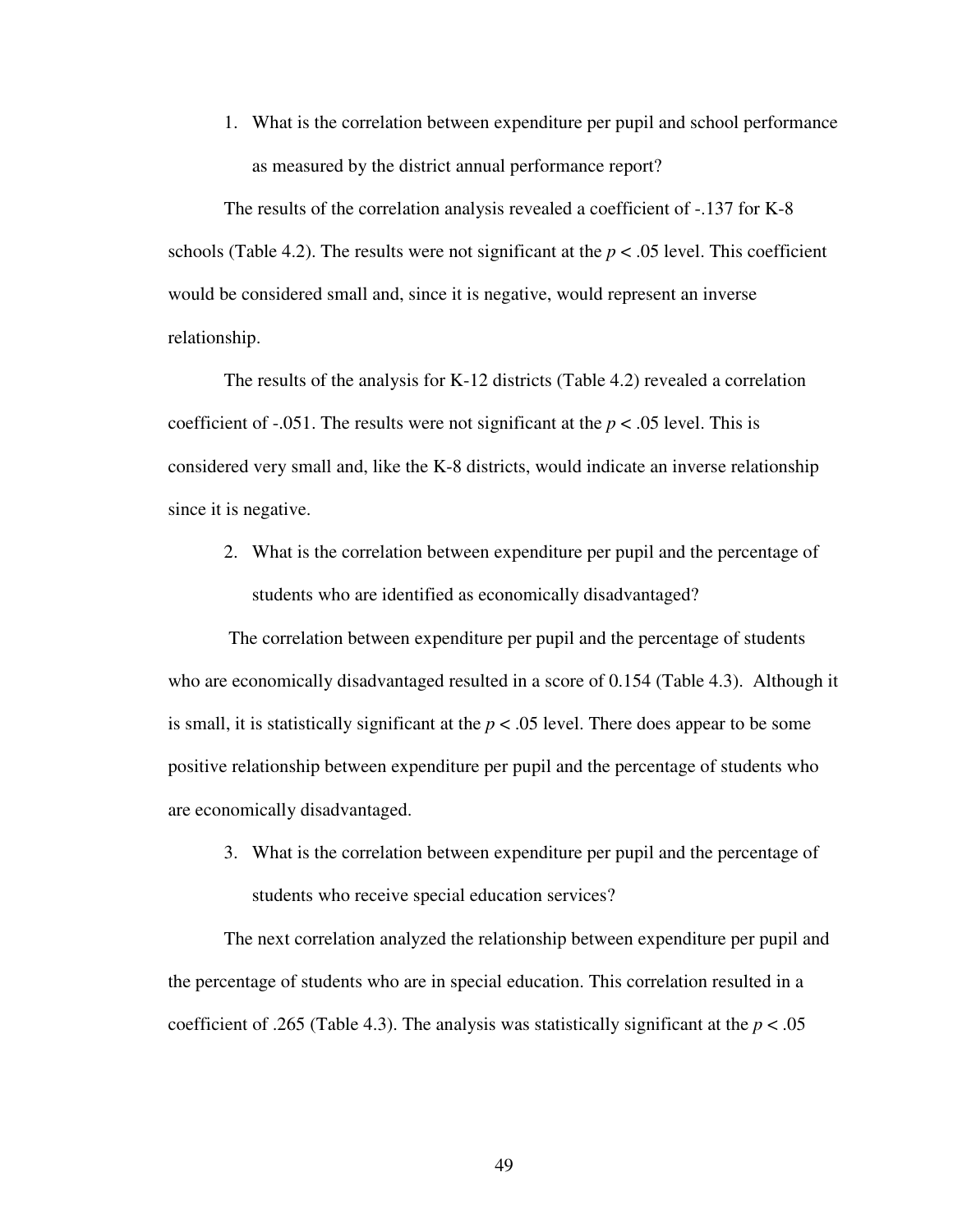level, and although this score would be considered small, it does indicate a stronger relationship than the first two correlations.

4. What is the correlation between expenditure per pupil and the percentage of students who are identified as limited English proficient?

The last correlation analyzed the relationship between expenditure per pupil and the percentage of students who are limited English proficient. Only the 183 schools that reported students in this category were included in this correlation. This analysis resulted in a coefficient score of .047 (Table 4.3). This score was not statistically significant at the p < .05 level and was very low. It should be noted that the schools that did not record any students in this category were deleted.

5. Does the new foundation formula created by SB 287 affect the equitable distribution of funding to Missouri schools as compared to the old foundation formula created by SB 380?

The analysis related to question five utilized the federal range ratio and the coefficient of variation to evaluate the equitable distribution of funds to schools. The coefficient of variation for revenue per pupil was .26 using the SB 380 formula (Table 4.4). The coefficient of variation for revenue per pupil was .20 using the SB 287 formula. The federal range ratio for revenue per pupil was .82 using the SB 380 formula (Table 4.5). Using the SB 287 formula, the federal range ratio for revenue per pupil was .47. The changes in the ratio and coefficient indicated that the variation in funding decreased from SB 380 to SB 287.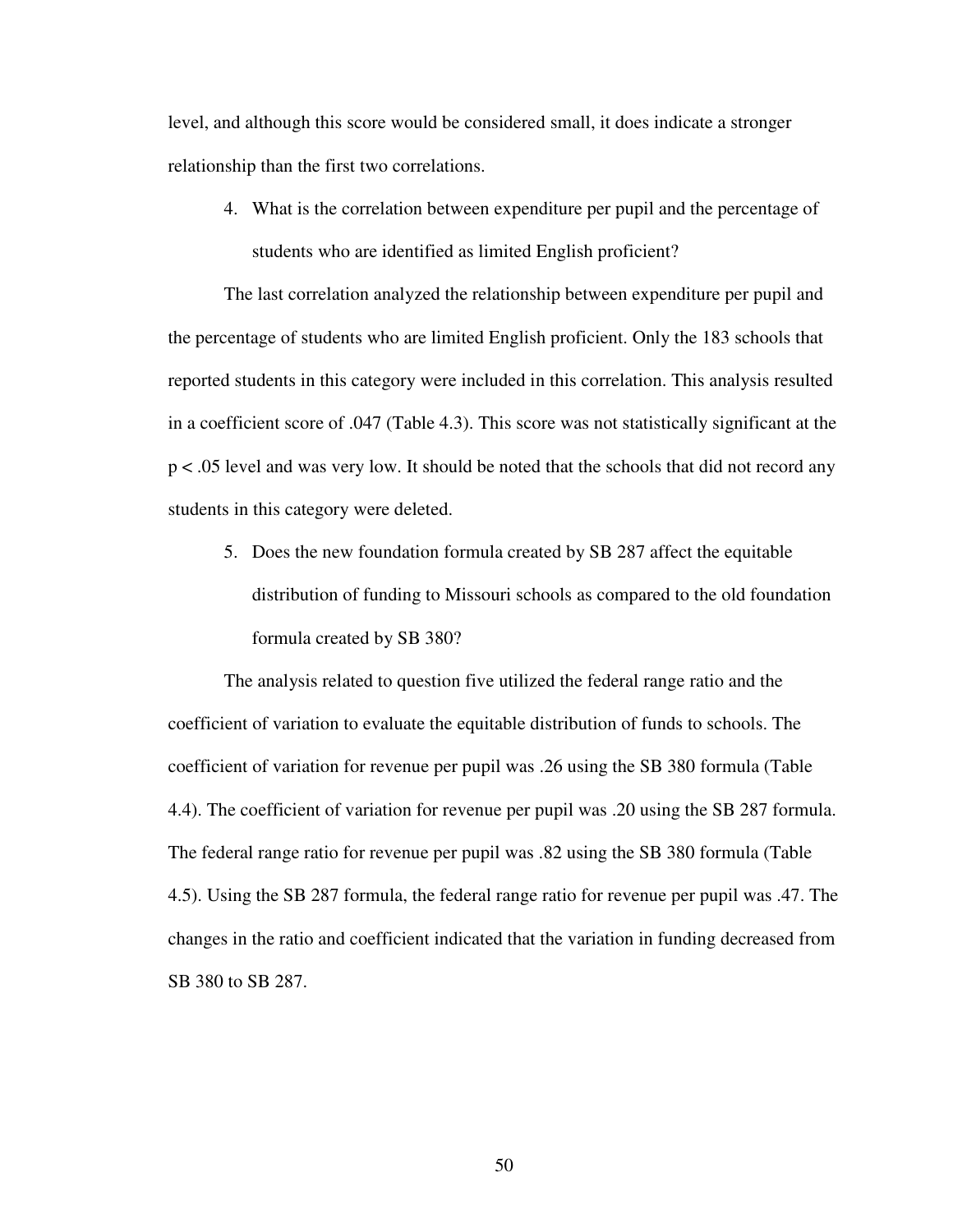#### *Conclusions*

The purpose of this study was to investigate the funding formula created by SB 287 and the methods used to provide adequate and equitable funding to Missouri schools. The formula created by SB 287 is based on several assumptions. These assumptions imply that there is a relationship between certain variables. One assumption was that the average expenditure per pupil of the schools with a perfect score on the APR should be the target for an adequate amount of funding. Another assumption was that adjustments to the adequacy target were justified by the percentages of students in the categories of economically disadvantaged, special education, and limited English proficient. Research questions one through four analyzed the data that was used in these assumptions to determine if indeed there is a relationship between the variables.

Correlation statistics were utilized in questions one through four to determine the relationship between variables. Question one involved the relationship between expenditure per pupil and school performance as measured by the total score on the APR. The correlation scores of -.137 for K-8 schools and -.051 for K-12 schools indicated a very small negative relationship between the two variables. The negative score indicated an inverse relationship. This means that as one variable goes up the other goes down slightly. The results indicated that there is no positive relationship between expenditure per pupil and school performance as measured by the district annual performance report. These results would therefore bring into question the use of this relationship to predict the adequacy of school funding. The whole concept of the successful schools model is based on this relationship. If there is virtually no positive correlation between expenditure per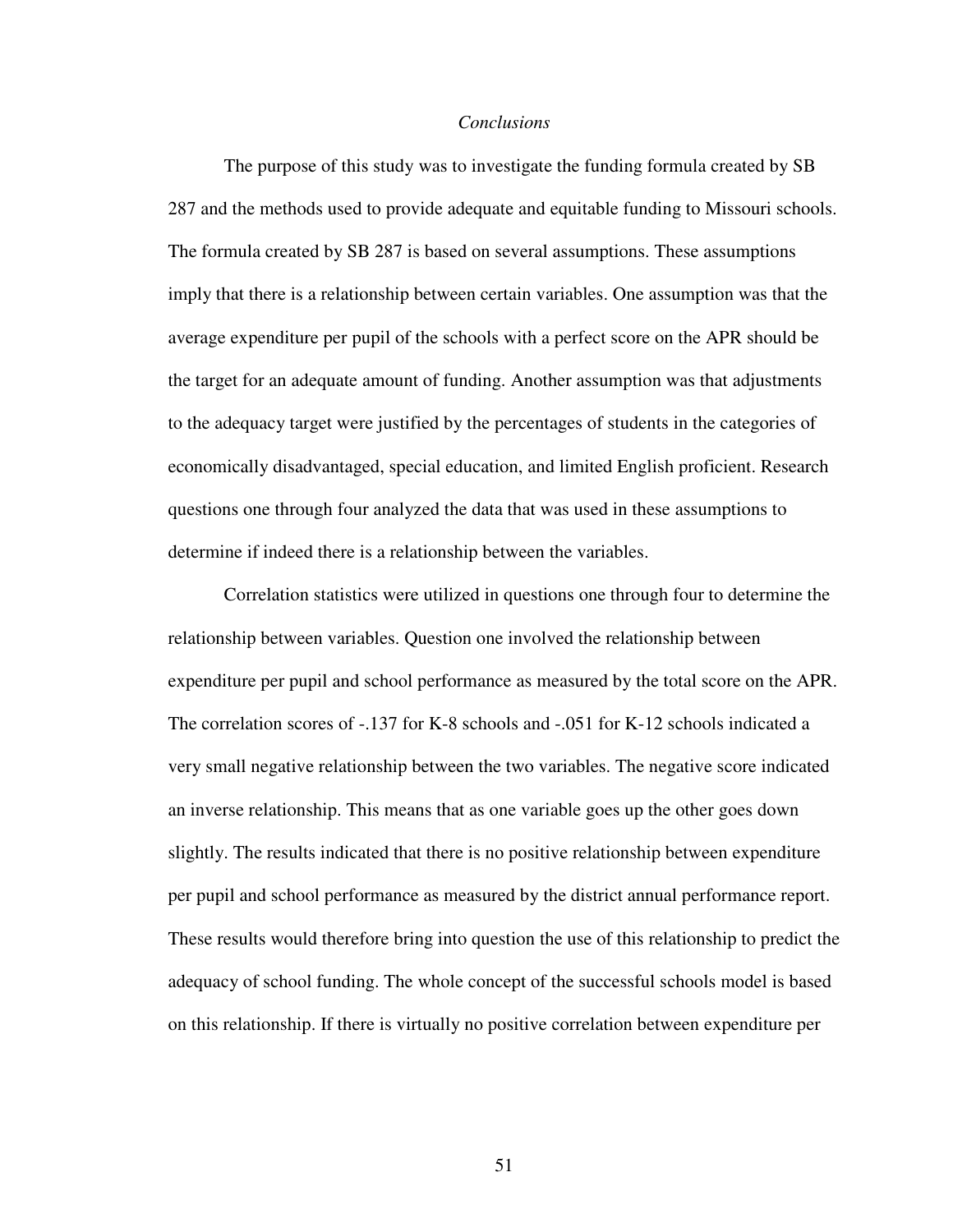pupil and school performance as measured by the APR score, there is no justification for using expenditure per pupil to determine adequacy.

One possible explanation for the lack of correlation between expenditure per pupil and performance on the APR is the affect of available revenues. Using data from question five, the correlation between available revenues and expenditure per pupil is actually very high,  $r(521) = .706$ ,  $p < .05$ . This correlation was significant at the  $p < .05$  level. As a result, it appeared that expenditure per pupil is much more related to available revenues than performance on the APR. Using this explanation, it appears that SB 287 based the amount of funds needed on the amount of funds provided.

SB 287 also used the assumption that there is a relationship between the expenditure per pupil and the percentage of students who are economically disadvantaged as measured by the percentage on the free and reduced lunch program. This study did not attempt to answer whether the relationship exists, but rather, did this relationship exist in the data that was used in the development of the SB 287 formula. The formula utilized the percentage of students who are economically disadvantaged from the schools with perfect scores on the APR as a base line for determining adequacy. It was assumed that the average expenditure per pupil from these schools was adequate to educate the corresponding average percentage of students identified as economically disadvantaged. As a result, it is assumed that the percentage of students who are economically disadvantaged is related to expenditure per pupil.

Research question two involved the relationship between expenditure per pupil and the percentage of students who are economically disadvantaged as measured by the percentage of students on free and reduced lunches. The correlation score of .154 was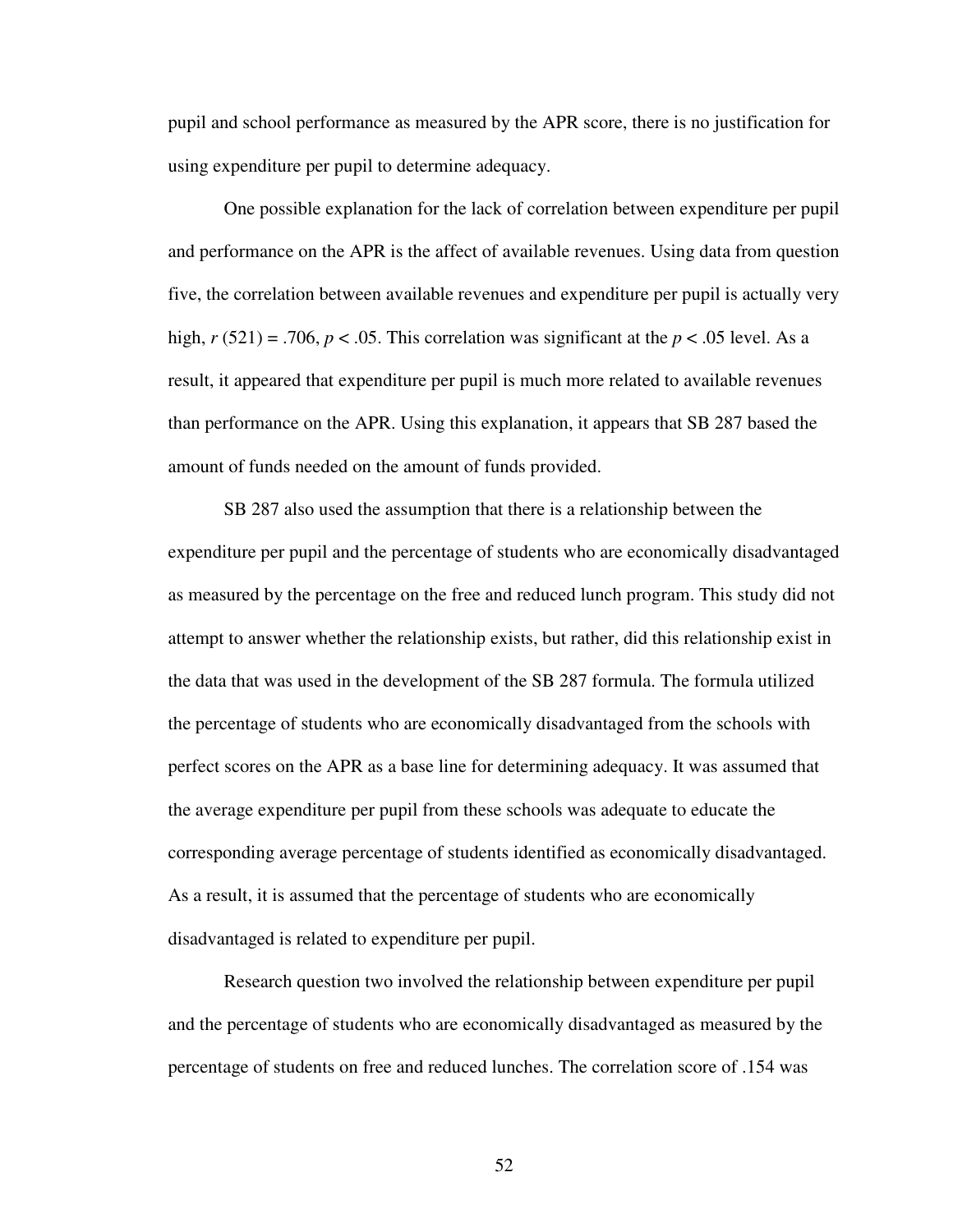statistically significant at the  $p < .05$  level. Although the correlation was small, it was considered significant indicating that there was a small relationship between the two variables. It may be possible that the reason for any correlation between expenditure per pupil and the percent economically disadvantaged is that additional funds were provided to schools based on the number of students identified as economically disadvantaged. Thus, schools with higher numbers of students in this category would have had more to spend. This seems to be supported by the relationship between available revenues and expenditure per pupil as stated above.

A similar assumption was made for the relationship between expenditure per pupil and the percentage of students in Special Education. Research question three involved the relationship between expenditure per pupil and the percentage of students who are in special education. The correlation score of .265 indicated a small relationship between the two variables that was significant at the  $p < .05$  level. Again, it may be possible that the reason for the correlation is that schools received additional funding for students in special education. Since they have additional funds to spend, their expenditure per pupil would be higher.

Another assumption was made regarding students identified as limited English proficient. Research question four involved the relationship between expenditure per pupil and the percentage of students who are limited English proficient. The correlation score of .047 indicated a very small relationship between the two variables that was not significant.

The issue of equity was addressed by the fifth research question. The coefficient of variation and the federal range ratio were utilized to measure the level of equity in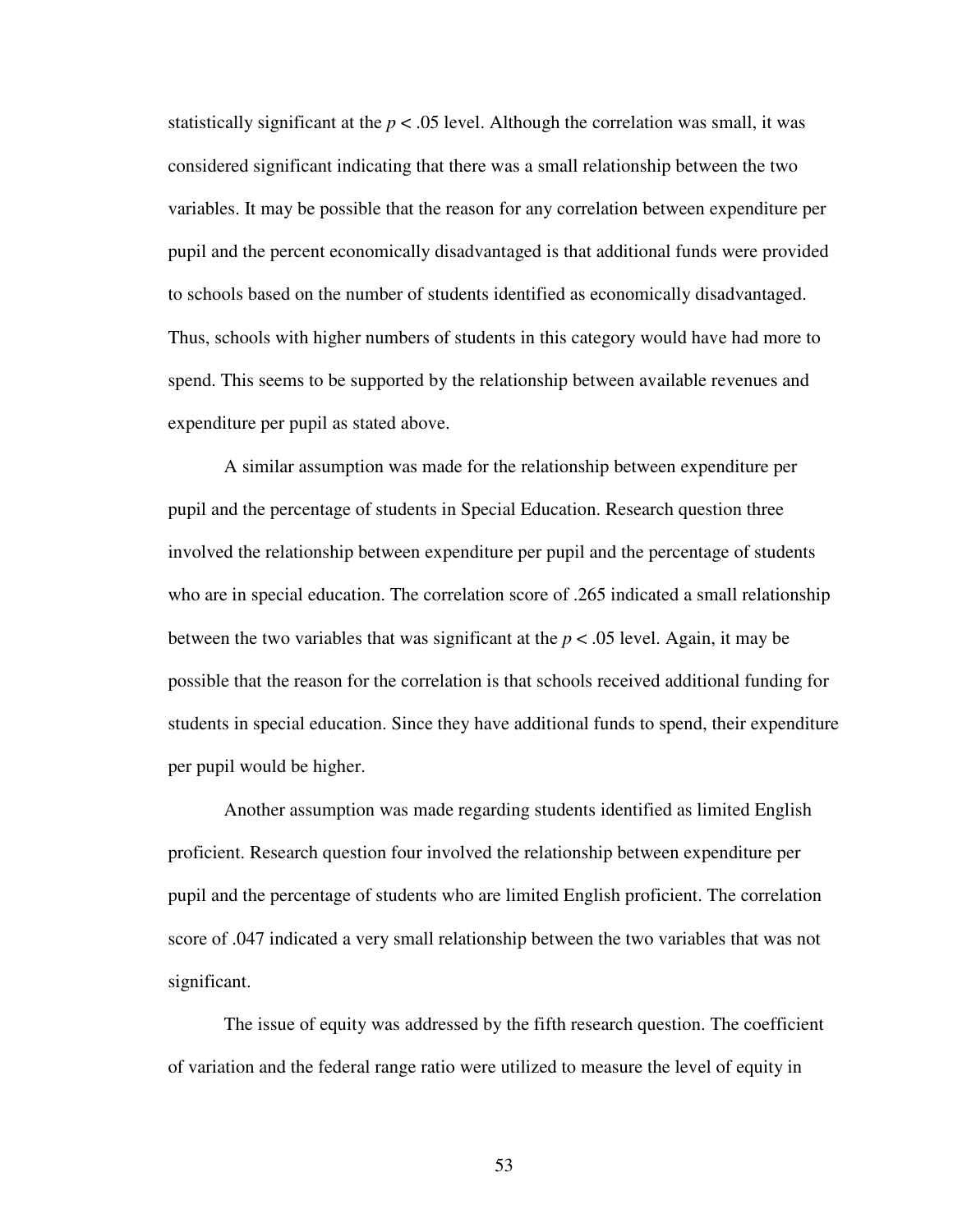funding. The coefficient of variation was 0.26 under the SB 380 formula. The coefficient decreased to 0.20 for the SB 287 formula, confirming that the variation in funding decreased under the new formula resulting in increased equity of funding. The score of 0.20 indicates that two-thirds of the students (plus or minus one standard deviation) are within 20 percent of the state average. The federal range ratio using SB 380 revealed a score of .83 which indicated that the revenue per student for the school district serving students at the 95<sup>th</sup> percentile is 83 percent higher than the revenue per student for the school district serving students at the  $5<sup>th</sup>$  percentile. This ratio decreased to .47 using SB 287, meaning that the revenue per student for the school district serving students at the 95<sup>th</sup> percentile is 47 percent higher than the revenue per student for the school district serving students at the  $5<sup>th</sup>$  percentile. As a result, the variation in funding per pupil decreased under the SB 287 formula and thus increased the equitable distribution of funding. In addition, both the federal range ratio and the coefficient of variation confirm the rejection of the null hypothesis that indicated the new foundation formula created by SB287 had no affect on improving the equitable distribution of funds to Missouri schools as compared to the old formula created by SB 380. The results indicated that the variation in the federal range ratio and the coefficient of variation decreased with the new formula as compared to the old formula, indicating that equity increased. It should be noted however, that this study assumed that the formula was fully implemented. In fact, the formula is scheduled to be phased in over a seven year period and not fully enacted until the 2012-13 school year.

It appears that it would be impossible for the formula created by SB 287 to completely erase variation in revenue per student and achieve perfect equity in funding.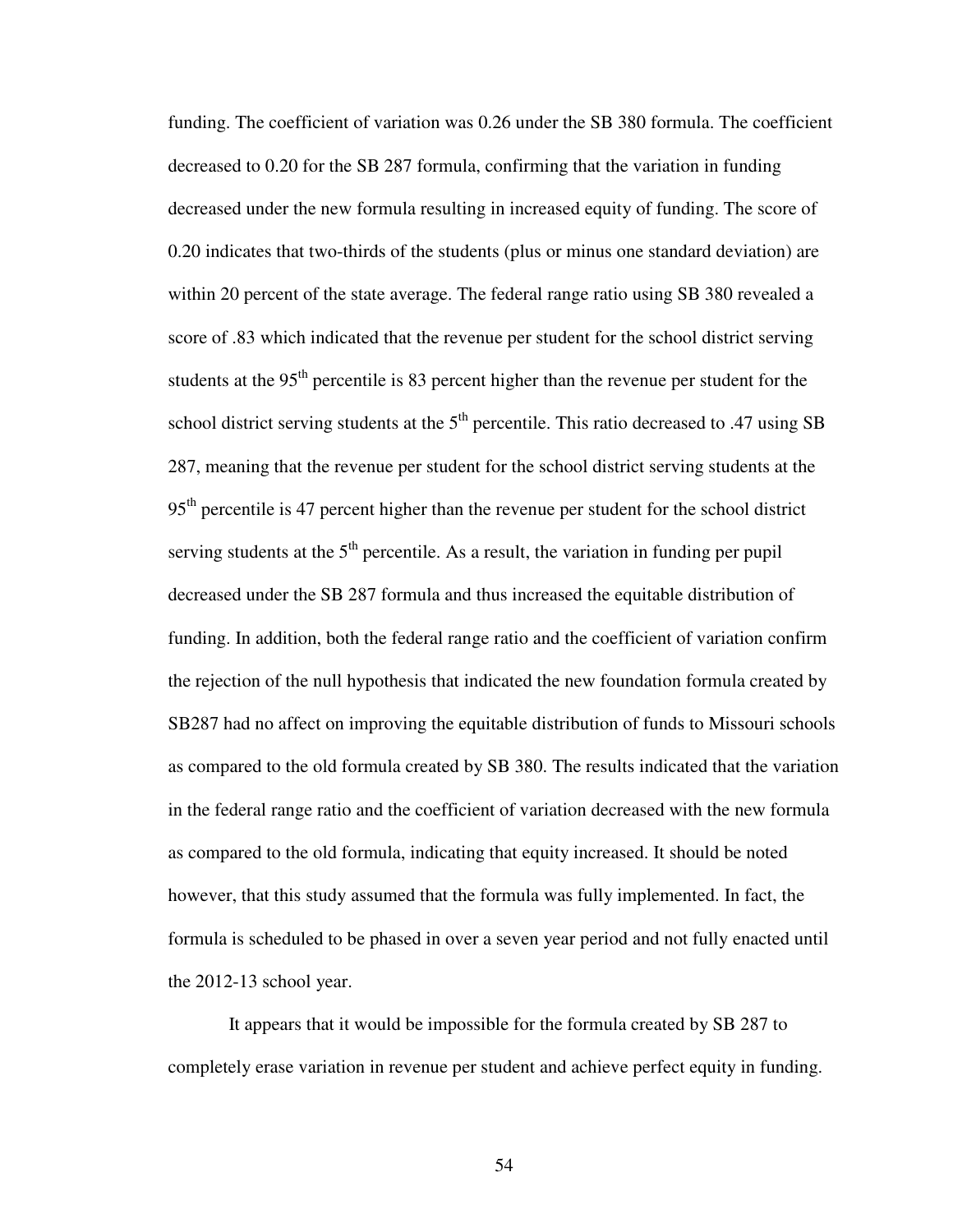This is due to several of the components of the formula including (a) the \$3.43 performance levy, (b) the hold harmless provision, (c) the dollar value modifier used to adjust for differences in the cost of wages, and (d) the additional funding for schools smaller than 350 students.

The SB 287 formula utilized a performance levy of \$3.43. The amount of deduction for local effort was based on a levy of \$3.43 regardless of what the actual levy might have been. As shown in table 4.1, over 300 school districts have a levy below \$3.43. Using the results from research question five, the average revenue per ADA for schools with a levy at \$3.43 or higher was \$7,780.92. The average revenue per ADA for schools with a levy below \$3.43 was \$6,756.24. The difference was \$1,024.68.

The concept behind the performance levy suggests that each school district should contribute a certain level of local support. However, the only way for school districts to raise the operating levy is through a vote of patrons. Many school districts would find this difficult, if not, impossible to accomplish. As a result, districts with a levy less than \$3.43 cannot receive the same amount of revenue per student as a school with a levy of \$3.43 or greater received.

School districts that would receive less state funding per weighted ADA under the SB 287 formula as compared to the state funding under the SB 380 formula are considered hold harmless. The rationale behind hold harmless was to keep school districts from receiving less state funding under the new formula as compared to the old formula. There were 181 schools in the sample that were identified as hold harmless. Using the data from research question five, the average revenue per ADA was \$7,838 for the hold harmless schools. The revenue per ADA for the non-hold harmless schools was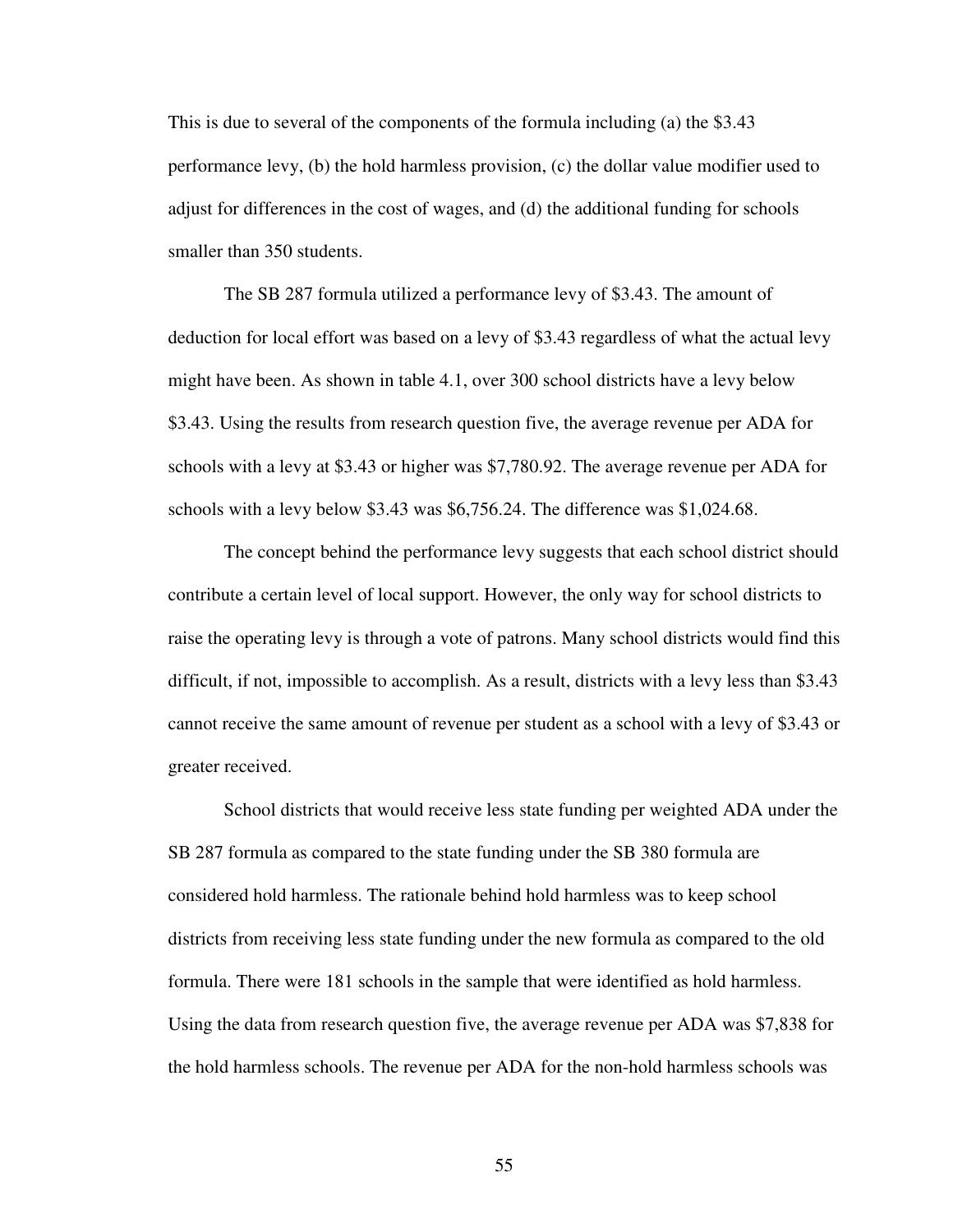\$6,843.39. The difference was \$994.61. The hold harmless provision of SB 287 appeared to reduce the equitable distribution of funds.

The SB 287 formula also had a provision for differences in the cost of wages across the state. It was assumed that it cost more to educate students in some areas of the state than in others. A dollar value modifier was created to adjust the total amount needed for each school district. The dollar value modifier ranged from 1.0 to 1.1034 (Appendix A). The difference between a school with a dollar value modifier of 1.0 and a school with a dollar value modifier of 1.1034 would be 10.34 percent. It is obvious that the dollar value modifier would add to the variation in revenue across the state and as a result decrease equity.

Another factor that could affect the equitable distribution of funds is the small school payment. SB 287 provided additional funding for schools with 350 students or less. There were 173 school districts with 350 students or less included in the sample. Using the data from research question five, the average revenue per ADA for the small schools was \$7881.45. The average revenue per ADA for the remainder of the schools was \$6,844.65. The difference was \$1,036.8. The small schools provision in SB 287 also appeared to affect equity.

#### *Implications*

Several issues were raised by this study. The first issue addressed the successful schools model of determining adequacy. Augenblick and Myers (2003) used the successful schools method and the professional judgment method to develop a base amount per student. They used these methods to determine the cost of educating a student and then added adjustments for the costs of educating students with certain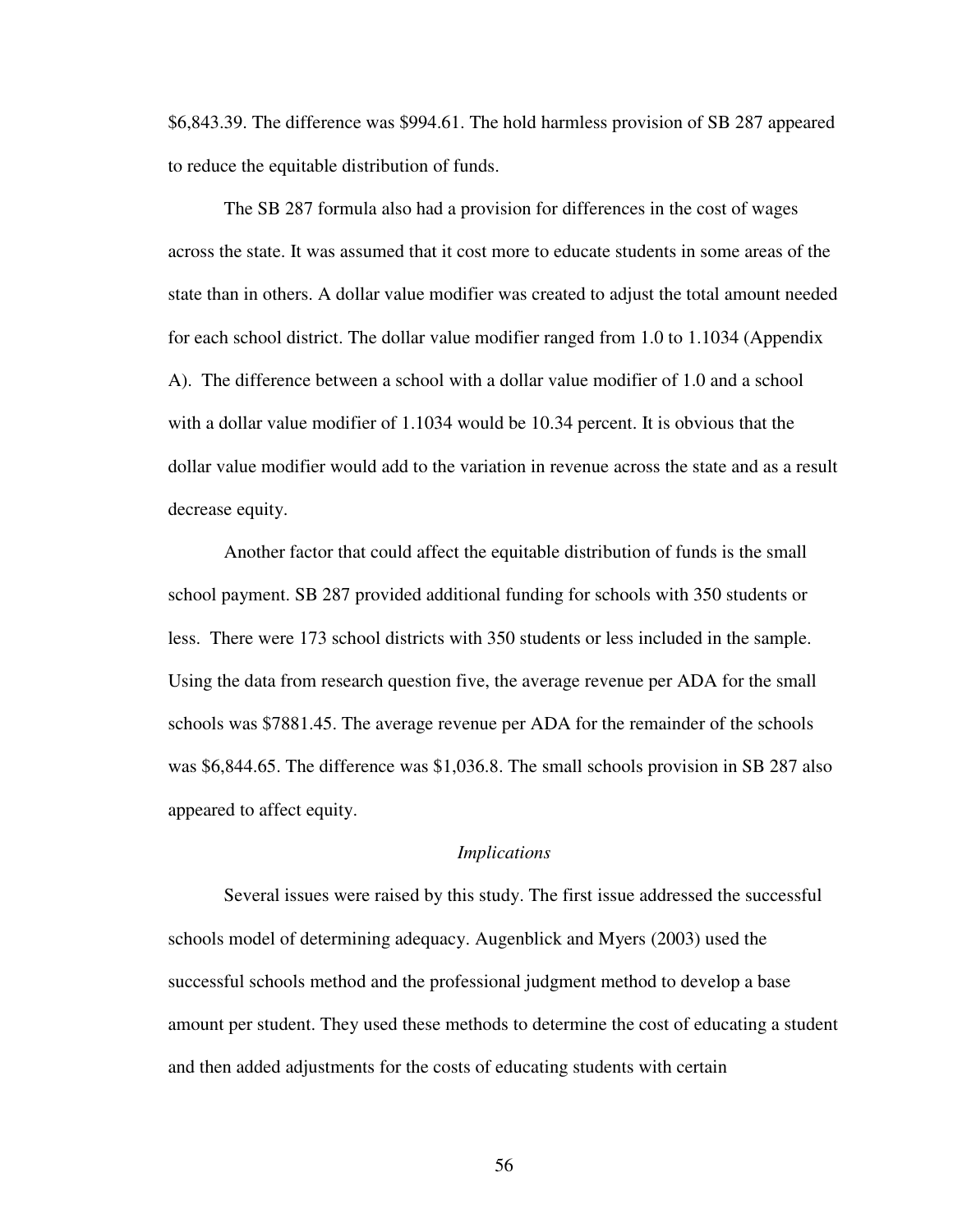characteristics, i.e. special education, economically disadvantaged and limited English proficient.

The successful schools model assumes a link between accountability and education funding. However, to use the current spending of successful districts as a guide to determine funding is problematic since the relationship appears non-existent. In reality, spending is more a product of available revenue rather than performance. To base adequacy on current spending is to assume that schools are already receiving adequate funds. In essence, the amount to be provided would be based on the amount available.

The professional judgment model uses a group of professionals to determine the amount needed to educate students with certain characteristics. Resources needed to meet state and federal guidelines are identified and then costs are estimated. Adjustments are then added for students with special characteristics.

Augenblick and Myers (2003) utilized both approaches to determine adequacy. Using the successful schools model, they arrived at a cost per student of \$5,664 for the 2001-02 school year. The professional judgment model yielded an amount of \$7,832. Adjustments for Special Education, at-risk students and limited English proficient students were then added. Augenblick and Myers (2003) suggested that the difference between the two approaches was because only 69.3 percent of the students from the successful schools were actually performing at the nearing proficient or better levels. By making this speculation, they inferred that there is a relationship between the level of spending and the level of performance. They also speculated that the level of adequacy should be tied to the level of expected proficiency required by the No Child Left Behind requirements. They proposed that in 2007-08, if the expectation is to have 84.6 percent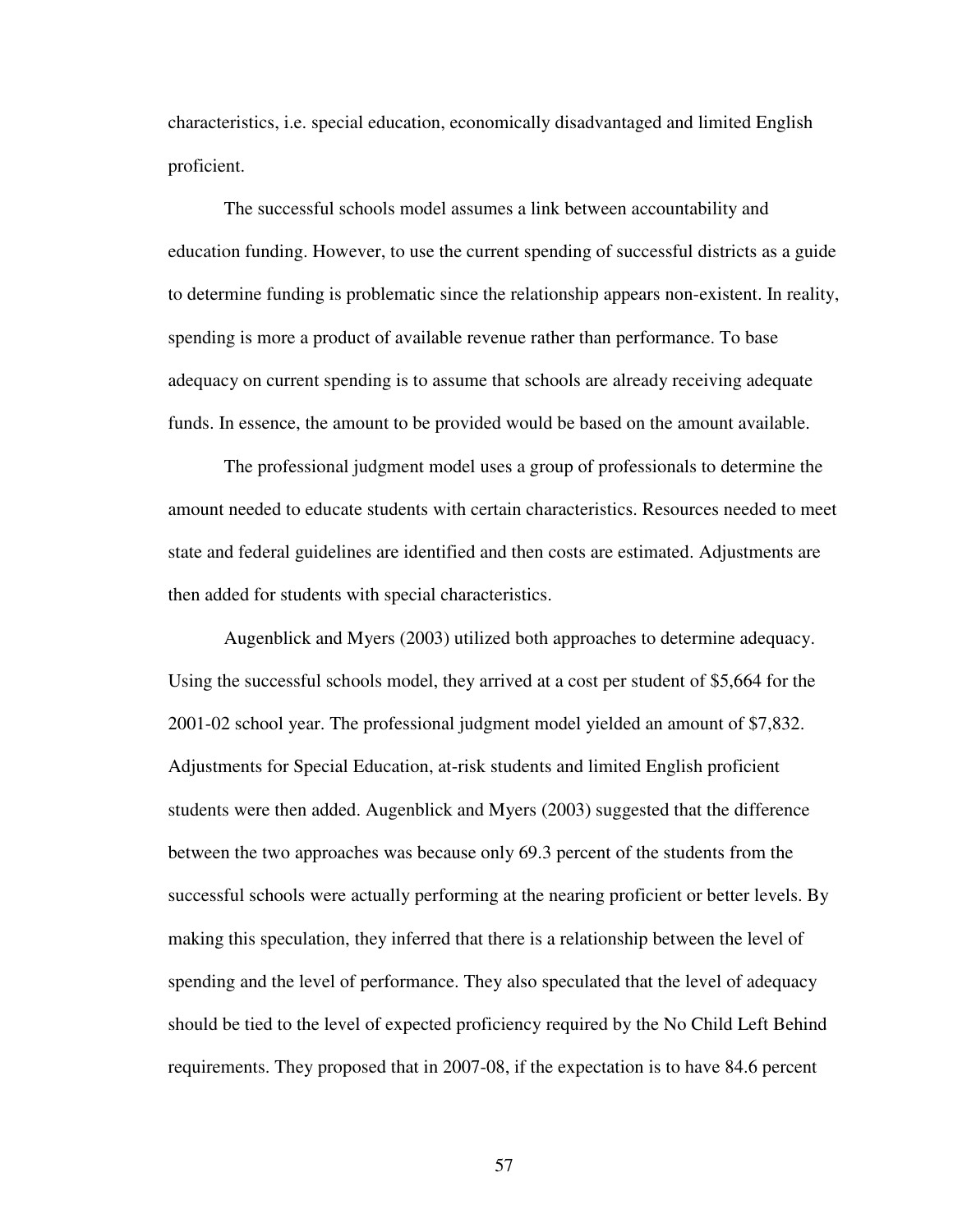proficiency, an adequacy target of \$7,401 is required assuming an inflationary increase of 11.7 percent (\$7,832 times .846 times 1.117). However, as this study indicated, the relationship between school performance and expenditure per pupil does not justify this proposal.

Similarly to Augenblick and Myers (2003), SB287 determines the adequacy target by identifying schools that achieved a perfect score on the APR. The adequacy target is calculated by averaging the expenditure per pupil of those schools with a perfect score and then multiplying the result by the weighted ADA. The average percentage of students who are identified as economically disadvantaged, special education, and limited English proficient from schools with a perfect APR is used as a baseline for determining the weighted ADA. If a school has a higher percentage of students in these categories, they will receive an additional weight to their ADA. The adjustment for special education was an additional 75 percent. The adjustment for economically disadvantaged students was an additional 25 percent. The adjustment for Limited English proficient was an additional 60 percent. These adjustments were made only for the numbers of students above the average percent of students in these categories from the schools identified as successful. The resulting amounts were added to the regular ADA to arrive at a weighted ADA.

The study conducted by Augenblick and Myers (2003) arrived at similar adjustments based on the professional judgment approach. They found that special education students required an additional 90 to 125 percent adjustment to the base expenditure. At-risk students required an additional 28 to 38 percent adjustment and limited English proficient students required an additional 60 percent adjustment.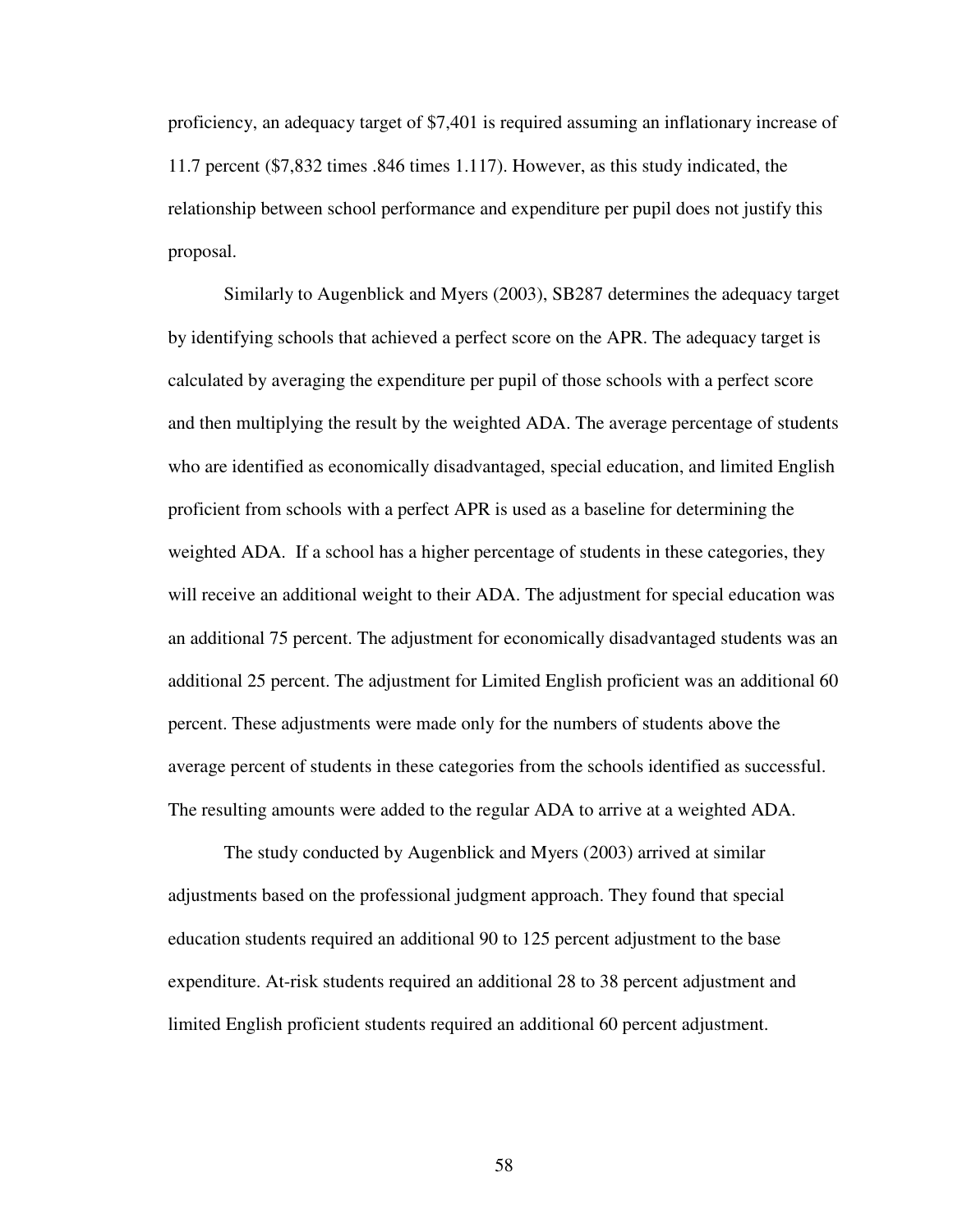If the successful schools model is utilized to establish adequacy, the use of adjustments for economically disadvantaged and special education may be justified. This study revealed that there is a small relationship between the amount spent per student and the percentage of students in these two categories. However, the use of the averages of the successful schools as a base before the adjustments are made was not supported by the results of this study. SB 287 averaged the percentages of economically disadvantaged and special education students from the schools that had a perfect score on the APR. In 2006-07, a school district with 26.5 percent free and reduced, 14.9 percent special education, and 1.1 percent limited English proficient student population would receive the base amount of funding. SB 287 makes the assumption that since these are the percentages for students from the successful schools that the base amount is adequate to provide their education. This would imply that the average amount that these schools spent was enough to provide an adequate education for the average percent of students in these categories. However, since there was little evidence of the relationship between the total score on the APR and expenditure per student, it is illogical to make this assumption. This study does not refute the validity of making an adjustment in adequacy for students in these categories, however, it does challenge the validity of the method used to determine the amount of adjustment. In reality, an adjustment should be made for all students in these categories rather than just those above the average percentages of those schools with a perfect score on the APR. The successful schools method as applied in SB 287 does not provide for a valid adjustment for students in these categories. Since SB 287 utilized the averages of the schools with a perfect score on the APR as a base and since there is no evidence of a relationship between expenditure per pupil and the APR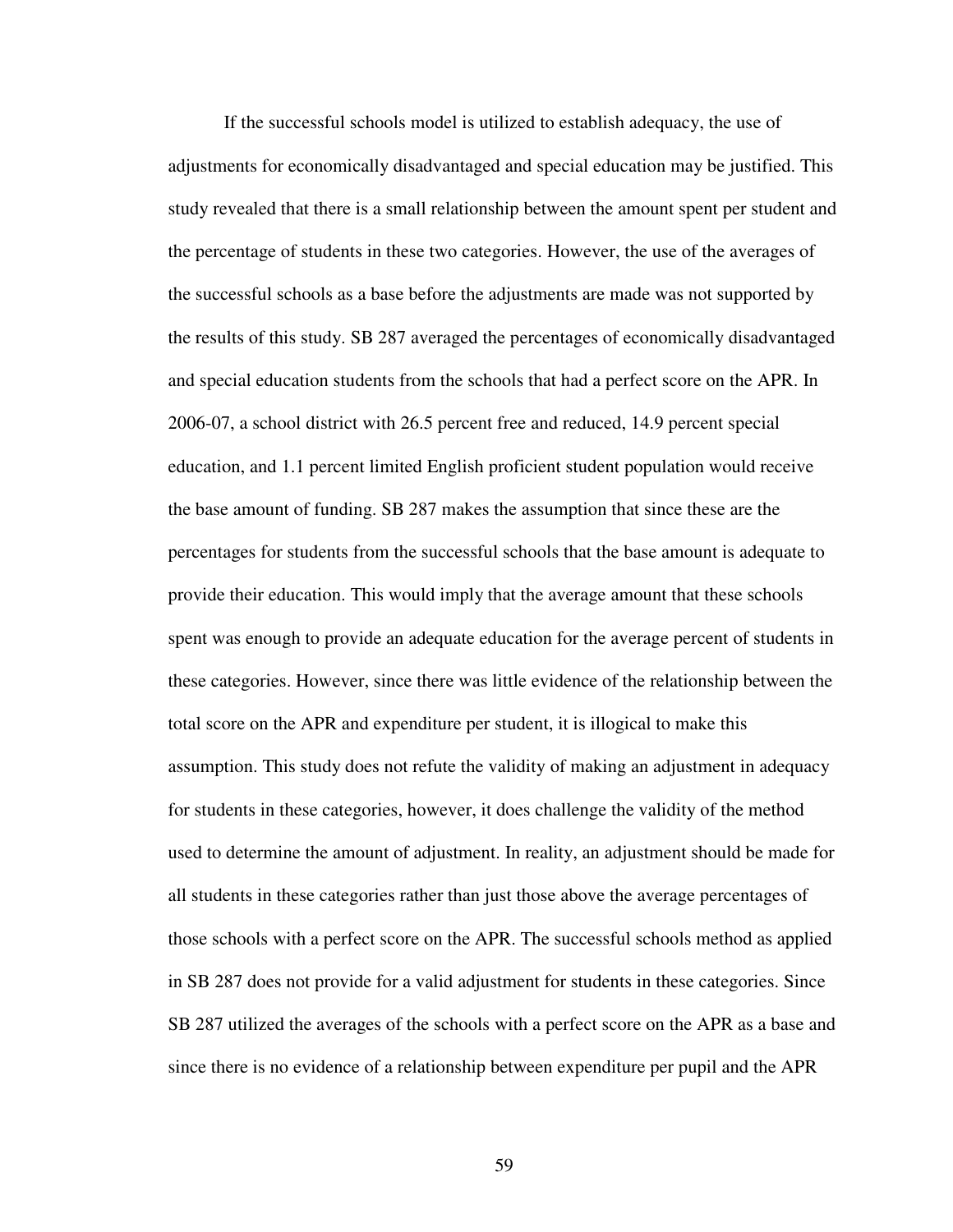score, the method used in SB 287 to adjust the adequacy target for these students does not appear to be valid.

The professional judgment model appears to be a more logical approach to determining adequacy. This approach determines the amount of resources that are needed to meet state and federal guidelines and then calculates a cost of these resources. In addition, this approach analyzes the amount required to meet the needs of students with certain characteristics such as special education, economically disadvantaged, and limited English proficiency. Rather than using the amount currently spent per student as the guide for determining adequacy, the professional judgment approach reveals the amount required to provide an adequate education.

The other main issue raised by the study involves equity. The study shows that there is less variation in the distribution of funds with SB 287 than with SB 380. The SB 287 formula is greatly affected by average daily attendance, while the SB 380 formula is greatly affected by tax rate. If equity is measured by revenue per ADA, it is reasonable to accept that equity would improve with SB 287 formula. However, perfect equity using the SB 287 formula would not be attainable because of certain components of the SB 287 formula. The performance levy of \$3.43 portrays each district as receiving at least that much in local funds regardless of their actual operating levy. In order to make additional improvement in equity, either the performance levy of \$3.43 would have to be replaced by the actual levy or the state would have to provide school districts with the authority to raise their operating levies to \$3.43 without a vote of the people. Since the later option would be politically unpopular, using the actual levy to determine local effort appears to be a more acceptable option. In addition, the hold harmless component, the dollar value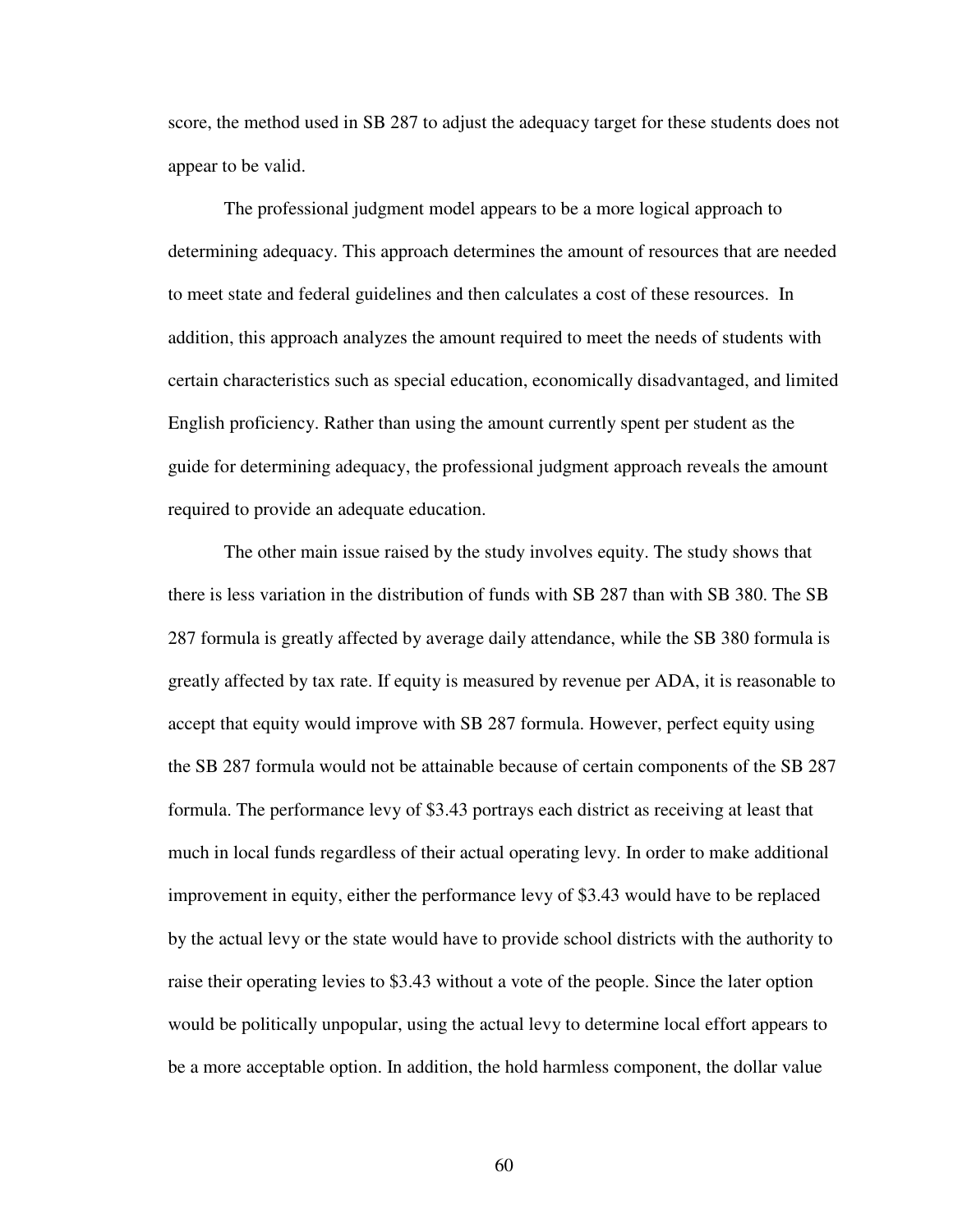modifier and the small schools provision would all add to the variability of available revenues. These components would have to be eliminated in order to achieve total equity.

# *Future Research*

This study identified several areas for future research. The first deals with determining what factors define a successful school. If the successful schools method of determining adequacy is used, more empirical research should be done to study the factors that contribute to success in schools and how they are related to expenditures. In addition, more research needs to be conducted to identify the variables that determine expenditure per pupil such as students who are economically disadvantaged, enrolled in special education, and/or limited English proficient?

If the professional judgment method of determining adequacy is to be used, more research is needed to identify the costs of meeting state and federal guidelines.

#### *Summary*

The purpose of this study was to investigate the assumptions that were used in the development of the SB287 funding formula for Missouri schools. More specifically, this study reviewed the methods that the new formula used to achieve adequacy and equity of funding. It should be noted that this study does not intend to assess the actual relationship among variables in the broad sense, but rather to investigate the validity of using the data in the way that it was used in the development of SB287. For example, there may be a relationship between expenditure per pupil and school performance. However, the APR score does not appear to reflect that relationship.

The results of the correlation between expenditure per pupil and school performance as measured by the APR score were not significant for either K-8 or K-12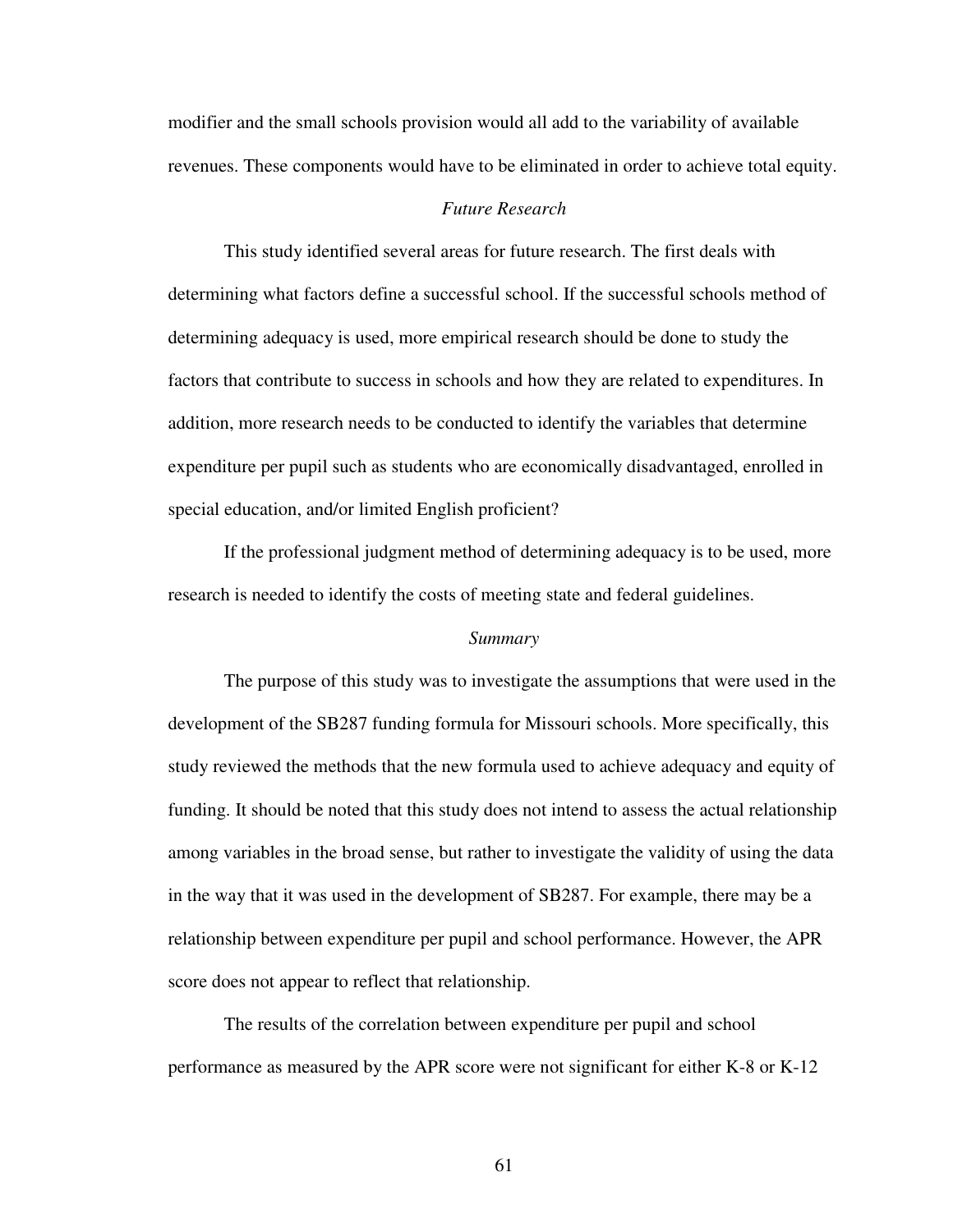school districts. As a result, the use of the expenditure per pupil of the schools that had a perfect score on the APR to determine adequacy is not supported. Since the SB 287 formula is based on the relationship between these variables, it could be concluded that the new formula does not accurately determine adequacy. The professional judgment model may be a better approach to determine adequacy since it is based on needs rather than costs.

This study also investigated the use of several adjustments to adequacy utilized in the SB 287 formula. These adjustments were based on the assumptions that it cost more to educate students who were in one or more of the following categories: economically disadvantaged, special education, and percent limited English proficient. This study revealed a small relationship between the expenditure per ADA and percent economically disadvantaged and between expenditure per ADA and percent in special education. These findings may be explained by the high correlation between expenditure per pupil and revenues per pupil. In addition, this study did not find a correlation between percent limited English proficient and expenditure per ADA. This may be due to the small numbers found in this category.

There may be a justification for making adjustments for students who are economically disadvantaged or enrolled in special education, however, these adjustments should be made for all students in these categories not just those above a base percentage as in SB 287. Since there is not a relationship between expenditure per ADA and performance on the APR, it is not appropriate to use the averages for economically disadvantaged, special education and limited English proficient from those schools to determine what is adequate.

62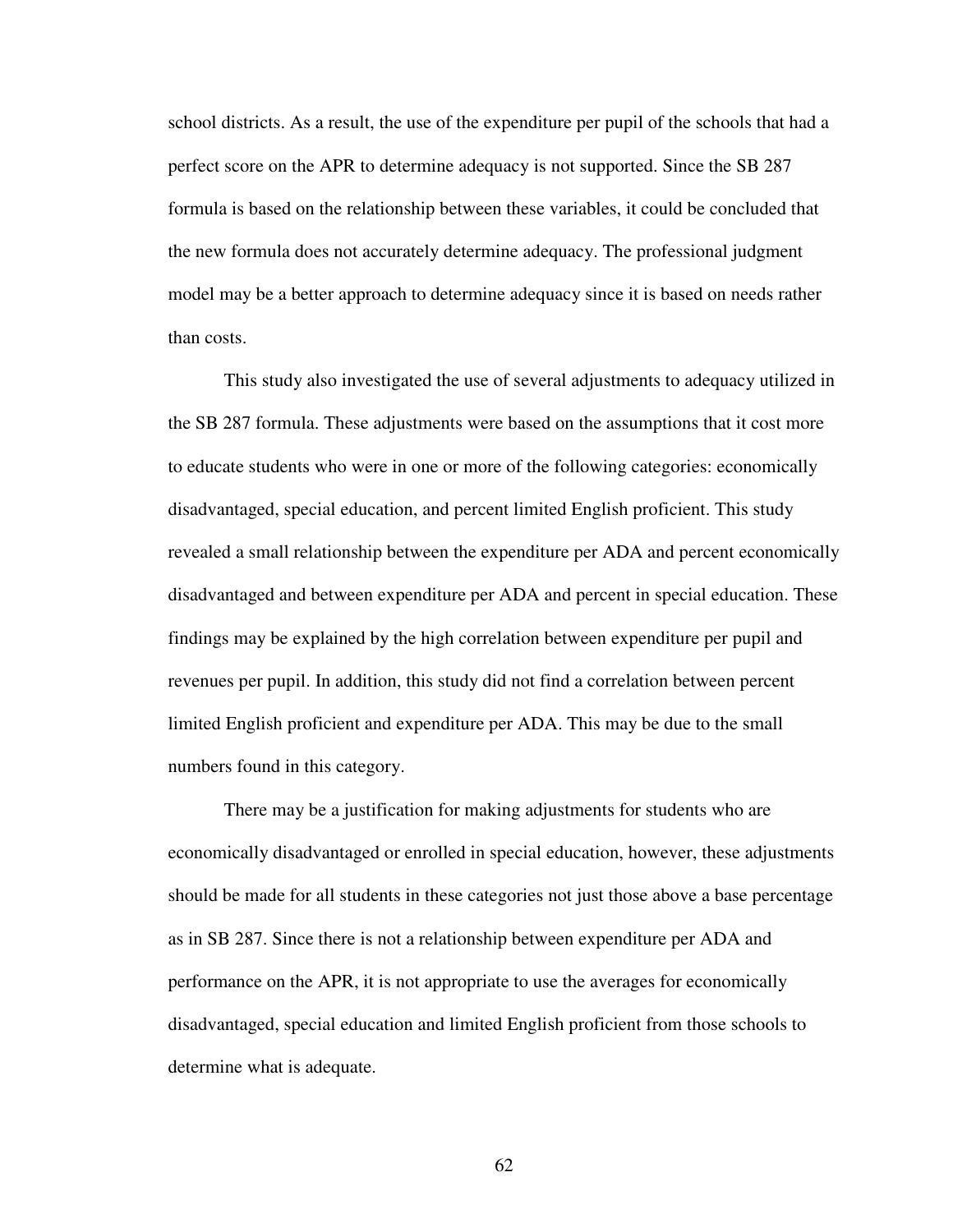The variation in funding as measured by the federal range ratio and coefficient of variation decreased with the use of SB 287. Since the variation in equity decreased under the new formula, it can be concluded that the new formula is successful in improving equity. These results are understandable considering the change of focus from a tax rate driven formula to a formula based on Average Daily Attendance. It appeared that total equity would not be possible under the SB 287 formula because of certain components of the formula including the \$3.43 performance levy, the hold harmless provision, the dollar value modifier, and the small schools provision. It appeared that the formula would be more equitable if these components were eliminated.

The formula created by SB 287 was based on several assumptions. It assumed that there is a relationship between the scores on the Annual Performance Report and expenditure per student. It assumed that there is a relationship between expenditure per pupil and the percentage of students that have certain characteristics, i.e. special education, economically disadvantaged, and limited English proficient. Although there were small correlations between certain variables, the methods of using these assumptions to determine adequacy did not appear to be valid. In addition, the study revealed that the SB 287 formula improved equity in funding per average daily attendance although perfect equity is not possible unless certain components of the formula are removed.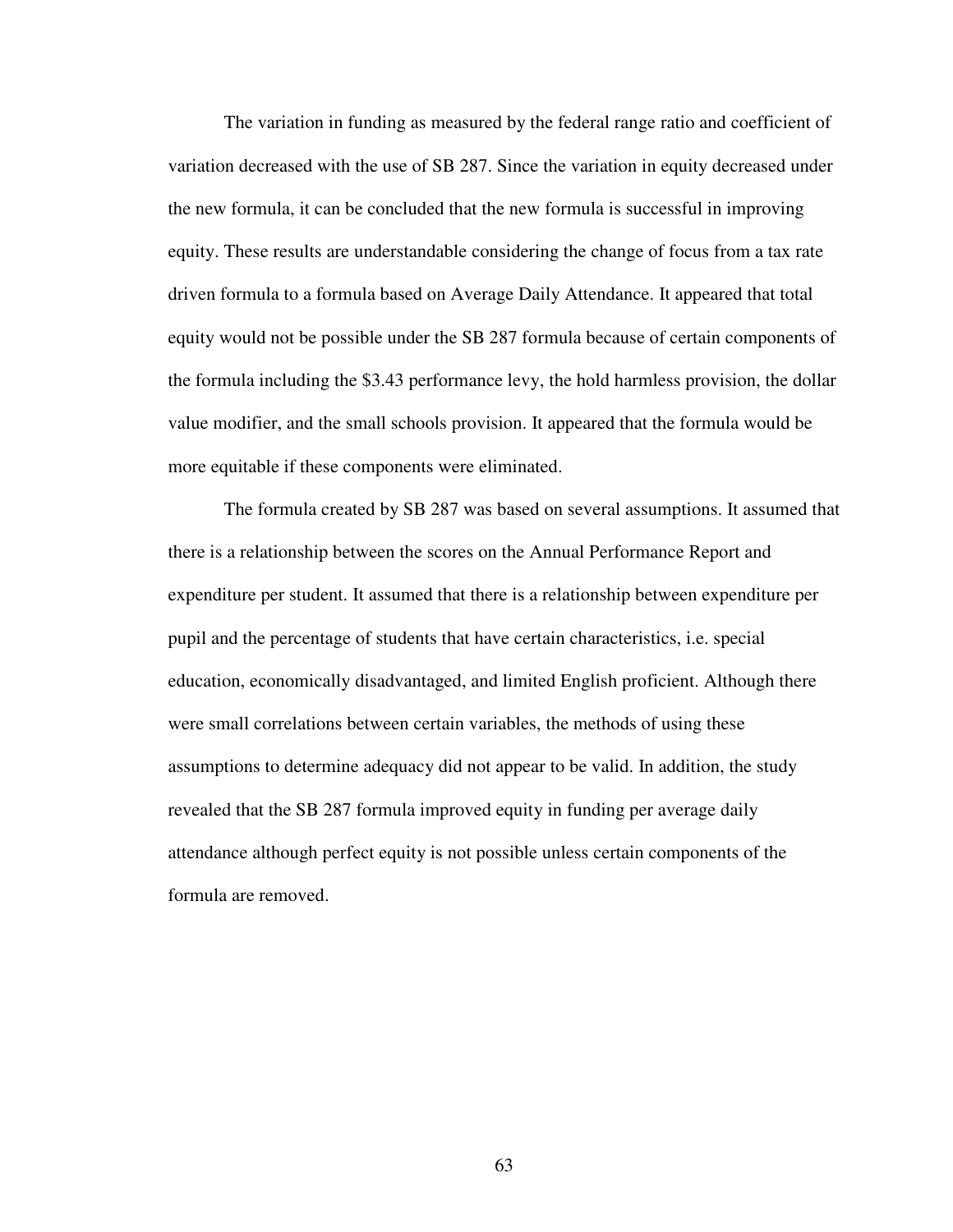#### *References*

- Addonizio, M.F. (2003). From fiscal equity to educational adequacy: Lessons from Michigan. *Journal of Education Finance, 28*, 457-484.
- Augenblick & Myers, Inc., (2003). *Calculation of the cost of an adequate education in Missouri using the professional judgment and the successful school district approaches.* Denver, CO: Missouri Education Coalition for Adequacy.
- Bowles, T., & Bosworth, R. (2002). Scale economies in public education: Evidence from school level data. *Journal of Education Finance, 28*, 285-300.
- Cohen, D.K., Raudenbush, S.W., & Ball, D. (2003). Resources, instruction, and research. *Educational Evaluation and Policy Analysis, 25*, 119-142.
- *Committee for Educational Equality v. Missouri*. (1993). No. CV 190-1371 Cole County Cir. Ct. (Missouri).
- *Committee for Educational Equality v. Missouri*. (2004). No. CV 323022 Cole County Cir. Ct. (Missouri).
- Crampton, F.E. (2001). Financing education in the twenty-first century: What state legislative trends of the 1990s portend. *Journal of Education Finance, 27*, 479-500.
- Dayton, J. (2003). Rural school funding litigation: A review of recent cases, judiciallegislative interactions, and emerging trends. *Journal of Education Finance, 29*, 157-184.
- Fernandez, R., & Rogerson, R. (2001). The determinants of public education expenditures: Longer-run evidence from the states. *Journal of Education Finance, 27,* 567-584.
- Fox, W., Murray, M., & Price, P.A. (2002). Stability and equity in education finance formulas. *Journal of Education Finance. 27,* 1013-1028.
- Fraenkel, J., & Wallen, N. (2003). How to design and evaluate research in education. New York: McGraw-Hill.
- Gewertz, C. (2005). A level playing field. *Education Week. 24*, 41-48.
- Green, S.B., & Salkind, N.J. (2003). Using SPSS for windows and Macintosh: Analyzing and understanding data. New Jersey: Prentice Hall.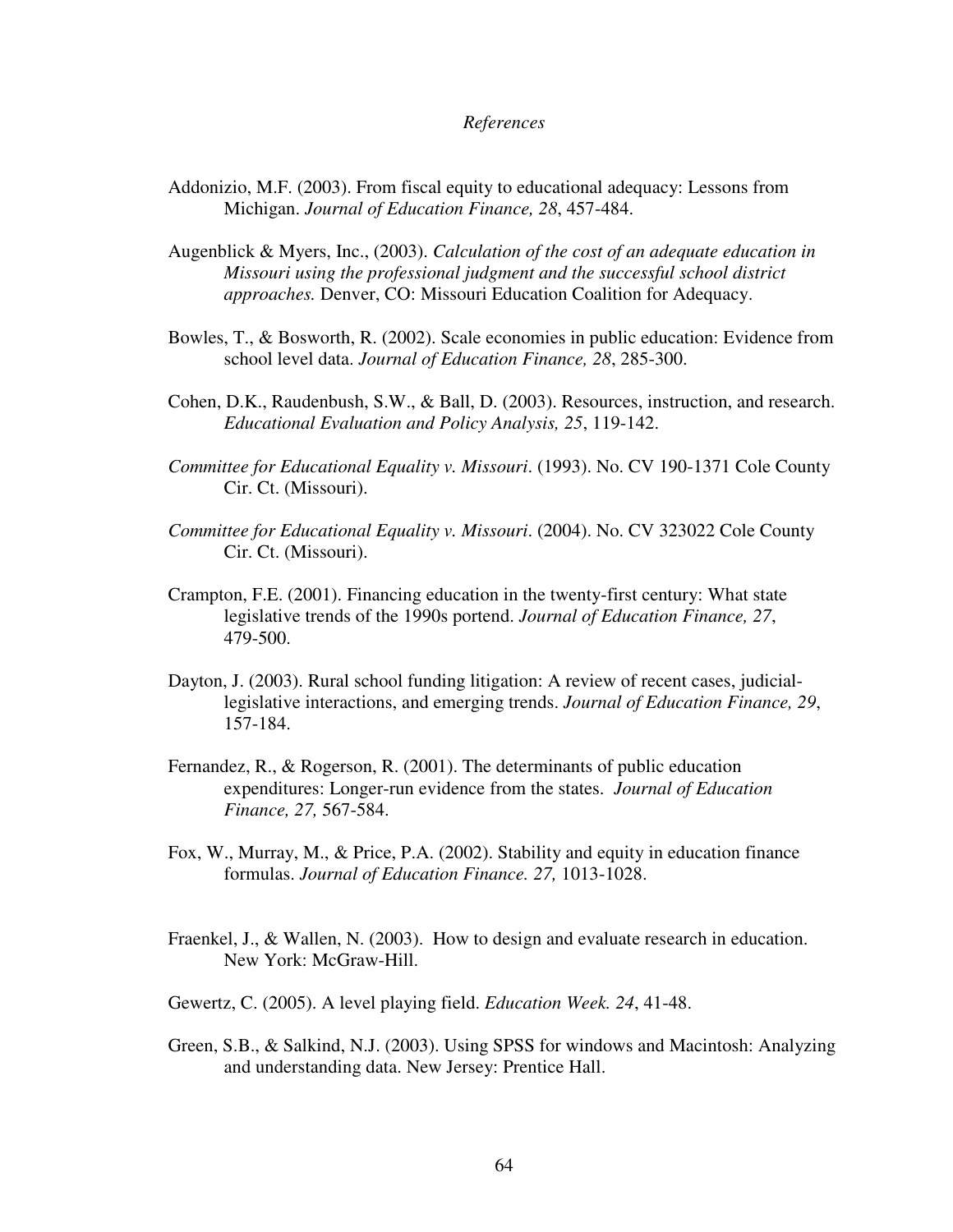- Hoff, D. J. (2005). The bottom line. *Education Week. 24*, 29-36.
- Hy, R.J. (2000). Education is an investment: A case study. *Journal of Education Finance. 26,* 209-218.
- Imazeki, J., & Reschovsky, A. (2003). Financing adequate education in rural settings. *Journal of Education Finance. 29,* 137-156.
- Johnson, R., (2005). Making every dollar count. *Education Week. 24*, 16-26.
- Missouri Department of Elementary and Secondary Education. (2006). *Annual payment calculation report*. Retrieved October 3, 2006, from https://k12apps.dese.mo.gov/webapps/desecommon/Payment\_Transmittal/ Funding%20Formula/CalculationSheet.aspx
- Missouri Department of Elementary and Secondary Education. (2006). *Annual performance report*. Retrieved March 13, 2006 from http://dese.mo.gov/divimprove/sia/APR.html
- Missouri Department of Elementary and Secondary Education. (2006). *SB 287*. Retrieved February 22, 2006, from http://dese.mo.gov/divadm/finance/SB287
- Missouri Department of Elementary and Secondary Education. (1999). *1999 school finance equity study*. Retrieved February 22, 2006 from http://dese.mo.gov/divadm/finance/equity
- Missouri Department of Elementary and Secondary Education. (1993). Summary of the major provisions of the outstanding schools act (SB 380). Jefferson City, Missouri.
- Missouri Tax Policy & Education Funding. (2003, May). University of Missouri State & Regional Fiscal Studies Unit.
- No Child Left Behind Act, (2001). 107<sup>th</sup> United States Congress. Public Law 107-110.
- Odden, A., Archibald, S., Fermanich, M., & Gross, B. (2003). Defining school-level expenditure structures that reflect educational strategies. *Journal of Education Finance. 28,* 323-356.
- Odden, A. & Picus, L. (2000). *School finance: A policy perspective, 2 nd edition*. Boston: McGraw-Hill.
- Okpala, C.O. (2002). Educational resources, student demographics and achievement scores. *Journal of Education Finance. 27*, 885-908.
- Olson, L. (2005). Financial evolution. *Education Week. 24*, 8-14.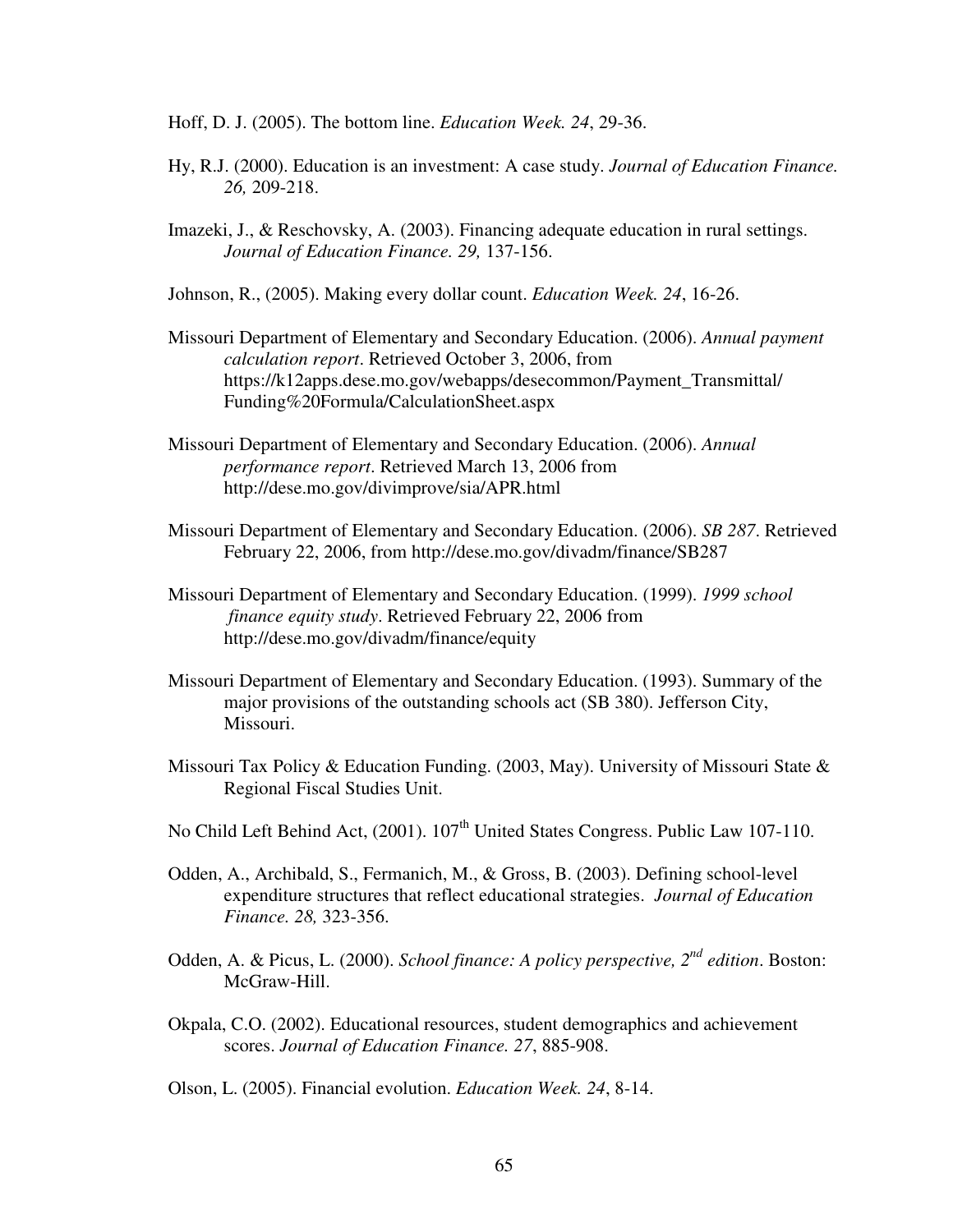- Owings, W.A., & Kaplan, L.S. (2004). School finance as investment in human capital. *NASSP Bulletin*, *88*, 12-28.
- Podgursky, M., & Springer, M. (2005). K-12 Public school finance in Missouri. Paper prepared for a Seminar, Challenges to Public Education Financing Facing Missouri and the Nation. Washington University, St. Louis, Missouri. September 27, 2005.

Rose v. Council for Better Education, (KY). 790 SW2d 186, 60 Ed. Law Rep. 1289 (1989).

Serrano v. Priest. (1971). 5 Cal. 3d. 584, 96 Cal Rptr. 601, 487 P. 2d 1241.

- Sielke, C. (2004). Rural factors in state funding systems. *Journal of Education Finance, 29*, 223-236.
- Standard & Poors, (2005). The issues and implications of the "65 percent solution." www.SchoolMatters.com
- State of Missouri, (2005). *The Missouri constitution.* Retrieved September 2, 2005 from: http://www.moga.mo.gov/const/moconstn.htm
- Verstegen, D.A. (2002). Financing the new adequacy: Towards new models of state education finance systems that support standards based reform. *Journal of Education Finance, 27*, 749-781.
- Walter, F.B., & Sweetland, S.R. (2003). School finance reform: An unresolved issue across the nation. *Education Week, 124*, 143-150.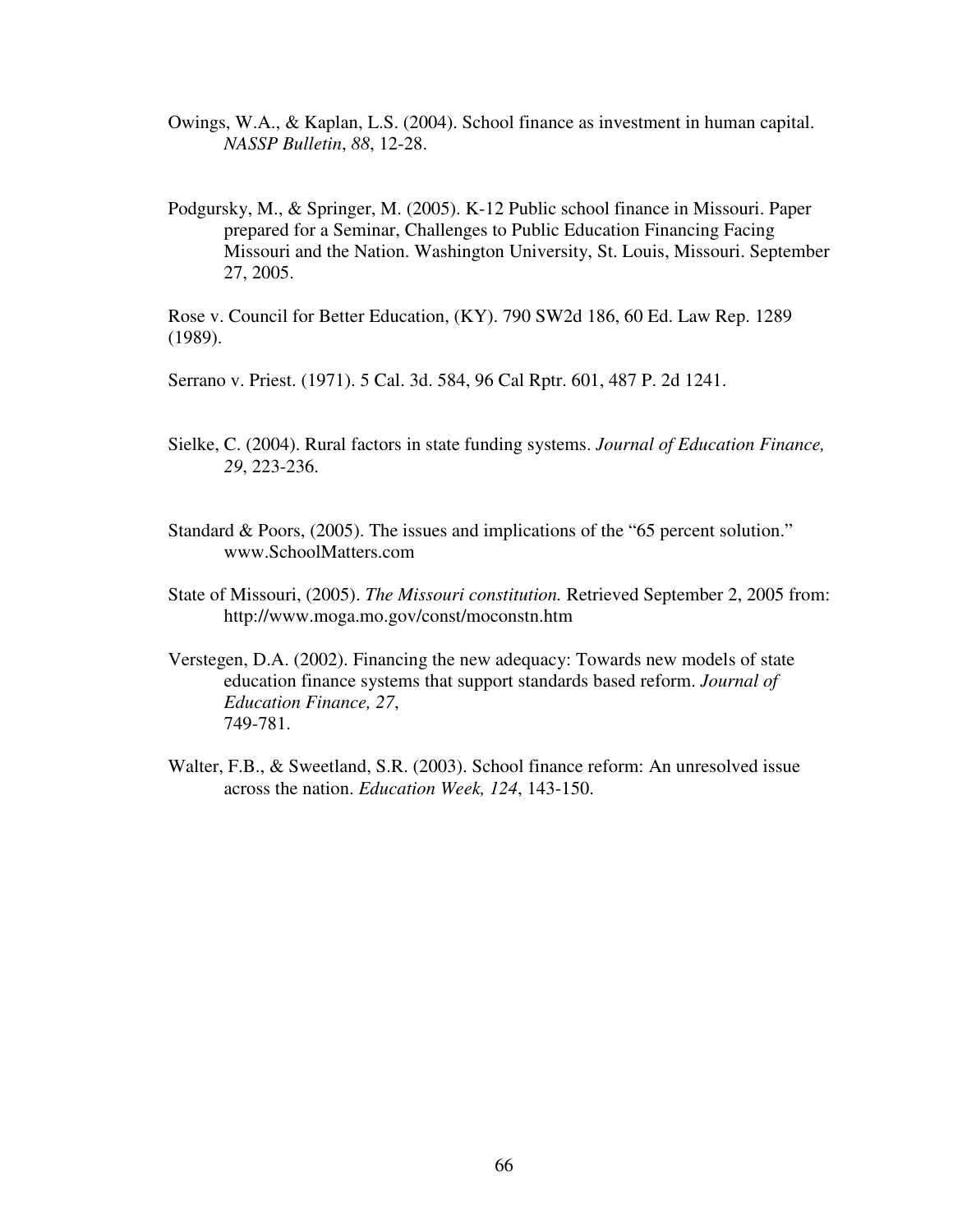Appendix A

# The SB 287 Foundation Formula

# **Weighted Average Daily Attendance**

(Regular ADA + most recent summer school + adjustments for Free  $\&$ Reduced, Special Education, and Limited English Proficient Students) (Highest of first preceding year, second preceding year or estimate of current year, but must use most recent summer school, regardless)

### **X**

### **State Adequacy Target**

(Average Expenditures of Schools with a perfect score on the Annual Performance Report, recalculated every two years, \$6,117 for 2006-07 and 2007-08)

### **X**

## **Dollar Value Modifier**

(Index of purchasing power based on Regional Wage Ratio, regional wage per job/state median wage per job, 1.0 + .15(regional wage ratio – 1.0), range from 1.0 to 1.1034)

#### **Minus**

### **Local Effort**

(2004 Assessed Valuation/100 X \$3.43 (Performance Levy) minus collection fees) + (2004-05 revenue in Incidental and Teachers Funds)

**Totals**

## **State Funding**

(Phased in over 7 years)

(2005-06 funding used as base to be phased-out over 7 years) (Other provisions: Hold-harmless districts: districts will not receive less per ADA than the 2005-06 amount, Small Schools Fund: special amount set aside for schools with less than 350 students, Classroom Trust Fund: an amount pulled out of the total funding and identified as Gaming monies)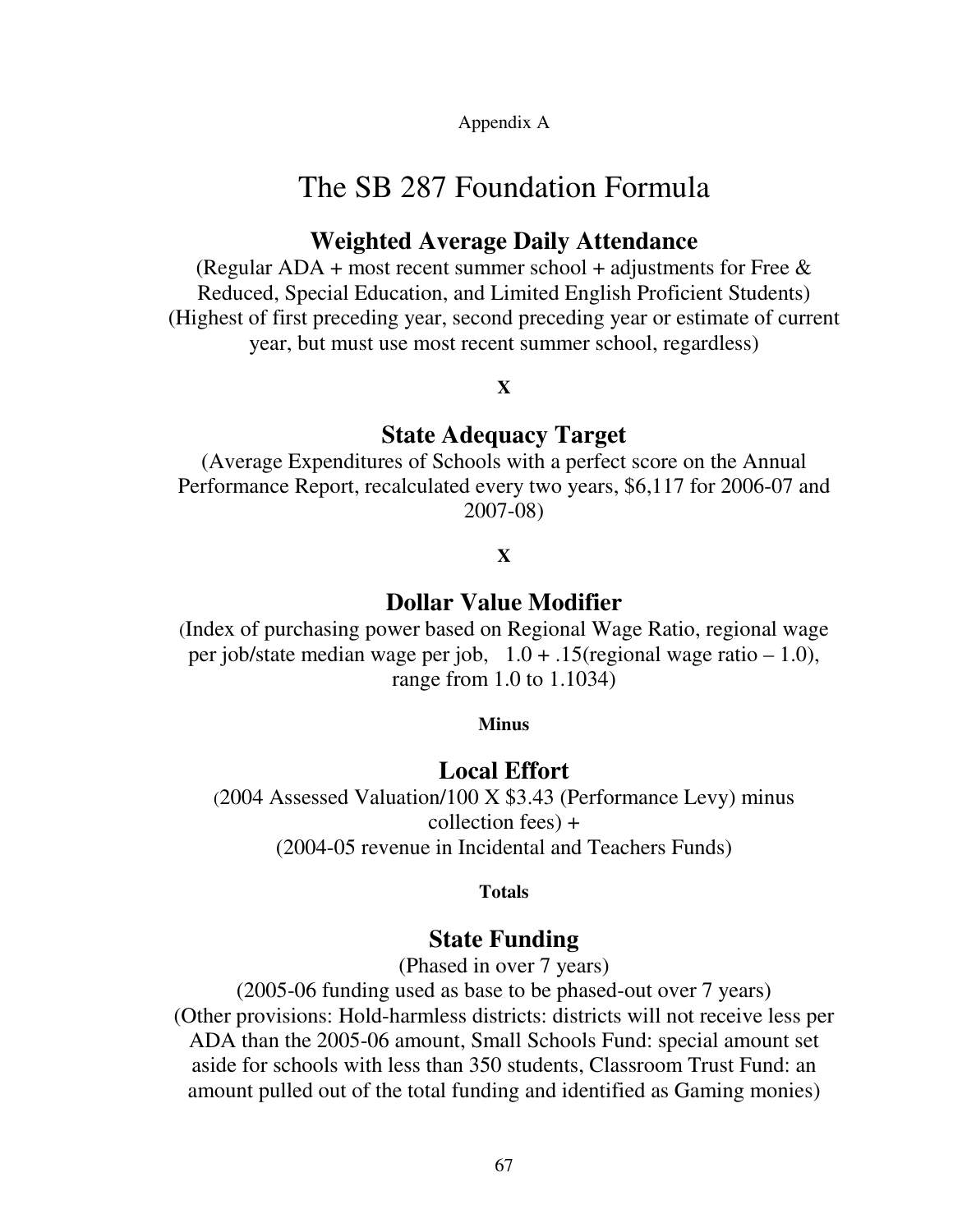#### VITA

James L. Welker was born May 13, 1956 in Cape Girardeau, Missouri. He graduated from Jackson High School in 1974. He attended Southeast Missouri State University for two years before transferring to the University of Missouri to complete a B. S. in Agricultural Education. He taught Agricultural Education for nine and a half years at Delta R-V schools. During that time, he received a Masters in Agricultural Education from the University of Missouri. Next, he worked as a Supervisor of Agricultural Education for the Department of Elementary and Secondary Education for ten and a half years. During this time, he received a Specialist Degree in Educational Administration from Southeast Missouri State University. Next, he worked for two years as an Adult Education Coordinator at Sikeston Area Career Center. Since that time, he has been employed as Assistant Superintendent of Finance and Support Services for Jackson R-2 Schools. He is in his seventh year at Jackson.

James has received several distinctions and awards. These include the Distinguished Alumni Award from the Department of Agriculture at Southeast Missouri State University, The Outstanding Young Teacher Award and the Distinguished Service Award from the Missouri Vocational Agriculture Teachers Association, the Honorary American Degree from the National FFA Organization, the Honorary State Degree from the Missouri FFA Organization, and Cum Laude Honors Scholar from the University of Missouri.

James belongs to several professional organizations including Missouri Association of School Administrators, Missouri Association of School Business Officials, and Pi Kappa Alpha. James is a member of St. Vincent de Paul parish in Cape

68